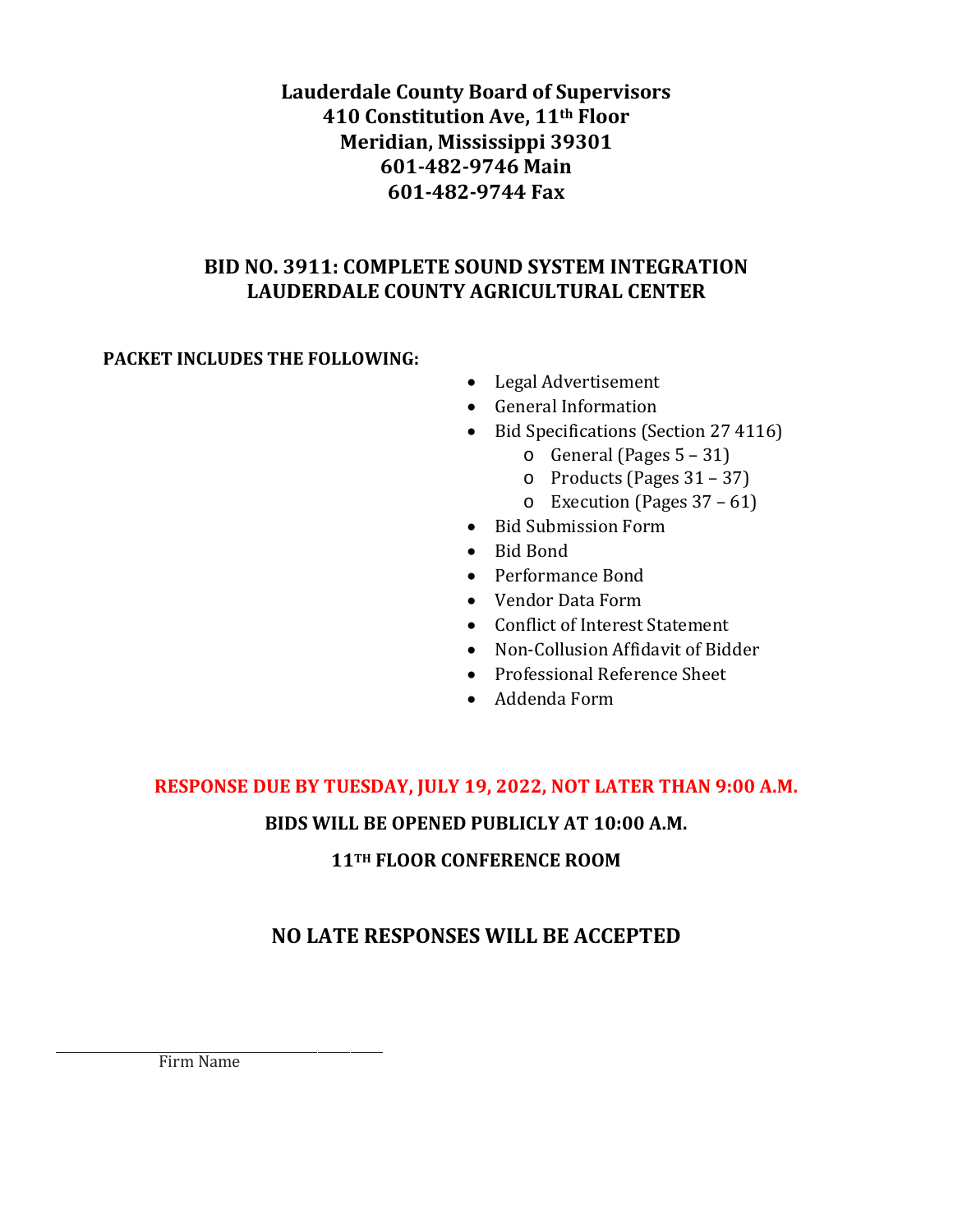# **LEGAL NOTICE ADVERTISEMENT FOR BIDS**

**NOTICE** is hereby given that the Board of Supervisors of Lauderdale County, Mississippi, will receive sealed bids until **9:00 a.m. on Tuesday, July 19, 2022**, for the following:

#### **BID NO. 3911: COMPLETE SOUND SYSTEM INTEGRATION - LAUDERDALE COUNTY AG CENTER**

The above shall be bid per detailed specification on file in the Office of the Purchase Clerk, 410 Constitution Ave, 11th Floor, Meridian, MS 39301, (601) 482-9746, which may be obtained upon request or by visiting either the website of Lauderdale County Board of Supervisors at www.lauderdalecounty.org or Central Bidding at [www.centralbidding.com.](http://www.centralbidding.com/)

**Electronic Bids** can be submitted via Central Bidding at [www.centralbidding.com.](http://www.centralbidding.com/)

**Sealed Bids** can be submitted by mail via USPS, by courier service i.e., FedEx or by hand to the Lauderdale County Purchasing Department, 410 Constitution Ave, 11th Floor, Meridian, MS 39301, Monday thru Friday between the hours of 8:00 a.m. to 5:00 p.m. Envelopes must be received by the acceptance date and time listed above. No late bids will be accepted.

Each bid must be received in a sealed envelope which is marked in the lower left-hand corner with the words "COMPLETE SOUND SYSTEM INTEGRATION – LAUDERDALE COUNTY AG CENTER", the "DATE OF THE BID OPENING" and "C.O.R #". Adherence to the bid specifications is strongly recommended, as alternate bids will not be considered.

#### **A Pre-Bid Conference will be held on Tuesday, June 28, 2022, at 10:00 a.m. at the following:**

Lauderdale County Ag Center 1022 Hwy 19 South Meridian, MS 39301

From the bids submitted, the Board of Supervisors shall select the most qualified based on price, and other relevant factors, negotiate and enter into a contract, all pursuant to Section 31-7-13, Mississippi Code of 1972, as amended. All bids offered will be read aloud. All bids will be accepted and evaluated by the Lauderdale County staff.

The board reserves the right to reject any, and all bids received and to waive informalities.

By: Jonathan Wells, Board President

#### **SUBMITTED:**

#### **MERIDIAN STAR: PUBLISHED THE ABOVE LEGAL ADVERTISEMENT ON June 14th, 2022, and June 21st, 2022**

PROOF OF PUBLICATION TO: Stephanie Jackson Lauderdale County Board of Supervisors 410 Constitution Ave, 11th Floor Meridian, MS 39301 Phone: 601-482-9735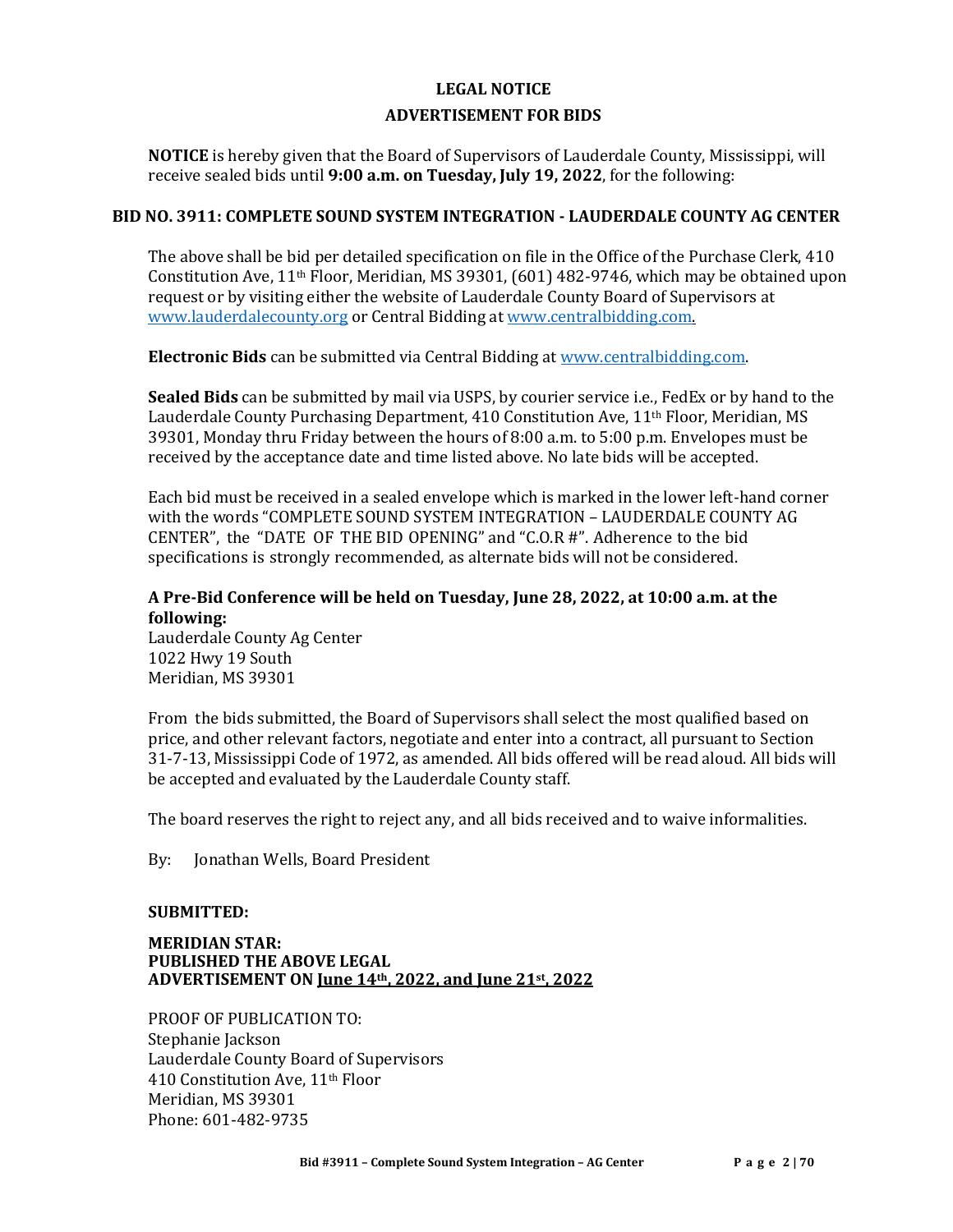#### **BID NO. 3911 – COMPLETE SOUND SYSTEM INTEGRATION – LAUDERDALE COUNTY AG CENTER**

#### **GENERAL INFORMATION**

#### A. **RECEIPT AND OPENING OF PROPOSAL:**

Lauderdale County, Mississippi, (the "County") hereby invites and will receive bids on the forms attached hereto. Bids will be received at Raymond P. Davis Courthouse Annex Building at 410 Constitution Avenue, 11th Floor in Meridian, Mississippi, until **9:00 a.m. on Tuesday, July 19, 2022**. Each bid will be publicly opened, read aloud on the aforesaid date at 10:00 a.m. and taken under advisement for evaluation.

The envelopes containing the bids must be sealedand clearly marked with the Bidder's Company Name and Address on the outside, as well as "Bid #3911: Complete Sound System Integration - Lauderdale County AG Center" in addition to the Bid Opening Date, and "COR Number".

Any bids may be withdrawn prior to the above scheduled time for the opening of bids or authorized postponement thereof.

#### *Any bid received after the time and date specified shall not be considered.*

#### B. **INTENT:**

The Lauderdale County Board of Supervisors is seeking bids to replace/update the Sound System at the Agricultural Center in accordance with the following bid specifications. It is the intent of these specifications, terms, and conditions to describe the components required for the completion of this project.

The County intends to award the contract to the bidder selected as the most responsible bidder whose response conforms to the specifications herein and meets the County's requirements.

Lauderdale County will not consider any bid not prepared and submitted in accordance with the provisions hereof and Lauderdale County reserves the right to reject any, and all bids.

#### C. **PRE-BID CONFERENCE:**

A pre-bid conference will be held at 10:00 on Tuesday, June 28, 2022, at: Lauderdale County Ag Center 1022 Hwy 19 South Meridian, MS 39301

While attendance is not mandatory by law, it is strongly recommended that interested bidders attend.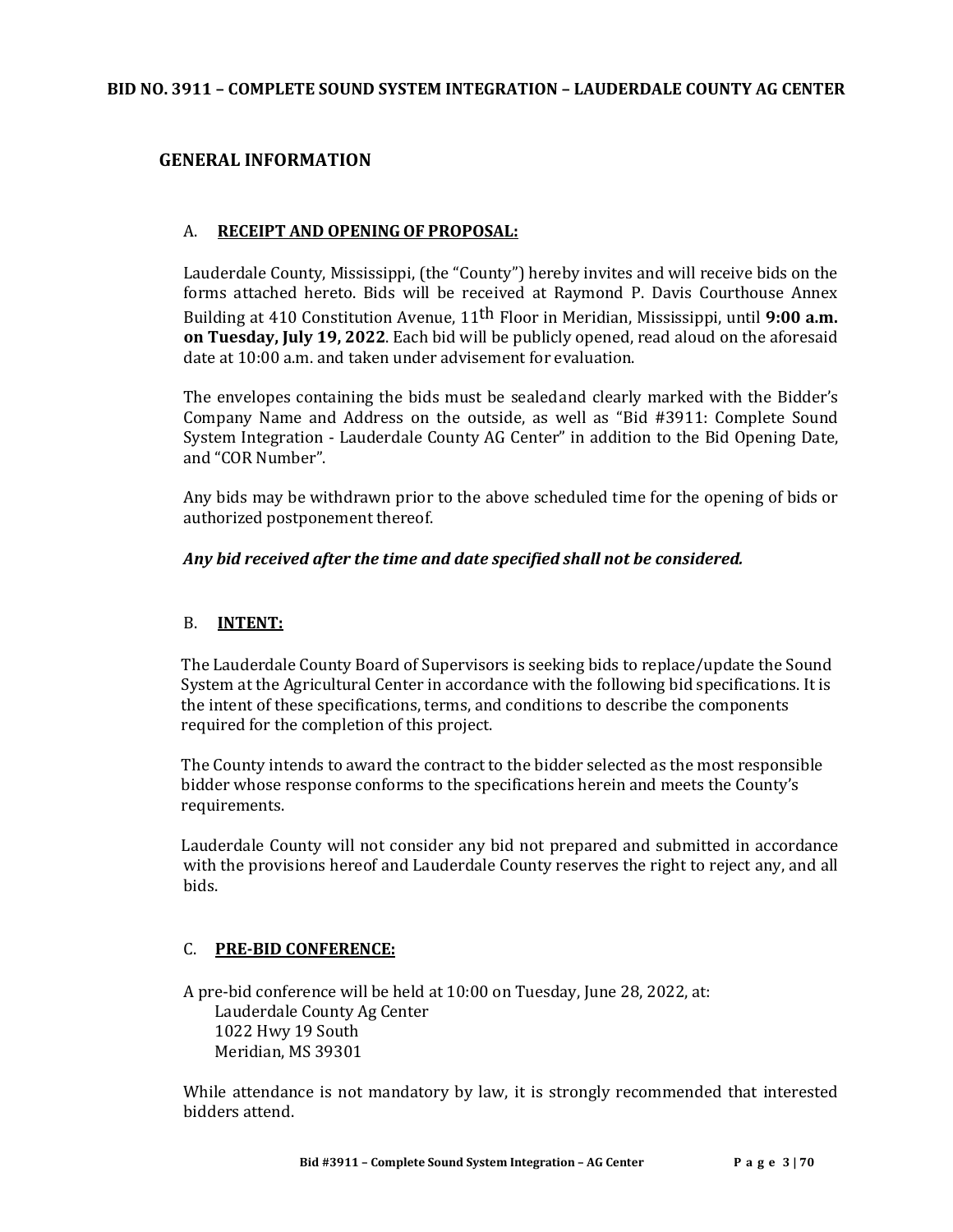#### D. **BID PACKET INFORMATION:**

Bidders should adhere to the following:

- Bids are to be submitted per plans and specs described in Section 27 4116.
- No deviations or alternate plans are permitted.
- Bid amount should be inclusive of all cost in a single lump sum amount.
- Bid should include copy of the Certificate of Responsibility.
- Bid should include a copy of Bid Surety/Bid Bond.<br>• Drawings/Plans are not required in submittal.
- Drawings/Plans are not required in submittal.

The following pages contain the specifications for this bid.

# **(THIS SPACE HAS BEEN LEFT BLANK INTENTIONALLY)**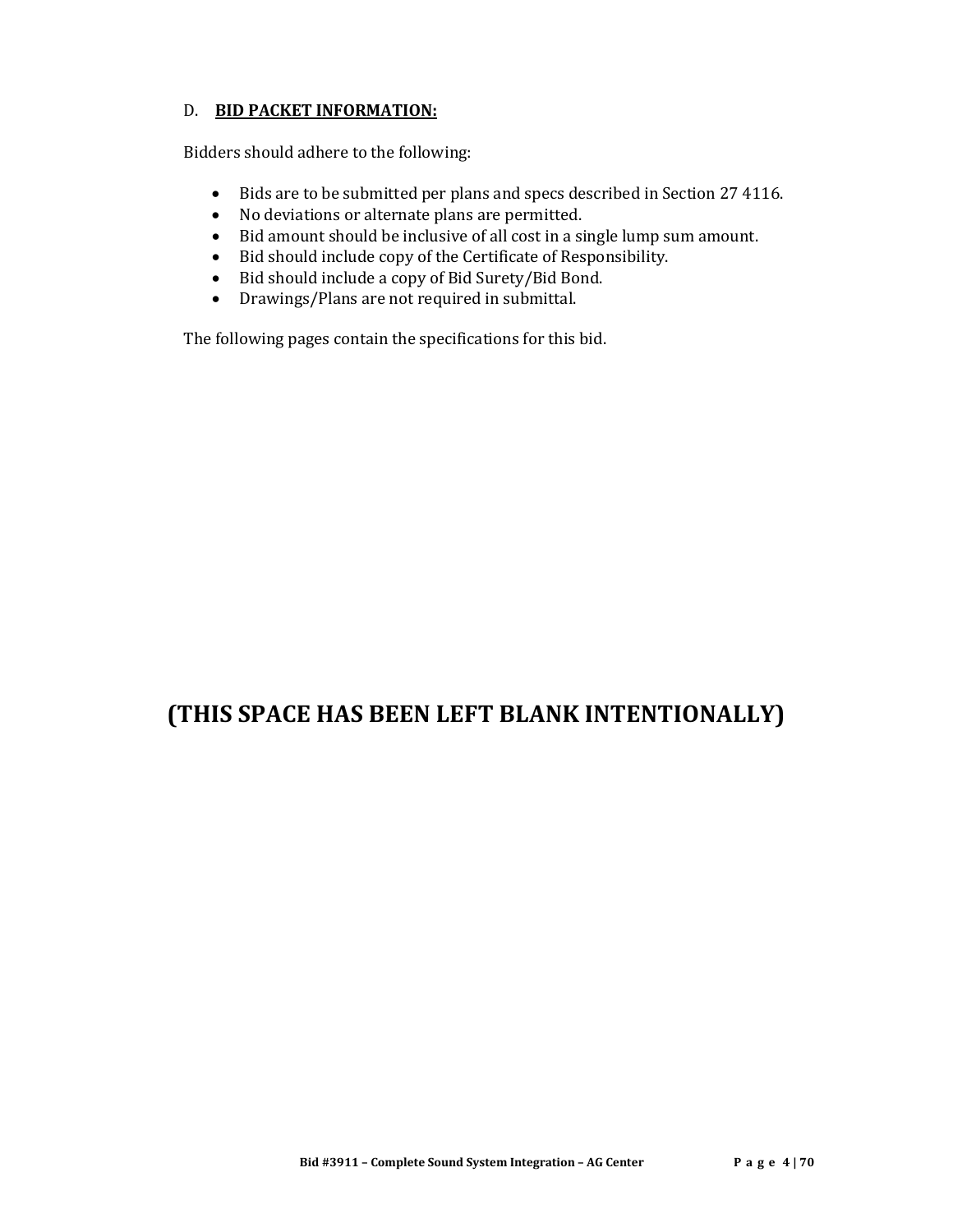# **LAUDERDALE COUNTY AG CENTER SECTION 27 4116**

#### **NEW SOUND REINFORCEMENT SYSTEM**

- 1. General
	- A. Related Documents
		- 1. Existing Architectural, structural, mechanical, electrical drawings are considered a part of the A/V and/or Sound Reinforcement System (hereafter referred to as AV Systems or Systems) documents.
	- B. Work In This Section
		- 1. Sound Reinforcement
		- 2. Digital Signal Processing
		- 3. Control Interface
		- 4. Software Configuration
		- 5. Coordination, termination and installation of Owner-Furnished services and equipment.
		- 6. Coordination of existing site facilities, including, but not limited to Announcer Booth, electrical service, conduits, rigging points.
		- 7. Cable, wiring, digital transport, connection and termination devices for wiring systems for all signal pathways for applicable systems.
	- C. Products and materials supplied but not installed under this Section.
		- 1. Power Distribution (by owner at Announcer Booth).
	- D. Related Sections
		- 1. Owner-provided electrical systems (at Announcer Booth).
			- a. Electrical service entrance and related materials.
			- b. Power distribution systems including, but not limited to, power conductors, distribution panels, conduits, breakers, etc., to be supplied by the owner.
			- c. Contractor shall notify the owner of any conditions related to the existing power distribution system that may prevent, delay or constrain the implementation of new systems in any way.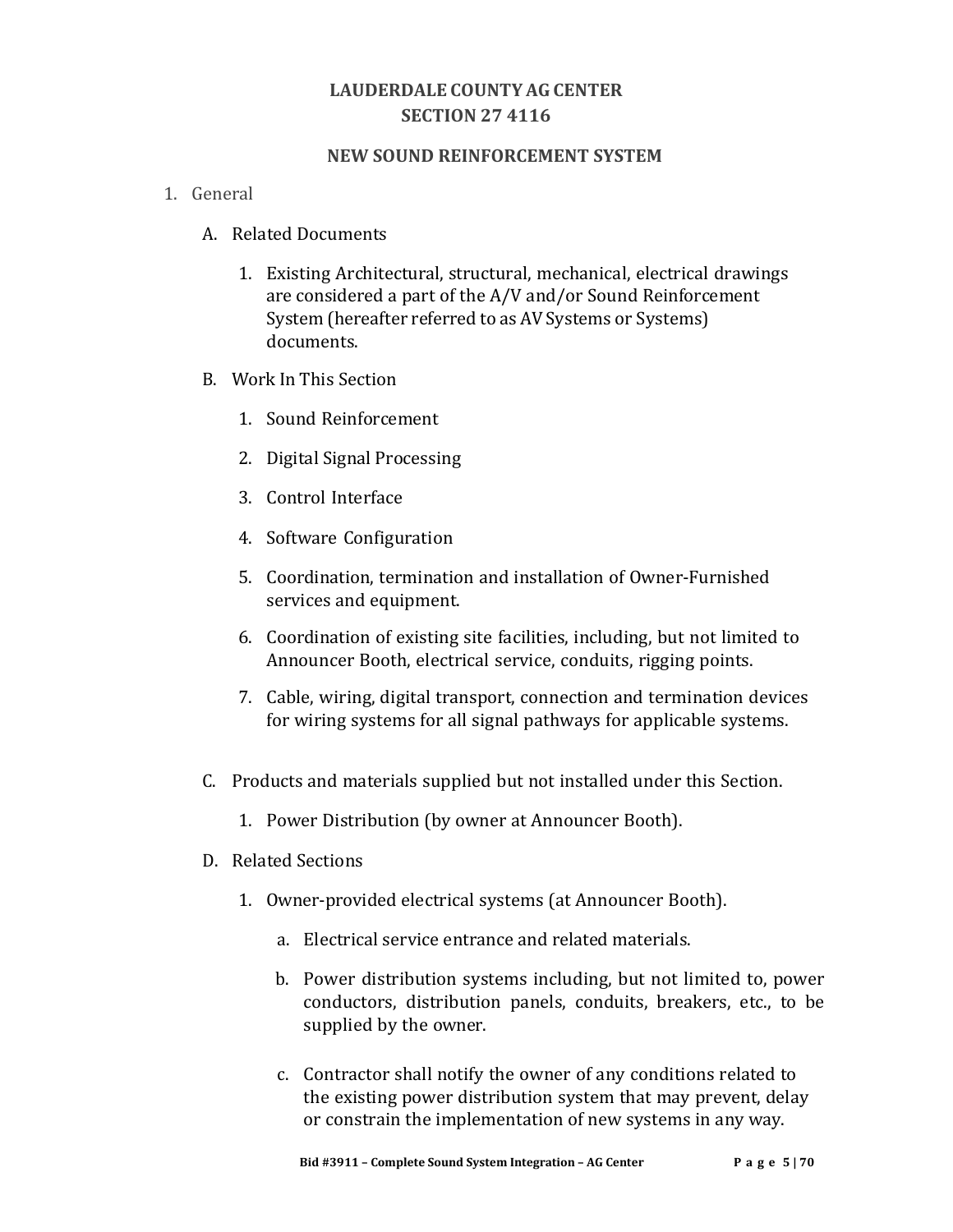#### E. Related Drawings

- 1. Obtain existing drawings from the owner.
- 2. Existing architectural drawings shall be considered part of the bid documents and contract documents.
- 3. Existing structural drawings shall be considered part of the bid documents and contract documents.
- 4. Verify site conditions in all cases.
- F. Measurement and quantity convention
	- 1. Product quantity is as required and/or as shown on the drawings.
	- 2. When a specific quantity is noted, Contractor shall provide at least the given amount.
	- 3. Cabling shall be installed with 20% redundancy in all cases permitted by conduit fill.
	- 4. Some products listed under this section may not be required to fulfill the obligations of the work.
	- 5. Contractor shall estimate the system in its entirety and provide quantities as required for a full, complete working system.
	- 6. Contractor is responsible for providing material quantities required to complete the work, regardless if such items are not specifically shown or not.
- G. Definitions
	- 1. ASA: Acoustical Society of America.
	- 2. NCAC: National Council of Acoustical Consultants.
	- 3. AES: Audio Engineering Society.
	- 4. ANSI: American National Standards Institute.
	- 5. ICIA (InfoComm): International Communications Industries Association.
	- 6. NAB: National Association of Broadcasters.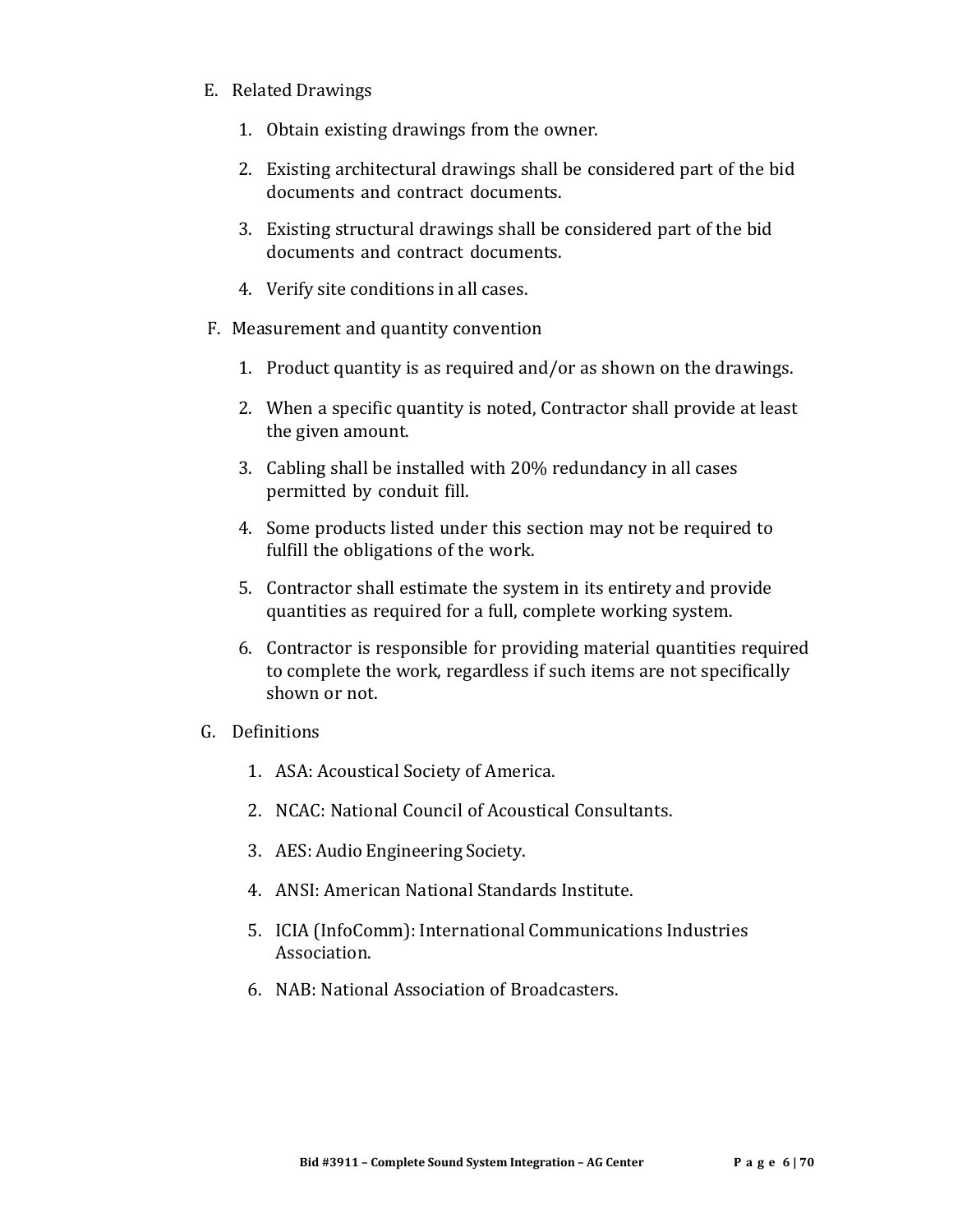- 7. SMPTE: Society of Motion Picture and Television Engineers.
- 8. EMI: Electromagnetic interference.
- 9. Fabricator's Shop: The address listed on the Business License of the entity responsible for fabricating the Work specified in this Section, hereafter referred to as the "Contractor".
- 10. Fully Operational: A system that meets or exceeds all of the requirements set forth in the Contract Documents and is ready for the Final Inspection as described in Part 3 of this specification.
- 11. OFE: Owner Furnished Equipment. Unless otherwise noted herein or on the drawings, the Contractor shall integrate, terminate and test all OFE equipment shown on the drawings.
- 12. Owner: Lauderdale County.
- 13. AV/Sound Systems Contractor: Contractor.
- H. Scope
	- 1. Description of the Work.
		- a. These specifications, the related drawings and General Conditions of the Contract comprise the requirements for the systems.
		- b. Furnish, deliver, erect, install, program, develop, configure, interface and connect completely all material, equipment, appliances and devices described herein and shown on the Drawings, and supply all other incidental materials, appliances, tools, transportation, devices, connections, etc., required for a complete, working system.
		- c. The systems shall be completed and commissioned for the owner in first class working order and operating condition, excluding those items listed as Related Work.
		- d. All material, equipment, appliances, connections, cabling, devices, etc. required for a complete, working system shall be supplied and installed as part of this work, whether or not it is listed or described herein or shown on the drawings.
		- e. It is the sole responsibility of the Contractor to provide a working system to the satisfaction of the Owner and the Consultant.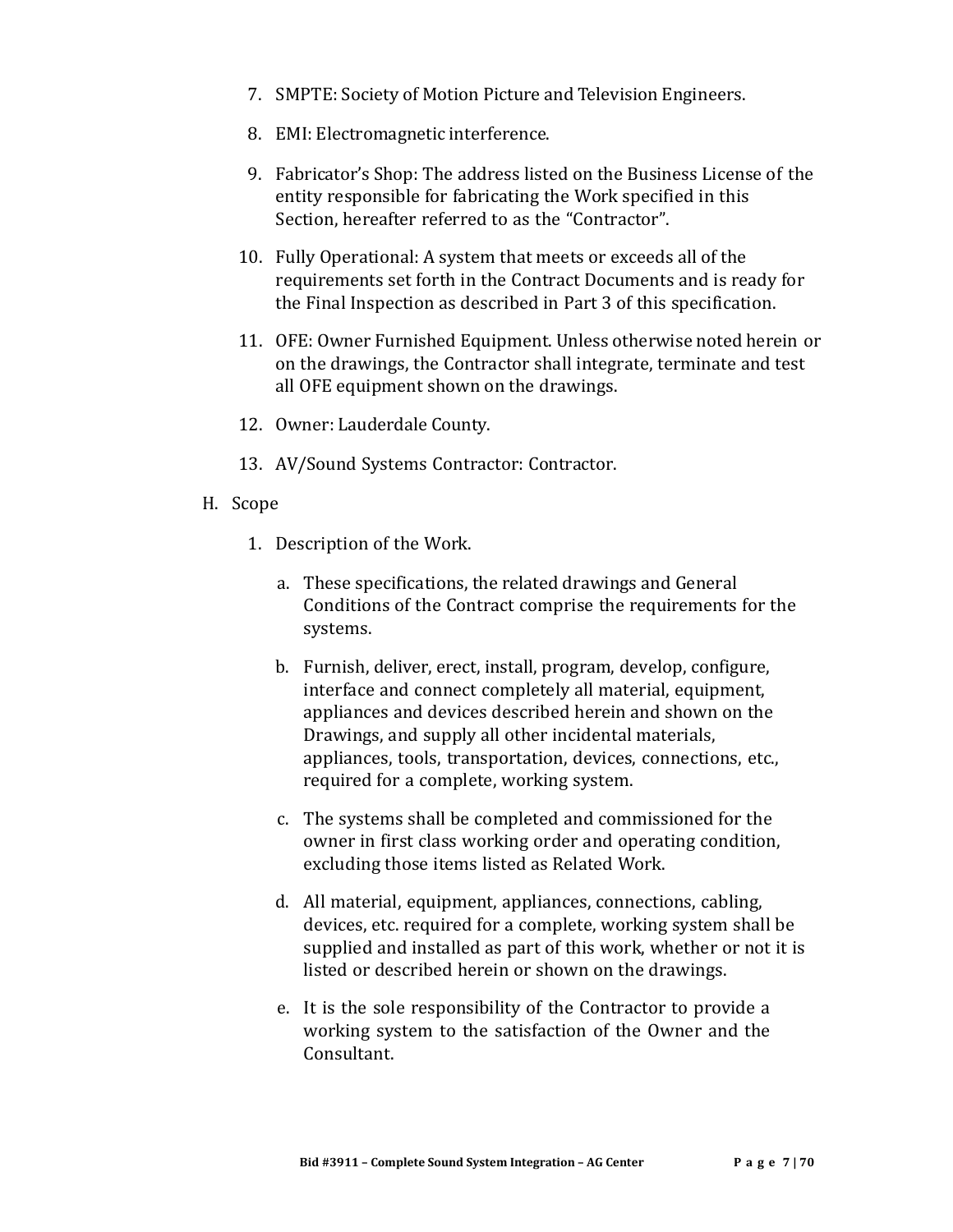- f. Perform assembly and fabrication of equipment, subassemblies, racks, interconnections, soldering, connection to user panels, terminals, devices or other equipment using industry-accepted standards and qualified technical personnel only. Such personnel shall be experienced in the installation of sound, communications, integrated AV systems, equipment and supporting devices, software and controls.
- g. Coordinate service entrances, raceway and rough-in locations with actual equipment furnished, working as required with the owner.
- h. Coordinate with owner for access to specific areas prior to performance of work.
- i. Verify jobsite conditions, dimensions and environmental conditions prior to installation, fabrication, or supply of materials.
- j. Perform all jobsite work, installation, and fabrication in accordance with these Specifications, manufacturer's recommendations, and all/any applicable code requirements.
- k. This work is an integration of multiple components, coordination work, subsystems, software and supporting interface with other disciplines.
- 2. Infrastructure
	- a. Coordination, verification and installed conditions for/of all cabling, terminations, junctions, splices, grounding, and power distribution.
	- b. Detailed coordination with the owner is required prior to access to any area of facility.
	- c. Testing and documentation of all existing and new conductors.
- 3. Field Equipment
	- a. Mount, configure, test, and operate all field devices in accordance with the design drawings.
	- b. Verify and coordinate final coordinates, locations, and configuration of all field devices with the Consultant or from the Submittal process.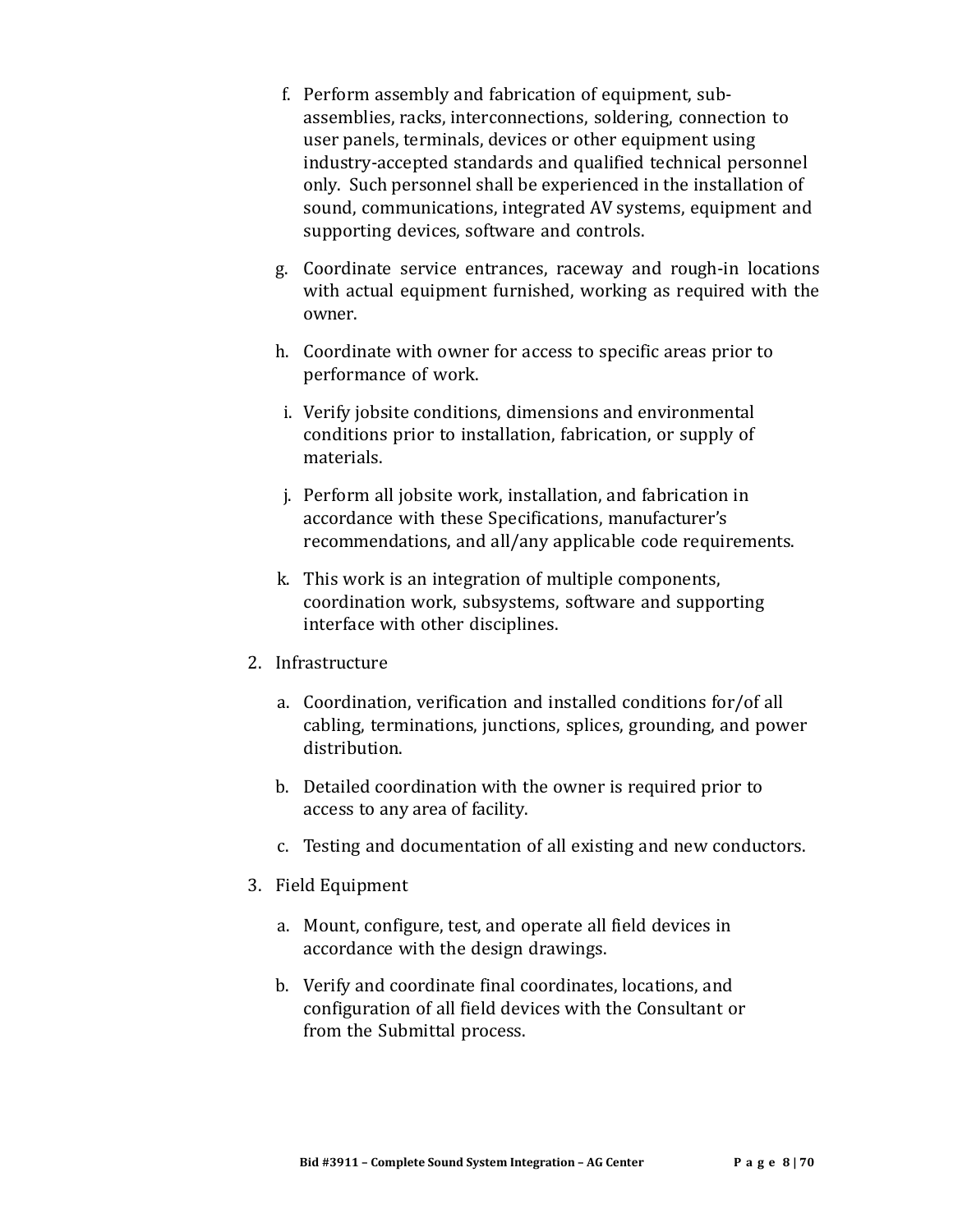- c. Harness all cabling from field devices to plug plates, terminal boxes or pull boxes as necessary.
- d. Integrate third-party and owner-furnished equipment as shown on the drawings.
- e. Obtain approval for mounting systems and mounting configurations from the owner or procurement authority for all exposed device mounting configurations.
- 4. Distribution Frames (Racks)
	- a. Prepare equipment rooms and rack locations for rack frames, related cabling, and service entrances.
	- b. Coordinate with the owner, service providers, IT, and other applicable trades to incorporate third-party service entrances.
	- c. Ensure that all cabling is harnessed from the raceway system into the racks as specified herein and/or as shown on the drawings.
	- d. Ensure that the power feeders are in place and coordinate with the owner for installation of power conductors into rack power distribution systems.
	- e. Coordinate, configure and install applicable AV-supplied, supplemental raceway systems, including, but not limited to, cable ladders, trough systems, wire hook systems and cable trays as necessary.
	- f. Verify that all raceway entrances are properly configured and reflect the raceway drawings.
- 5. DSP Configuration & Programming
	- a. Coordinate signal flow for all DSP processors with the Consultant. Include the following audio processing and control functions:
		- 1 All microphone inputs shall include HPF 125Hz UON.
		- 2 All loudspeaker outputs shall include compression dynamics, -3.0dBFS, >10:1 compression ratio UON.
		- 3 Do not use summing circuits for outputs where a single audio signal is required.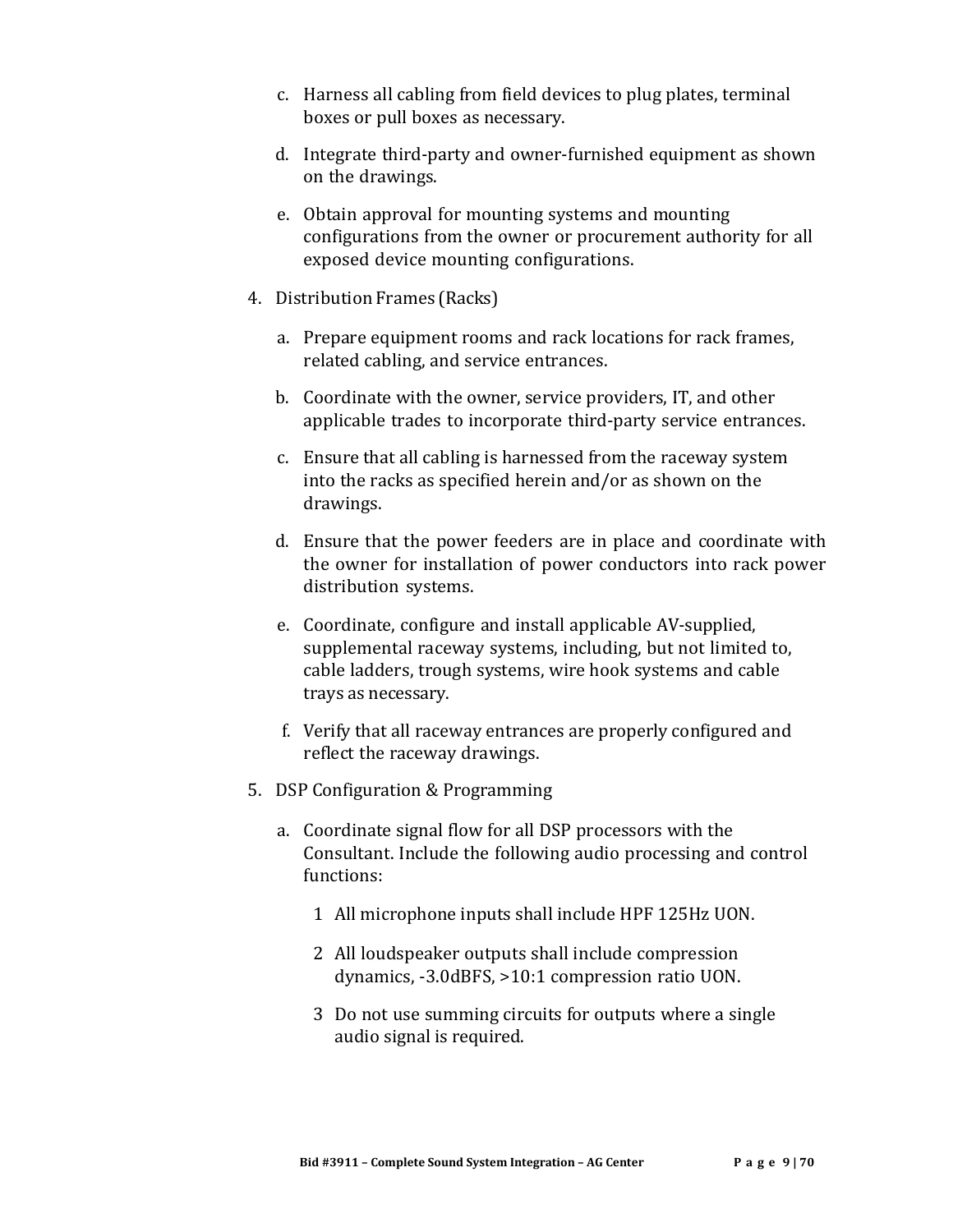- 4 Band pass loudspeaker outputs per loudspeaker manufacturer's recommendation.
- 5 Prepare external control access for all input and output levels and mutes.
- b. Prepare and submit DSP configuration files to Consultant for comment and approval.
- c. Integrate DSP configuration files in the field and prepare systems for testing as specified herein.
- d. Configure, develop and coordinate end-user control UI's as specified herein.
- e. Configure, develop and coordinate interface with master control system, if applicable.
- f. Interface with third party systems, including, but not limited to, LAN, Fire Alarm, content sources and owner-furnished equipment.
- 6. Testing, Troubleshooting and Certification of Performance Requirements
	- a. Ensure that all systems are installed as required by the contract documents.
	- b. Ensure that all systems are installed as required by the manufacturer for applicable components, equipment and accessories.
	- c. Test as required herein.
	- d. Certify all cabling, termination and connections for the distance, bandwidth and performance requirements of the systems as shown on the drawings.
- 7. Systems Summary
	- a. The description as noted herein provides a summary of the systems as designed herein and as required by the owner.
	- b. The descriptions, in accordance with the specifications and the contract drawings constitute the basis of the work.
	- c. The design, as shown on the consultant's drawings, represent the required functionality, performance and integration with the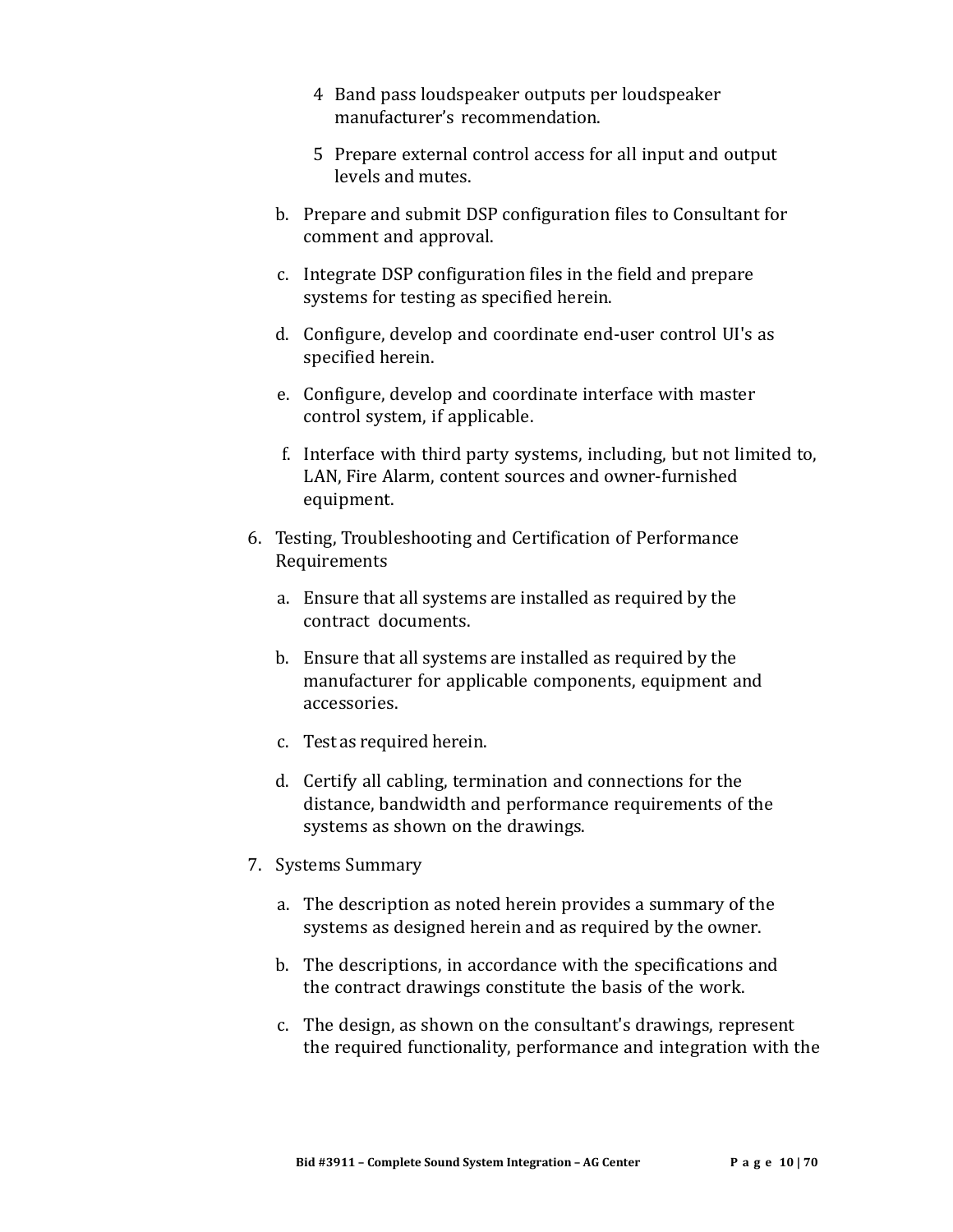infrastructure, however, the Contractor is responsible for ensuring that the design is implemented as shown.

- d. It is the sole responsibility of the Contractor to meet these requirements to the complete satisfaction of the owner and the Consultant regardless of whether specific components, programming, configuration, fabrication, etc. is specifically shown on the drawings or noted herein.
- e. Any revision to the design, as determined by the Contractor, will be considered. The Contractor shall contact the consultant with recommendations.
- 8. Systems Descriptions
	- a. General
		- 1 The systems are integrated into a manufactured building (modified metal building) architectural design.
		- 2 Cabling for AV systems shall be completely provided and installed by the Contractor. Cabling requirements are shown on the drawings.
		- 3 The Contractor shall install cabling into facility with cooperation and coordination with the owner.
		- 4 The cabling infrastructure includes a combination of conduit, conduit stubs, accessible ceiling areas, crawl areas, direct cabling (no conduit), within stage framing and within equipment rooms/operational control rooms.
		- 5 Field panels shall be integrated by the Contractor as shown on the drawings. Backboxes for field panels is provided by the Electrical Contractor. The Contractor shall field-verify site conditions and inspect rough-in conditions prior to fabrication of field panels (see part 3, herein).
		- 6 There are cabling end point locations that are not supported by conduit or backbones. In such cases, the Contractor shall terminate cabling through a finished hole in the ceiling (see cutting and patching, herein), or, set an appropriate backbox to support a plug plate if such plug plate is specified on the single line drawings or noted on the plans.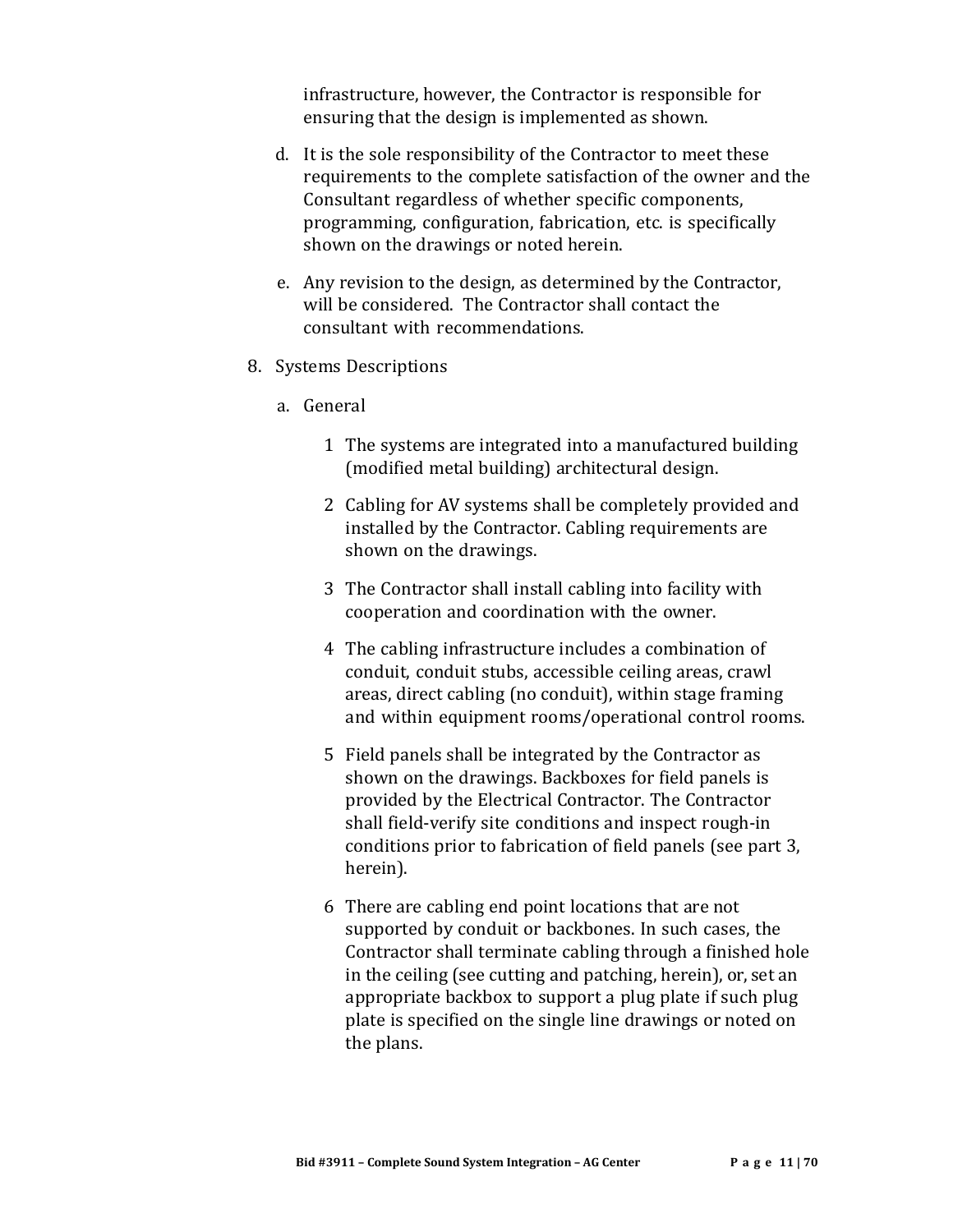- 7 The Contractor shall conceal all cabling, regardless of conduit condition. Coordinate with owner in all cases where fishing a wall may be required.
- 8 Components shown on the drawings as "OFE" (owner furnished equipment), shall be fully integrated into the systems, resulting in a fully integrated system. The Contractor shall coordinate directly with the owner for all OFE components.
- 9 The AV systems are designed with components selected by the consultant for baseline performance and cost effectiveness.
- 10 The Contractor shall rig AV components to the physical infrastructure in full cooperation with the owner. Structural supports points shall be provided by the owner for interface with the Contractors rigging systems.
- b. Arena Sound Reinforcement
	- 1 Sound reinforcement for the arena and adjacent zones is based on a design which is intended to provide sound pressure levels, bandwidth and uniformity of coverage, determined by the consultant, suitable for the application and in conjunction with the acoustical parameters.
	- 2 The sound system is based on a disturbed loudspeaker design with point-source enclosures located as shown on the drawings.
	- 3 The Contractor shall integrate loudspeaker systems based on the drawings, and in full cooperation with the consultant.
	- 4 Ceiling loudspeaker components shall be integrated with suspended rigging to structural attachment points. The Contractor shall carefully coordinate all rigging and attachment with the owner.
	- 5 Loudspeaker components on columns or walls shall be integrated with manufacturer's bracket system unless otherwise noted.
	- 6 The Contractor shall install new cabling for all systems.
- c. RF Distribution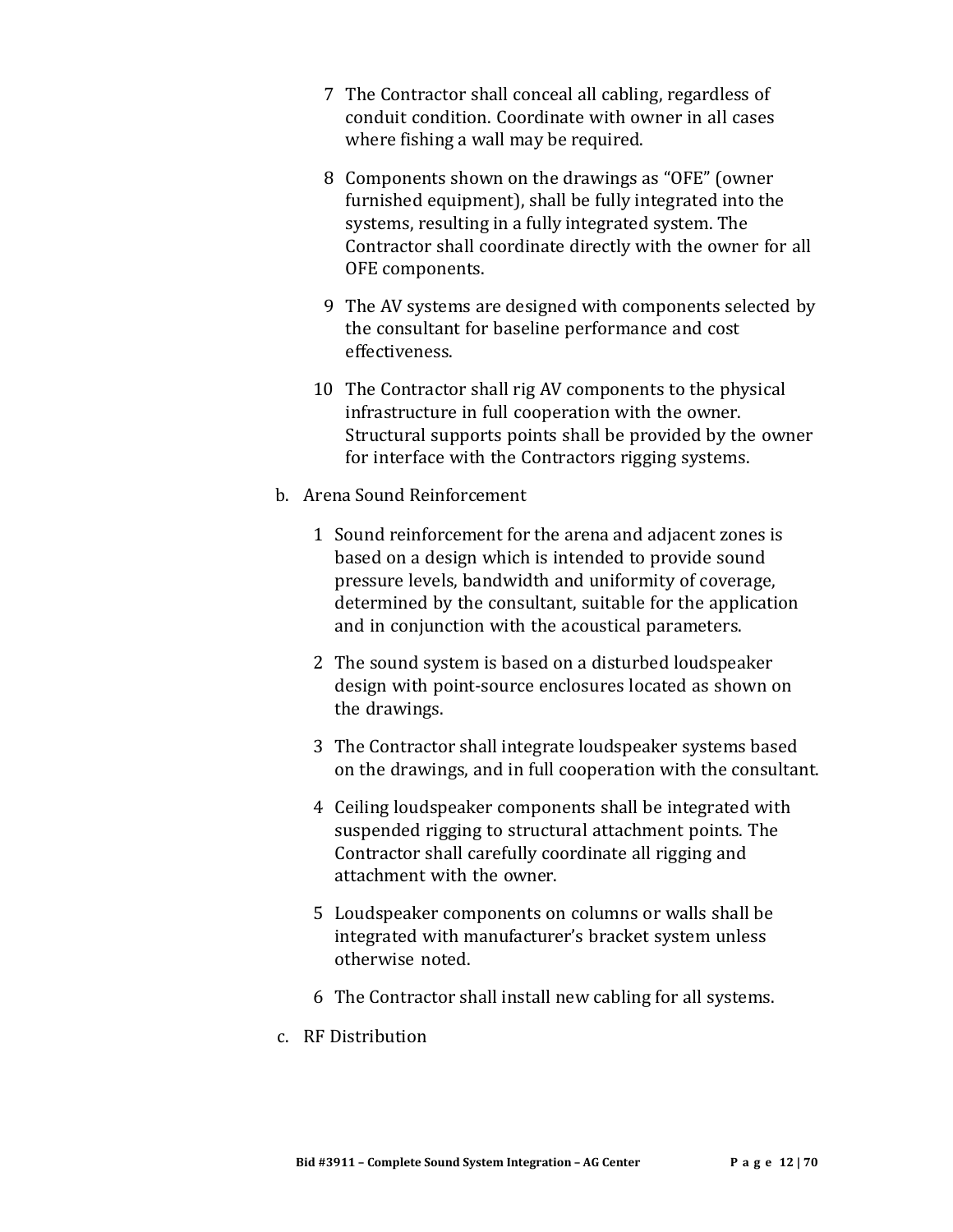- 1 A new remote RF antenna shall be integrated as shown on the drawings.
- 2 Provide new RF cabling from the antenna location to MDF.
- 3 The Contractor shall verify field conditions and provide cabling suitable for the distance and conditions.
- 4 Mount antenna to ensure line of sight below structure. The entire antenna assembly shall be free from structural interference.
- 5 Configure RF distribution as shown on the drawings.
- 6 Verify and test antenna system as recommended by the distribution equipment manufacturer.
- d. Announcer's Booth
	- 1 The booth is located on the arena floor in a raised structure. The sound system rack (MDF) is located in the booth and all cabling home runs are terminated there.
	- 2 The Contractor shall coordinate all access to cabling pathways from the booth with the owner.
	- 3 The Contractor shall strike and dispose of all existing equipment, cabling, racks and related components. Coordinate with the owner. No existing equipment or cabling will be re-used.
	- 4 A single, rack-mounted touch screen controller shall be integrated into the DSP system for end-user control and operation.
- 9. Quality Assurance
	- a. The intent of these specifications and the accompanying drawings (hereafter referred to as Contract Documents) is to describe and present the concept of the system design for the project.
	- b. The Contract Documents represent a complete system provided and installed with high quality, professional reliability and performance. Professional performance standards by the Contractor and the equipment will be required at all phases of the Work.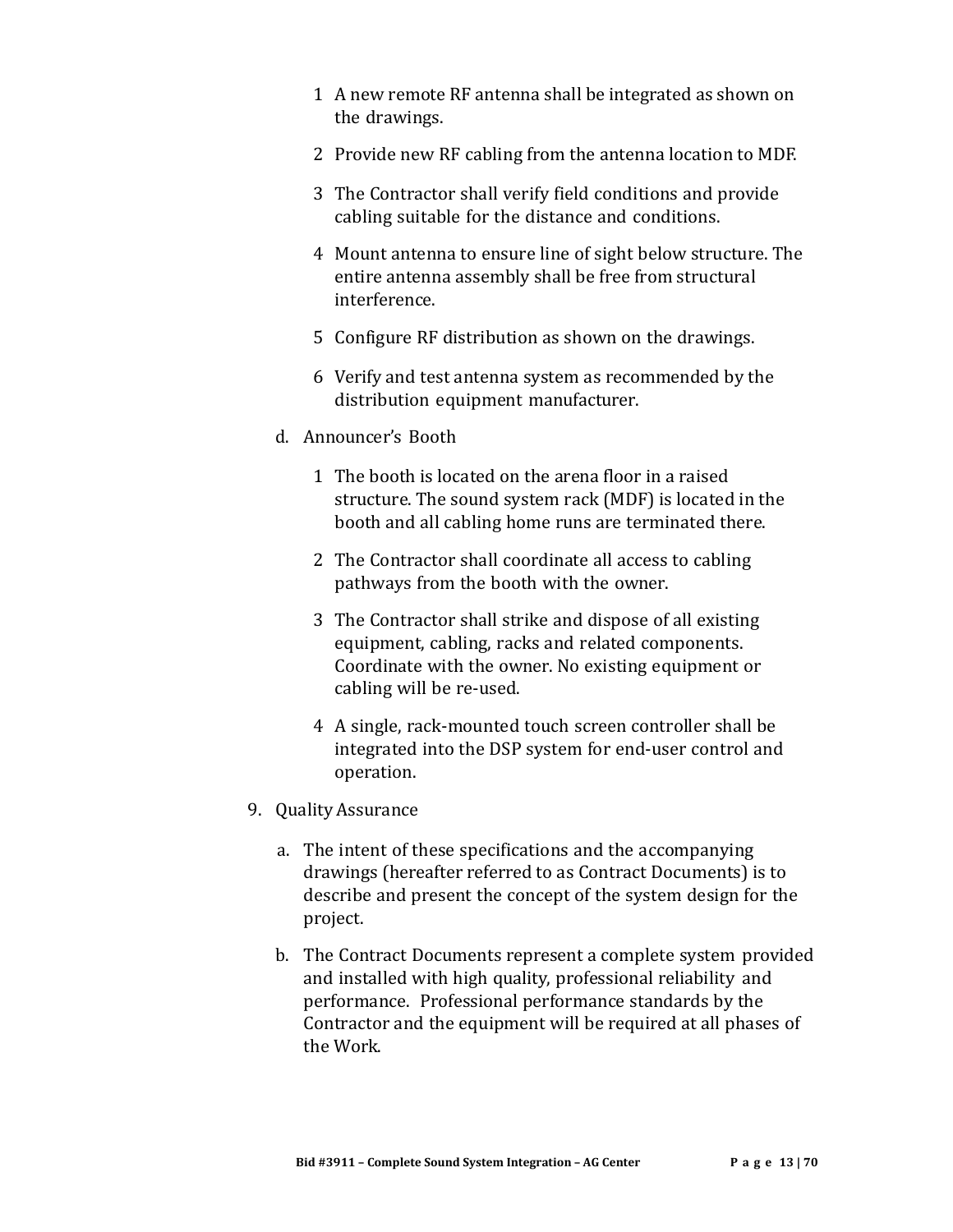- c. The Owner and Consultant (hereafter referred to as Consultant), shall have exclusive jurisdiction of the acceptability of the work. This acceptance shall include, but shall not be limited to, shop visits to Contractor's fabrication shop if applicable, site visits, general observations and written reports from the Consultant.
- 10. Regulatory Requirements
	- a. Comply with the latest version of ANSI, OSHA, IEC, IEEE, FCC, NEC and NFPA requirements.
	- b. Listed and labeled as defined in National Electrical Code by a testing agency acceptable to authorities having jurisdiction, and marked for intended use.
	- c. All equipment and materials shall be UL listed unless otherwise noted herein or on the drawings.
	- d. Comply with all local codes as they apply to the work as specified herein and as shown on the drawings.
- 11. Manufacturer Qualifications
	- a. Major products shall be supplied by manufacturers involved in the design, manufacture and service of products specifically for systems integration.
	- b. All manufacturers shall maintain a factory-based service center capable of providing training, parts, maintenance and repairs.
	- c. Manufacturers of DSP based audio products shall provide factory, or factory-authorized programming and implementation services.
	- d. Minimum of 10 years continuous experience in the design and manufacture of audiovisual equipment as specified herein.
- 12. Source Limitations
	- a. Obtain each category of audiovisual systems through one source from a single manufacturer when possible or practical.
	- b. Obtain each component or item of equipment as a complete unit, including necessary mounting hardware and accessories.
- 13. Electrical, electronic and optical equipment.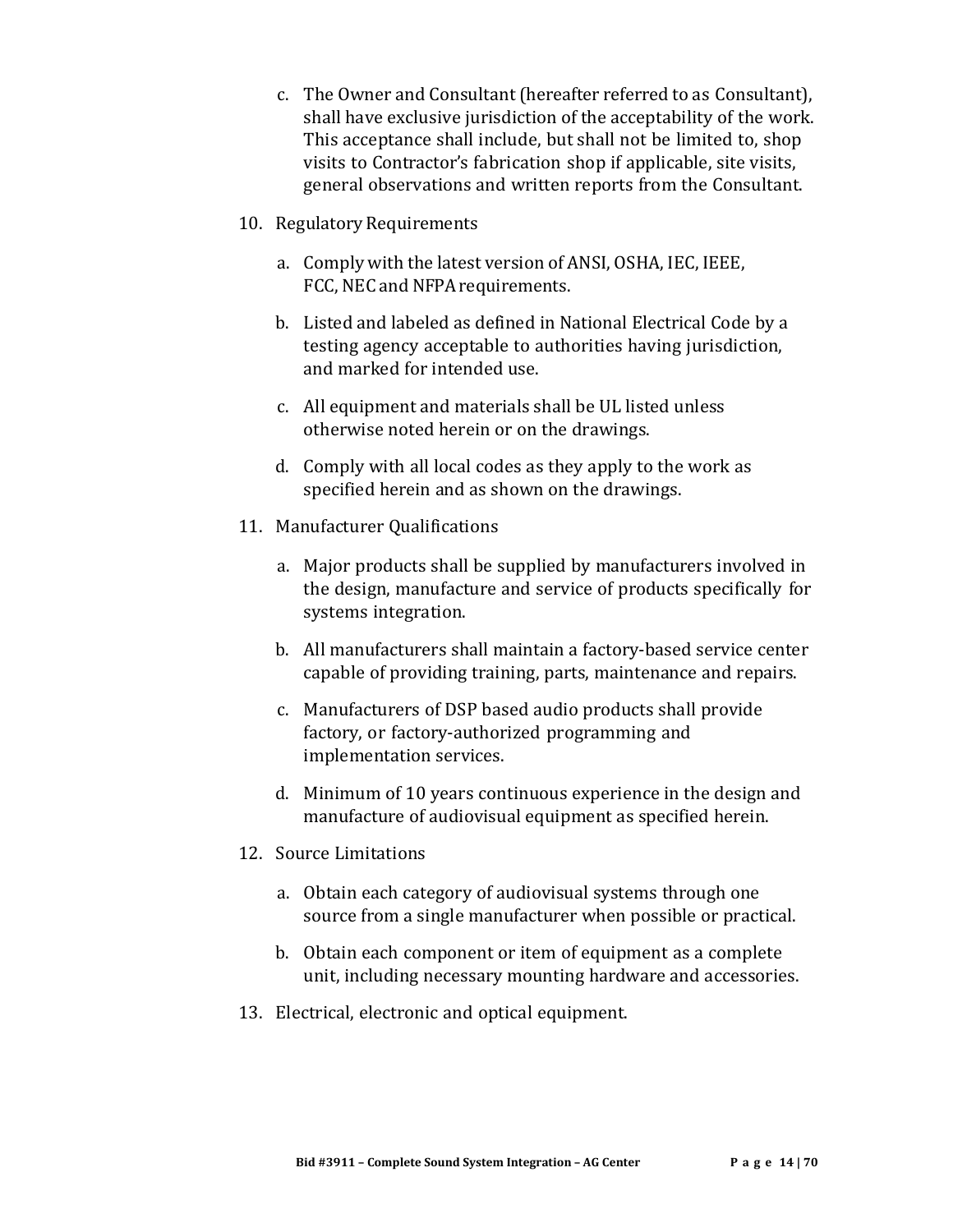- a. Products of firms regularly engaged in the manufacture of electrical, electronic or optical equipment.
- b. Provide latest model or type offered which meets the requirements shown on the drawings at the time of the submittal.
- 14. Materials
	- a. Provide only new materials and products.
	- b. Discontinued products or products that are known to be discontinued within 6 months of the bid date are not acceptable.
	- c. Supply the latest variation, version or revision of all hardware and software products.
	- d. All materials and equipment shall be of first-run manufacture. Items classified as "B-Stock" shall not be acceptable without prior approval from the Consultant.
	- e. If an item specified in Part 2 of this section, or is shown on the drawings, and has been discontinued, or is soon to be discontinued, submit the manufacturer's direct replacement for review and approval by the Consultant. If a direct replacement is not available, submit a proposal for an alternate product that meets the requirements as specified herein and/or as shown on the drawings.
- 15. Delivery, Storage and Handling
	- a. Deliver portable components, equipment, materials, and accessories to project site in original, unopened packages and store them in a fully enclosed, air conditioned space where they will be protected against damage from moisture, humidity, temperature extremes, direct sunlight, surface contamination, and other causes.
	- b. Handle components, equipment, materials and accessories carefully to avoid damaging units in any way.
	- c. Do not deliver system assemblies, sub-assemblies, portable components, equipment, materials or accessories until the building is enclosed and other construction within spaces where the audiovisual system assemblies will be installed is complete and ready for installation.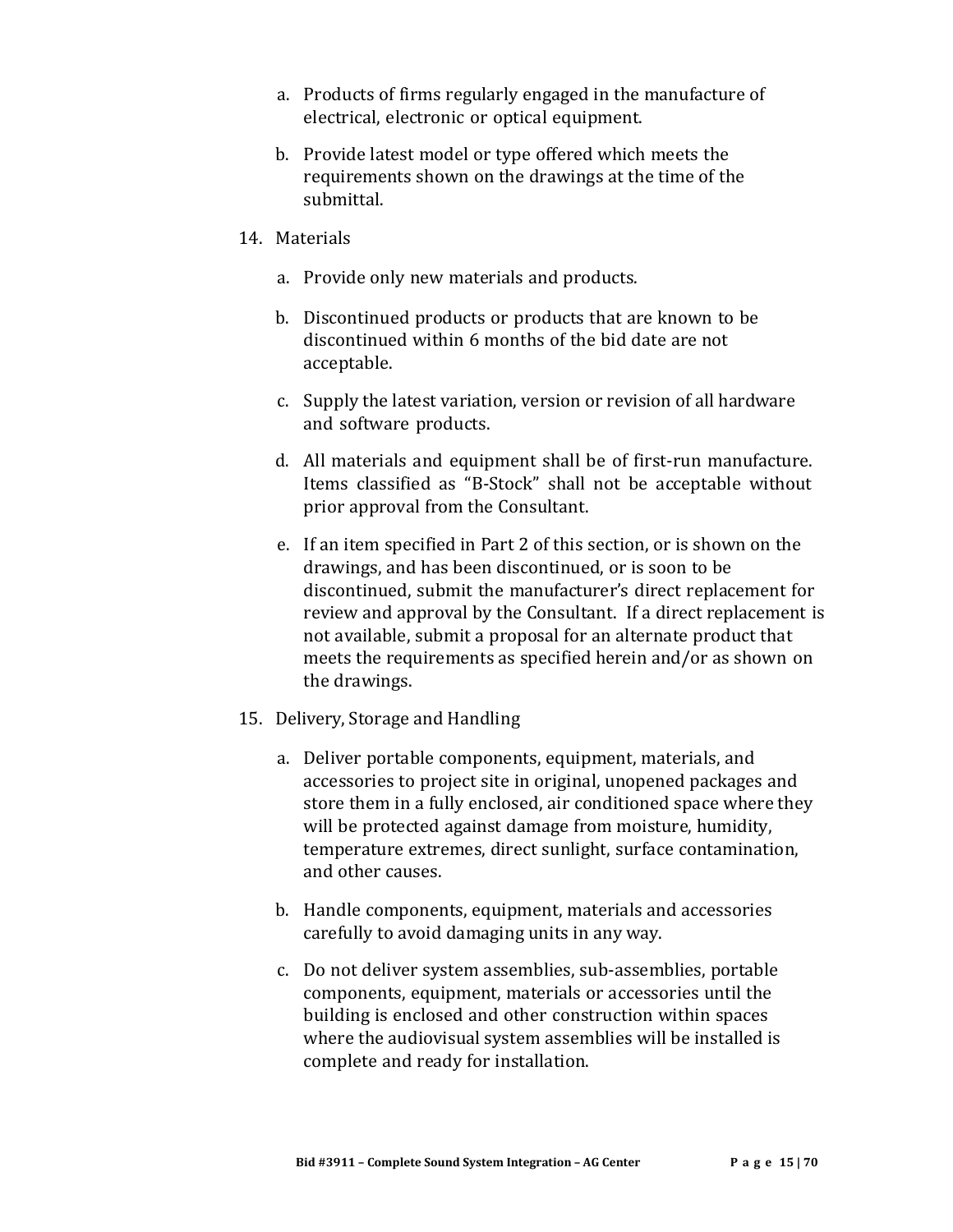- d. Fabricated equipment racks shall not be delivered to the jobsite until the noted equipment rooms have been finished and are operating with permanent building power.
- e. Do not operate electronic systems on "temp" power under any circumstances without prior approval from the owner.
- f. The Contractor shall be liable for all fabricated equipment racks installed on the jobsite until accepted by the Consultant during acceptance testing. Racks installed on the jobsite are not subject to warranty coverage until Final Acceptance.
- g. The spaces where audiovisual system assemblies are installed shall meet the following requirements:
	- 1 Free from dust generated from construction.
	- 2 The room temperature shall be within the specified operating temperature recommended by the manufacturer.
	- 3 All power distribution systems shall be complete and operating under final acceptance by the owner.

#### 16. Substitutions

- a. Equipment, materials and other required products designated as "design-basis" shall be the preferred products.
- b. Items listed herein, and/or shown on the drawings may not include detailed performance specifications; in this case, the manufacturer's specifications indicate the performance requirements.
- c. The Contractor should provide design-basis products whenever possible. In this case, no substitution shall be accepted without a written request from the Contractor and with written approval from the Consultant.
- d. Equipment, materials and other required products designated with the designation "no known equal" shall be the required products.
- e. Where the specified product is designated "or approved equal", the product specified shall determine the standard of performance required, regardless of any additional language referring to features, performance or other specifications.
- f. In all cases where a specific manufacturer's model number is specified or shown on the drawings, the manufacturer's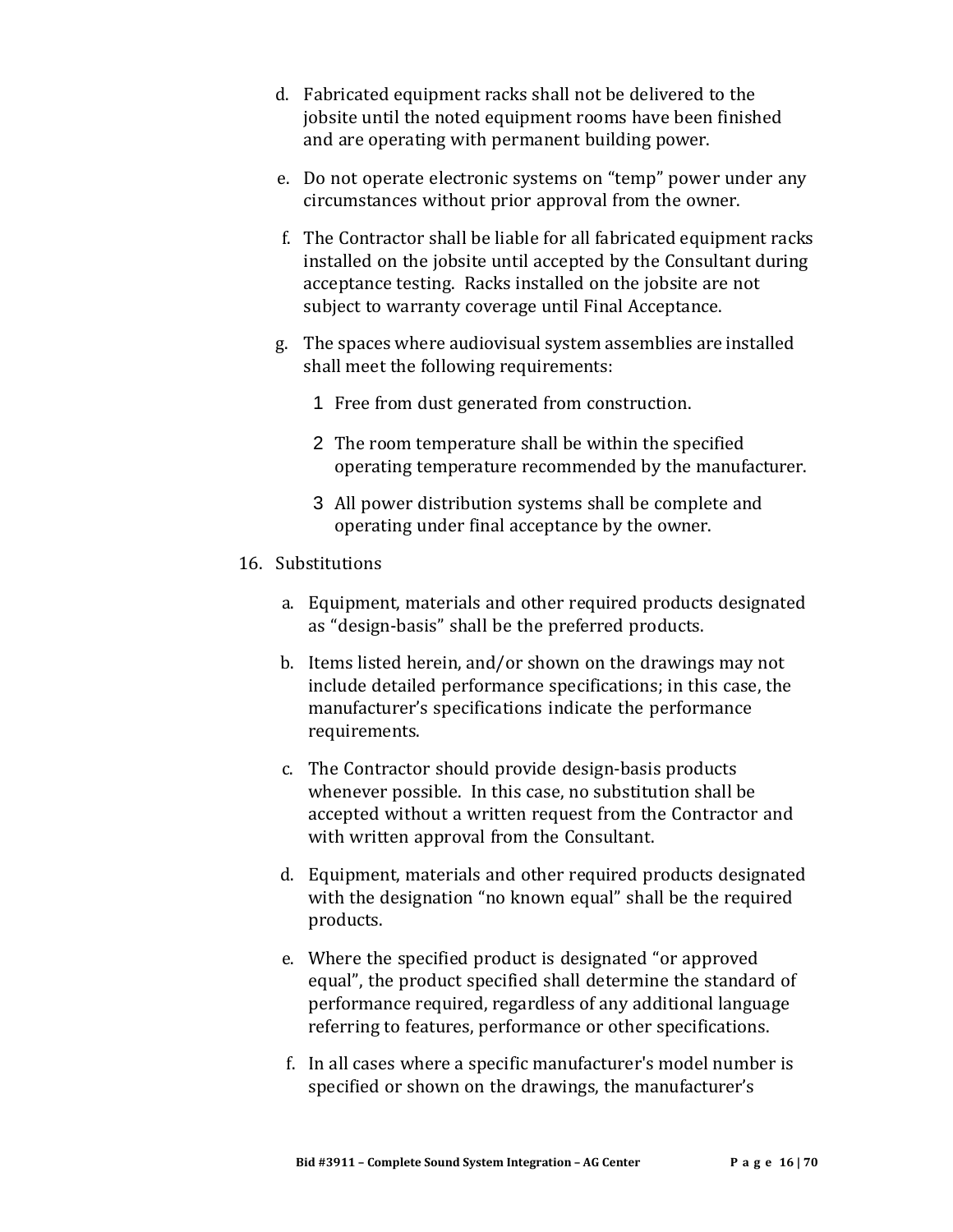published specifications for noted item shall establish the performance requirement.

- g. When products are specified without specific manufacturer or model requirements, the performance requirements, connectivity, functionality or mechanical requirements listed herein, or as shown on the drawings, shall establish the requirements for the product or item.
- h. Requests for substitution shall be received by the Consultant as a request by the Contractor upon award of contract, to provide an equal or superior product without change to the design, the design intent or to the "spirit" of the design. Such requests assume that the Contractor has verified by a level of experience, documentation or other data that the proposed substitute product is in fact, equal to, or superior to the specified product and that the Contractor shall coordinate the configuration, installation and orientation of such product, amending or modifying the system design and its associated documentation as required for the work to be complete in all respects.
- i. Substitutions shall not be considered valid when such substitutions are included as part of submittal drawings, shop drawings or other construction documents without prior approval from a formal request as specified above.
- j. Substitutions shall not be considered when such substitution requires a substantial revision of the Contract Documents in order accommodate the substitution.
- k. Substitutions shall not be considered when the substitution fundamentally changes, modifies or otherwise compromises the system design, the intent of the design or the "spirit" of the design.
- l. Project infrastructure including, but not limited to, space planning, mechanical infrastructure, raceway systems, outlet and control boxes, etc. has been designed with design-basis products. Any substitution or product implementation that requires changes to infrastructure, mechanical requirements, electrical requirements, etc. shall require detailed shop drawings showing the proposed change. Such request shall not be considered if a substantial impact to other trades or the project site is required to accommodate such request. The Contractor shall verify and coordinate all raceway or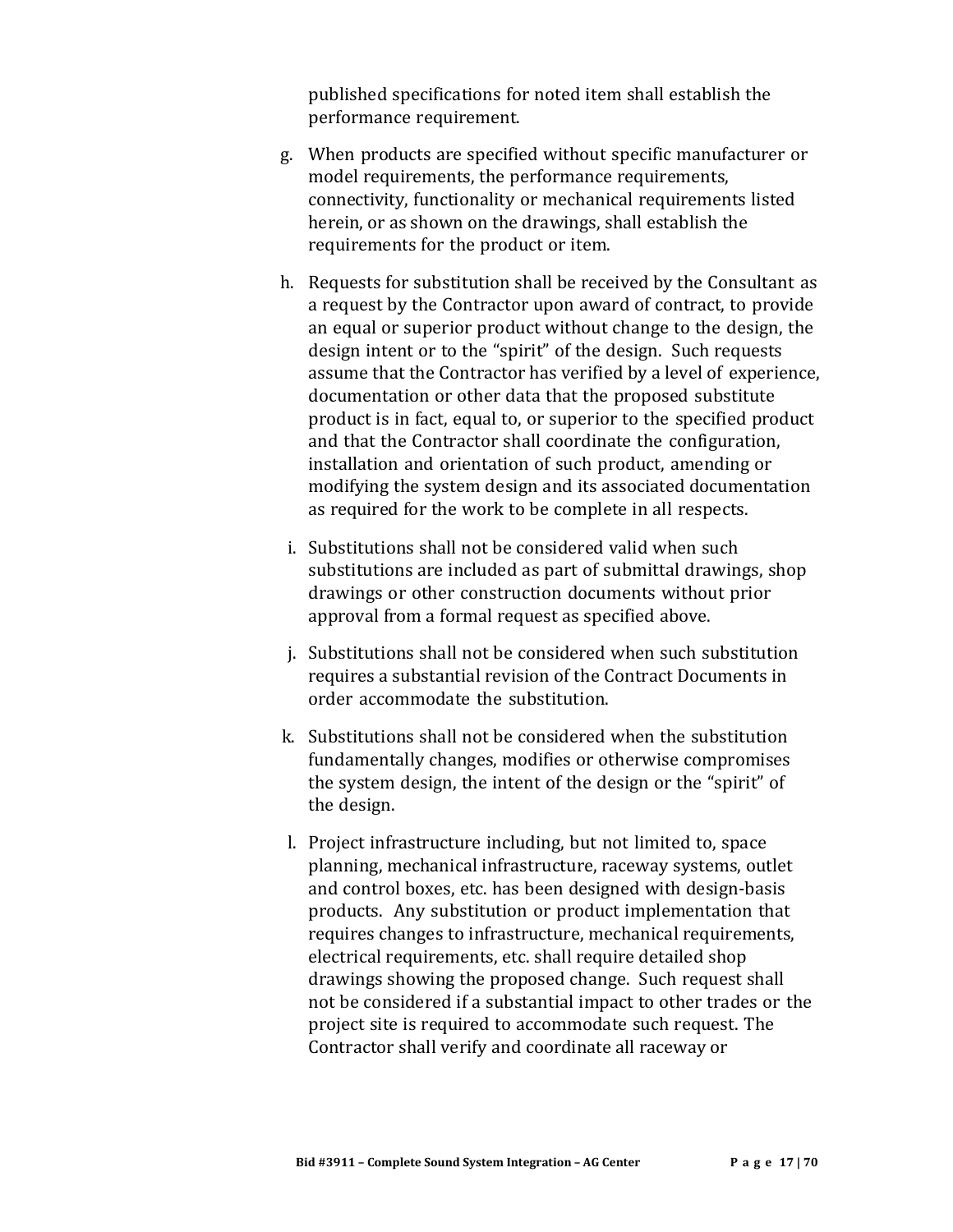rough-in locations with actual equipment installed, regardless of change status.

- m. When approved substitute equipment or products require changes to other system components, configurations, connections or infrastructure or system design as indicated by the drawings, the equipment shall operate properly in harmony with the design intent as indicated by the Contract Documents. Incidental changes, equipment, items or devices required to implement the approved change shall be provided by the Contractor without change to the Contract amount. Contractor shall assume all costs associated or incurred by approved changes, including, but not limited to, changes incurred by adjoining or supporting trades.
- n. Requests for substitutions shall be submitted no less than 15 business days prior to bid date. Substitution requests shall be requested and approved in writing only, based on the criteria specified herein, and/or the General Conditions.
- 17. Contractor Qualifications
	- a. The work performed under this Section shall be performed by an experienced Systems Integration Contractor specializing in the design, installation and service of high-performance AV and control systems.
	- b. The Contractor shall be normally engaged in the business of integrating advanced AV and control systems in construction projects and shall provide evidence with the bid that such business operation has continued as such, continuously for no less than five (5) consecutive, prior years.
	- c. The work specified in this Section shall be performed by a single Contractor experienced in the design, fabrication, installation, testing and warranty contract management of systems such as those specified herein.
	- d. The Contractor shall provide evidence with the bid of no less than three (3) prior projects of similar scope, completed within the previous 12 months from the bid date. In this context, "scope" shall be defined as work that includes similar design, installation, operational requirements and cost.
	- e. The Contractor shall be authorized in good standing for all major product lines specified herein. If factory training or certification is required for specific product lines, the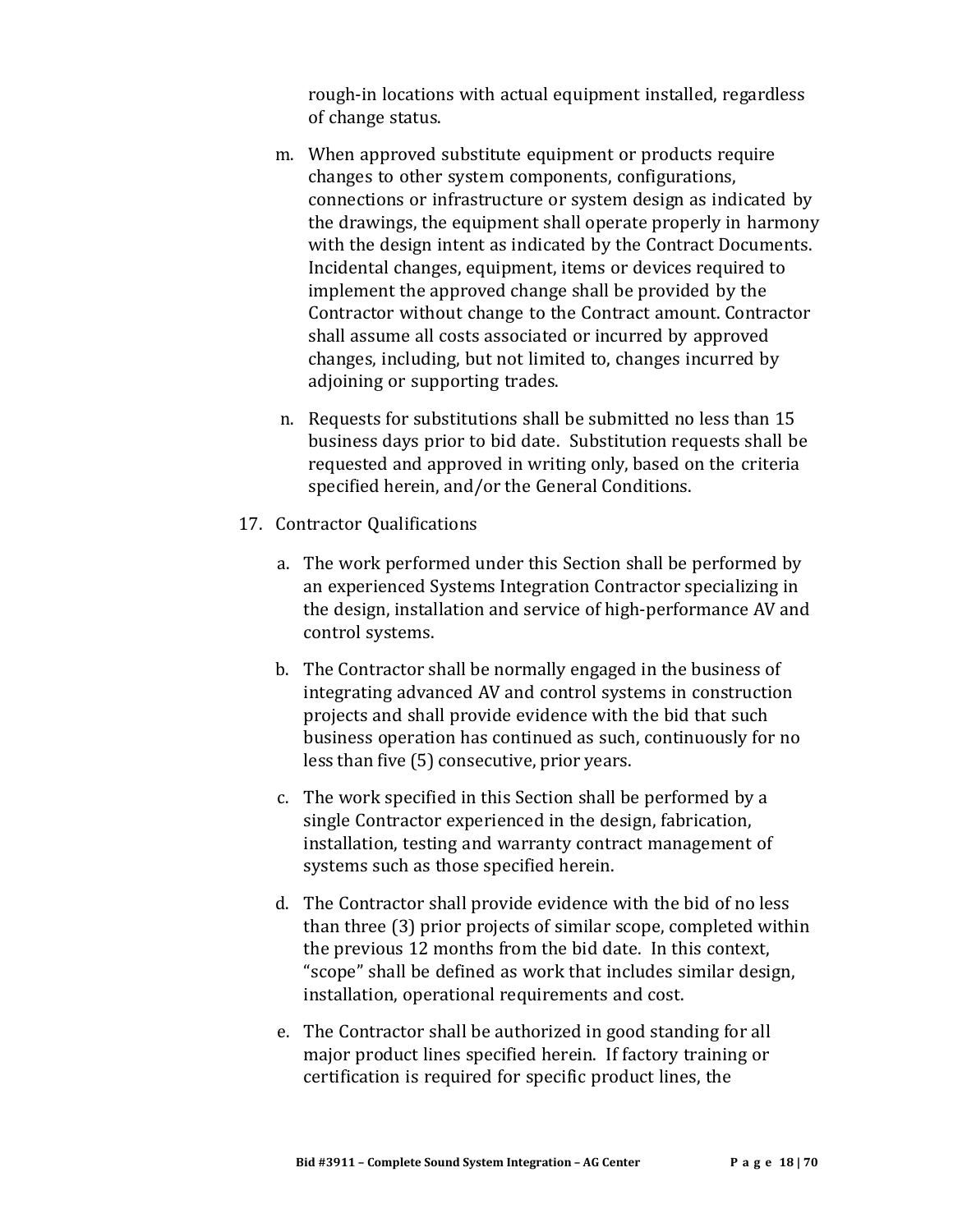Contractor shall provide evidence that such training has been completed by current staff members and that such training is directly applicable to the products specified herein.

- f. The Owner reserves the right to reject any bids from firms without sufficient experience of projects of similar size, scope and cost.
- g. The Contractor shall employ a qualified project engineer, as full-time employee and shall conform to at least four of the following requirements:
	- 1 Be a university graduate engineer in electrical or electronic engineering.
	- 2 The engineer shall have at least 5 years experience in design, implementation, troubleshooting and management of large scale, integrated electronic systems at the component and device level.
	- 3 The engineer shall have an active CTS-D or CTS-I certification in good standing as issued by the International Communications Industries Association (InfoComm).
	- 4 The engineer shall have direct experience in the implementation of at least 5 systems of similar scope within the last 7 years.
	- 5 The engineer shall have factory training or certification for all products that integrate hardware and software configuration tools.
- h. The Owner reserves the right to reject any bids from firms that cannot demonstrate compliance with staffing requirements as specified herein.
- 18. Coordination
	- a. Cooperate and coordinate as required with the owner and other contractors, tradesmen and supporting disciplines responsible for work not included in this Section.
	- b. Provide any and all information, documentation, samples, etc. as required or requested by the Owner or Consultant to ensure this work is completed to the satisfaction of the Owner, and in best interests of the Project, and for the efficiency of the construction process. Such assistance or information shall be transmitted in writing to the applicable party in all cases. All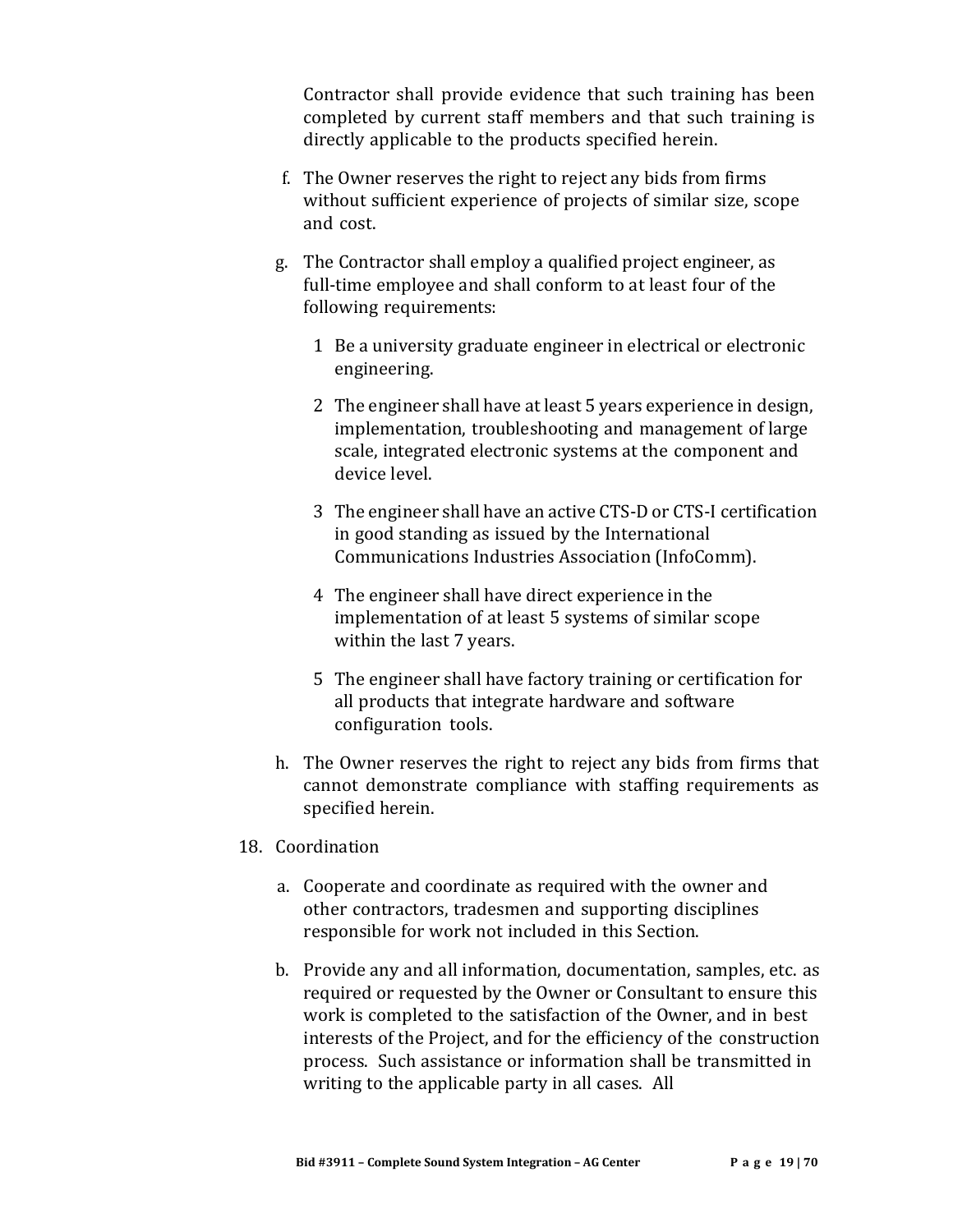correspondence of any type shall be written and shall be copied directly to the Consultant.

- c. The Contractor shall participate in meetings and conferences as required.
- d. The Contractor's project engineer shall be responsible for supervision of all technical work that is part of this Section, including, but not limited to, the following:
	- 1 Supervise preparation of shop drawings and submittals. Such engineer shall sign all submittals and shop drawings.
	- 2 Supervise shop fabrication and field installation work to assure conformance with the Contract Drawings, the Specifications, and the reviewed Shop Drawings to assure workmanship of the specified quality.
	- 3 Supervise the testing of all assemblies and sub-assemblies prior to delivery to the Project Site.
	- 4 Lead in the specified testing of the completed installation to assure the Owner that all Contract Requirements are met. Work with and assist the Consultant in the final testing for approval and acceptance of the system for the Owner.
- e. The Contractor's project engineer, as defined herein, shall be present at the Project site for Substantial Completion Inspection, Final Inspection, approve the operating and maintenance manuals, and provide any additional instruction as needed to designated members of the Owner's staff.
- f. Coordinate arrangement of the audiovisual system assemblies with adjacent construction, and with components occupying ceiling space, including structural members, pipes, airdistribution components, raceways, cable trays, recessed lighting fixtures, ceiling framing, light fixtures, HVAC equipment, fire-suppression system, and partitions.
- g. Refer to existing electrical drawings and site conditions for service voltage and power distribution systems. Coordinate the installation of system power distribution and grounding systems with the owner.
- h. Refer to Category AV Drawings for control and interface cabling to third party systems for equipment specified under this Section.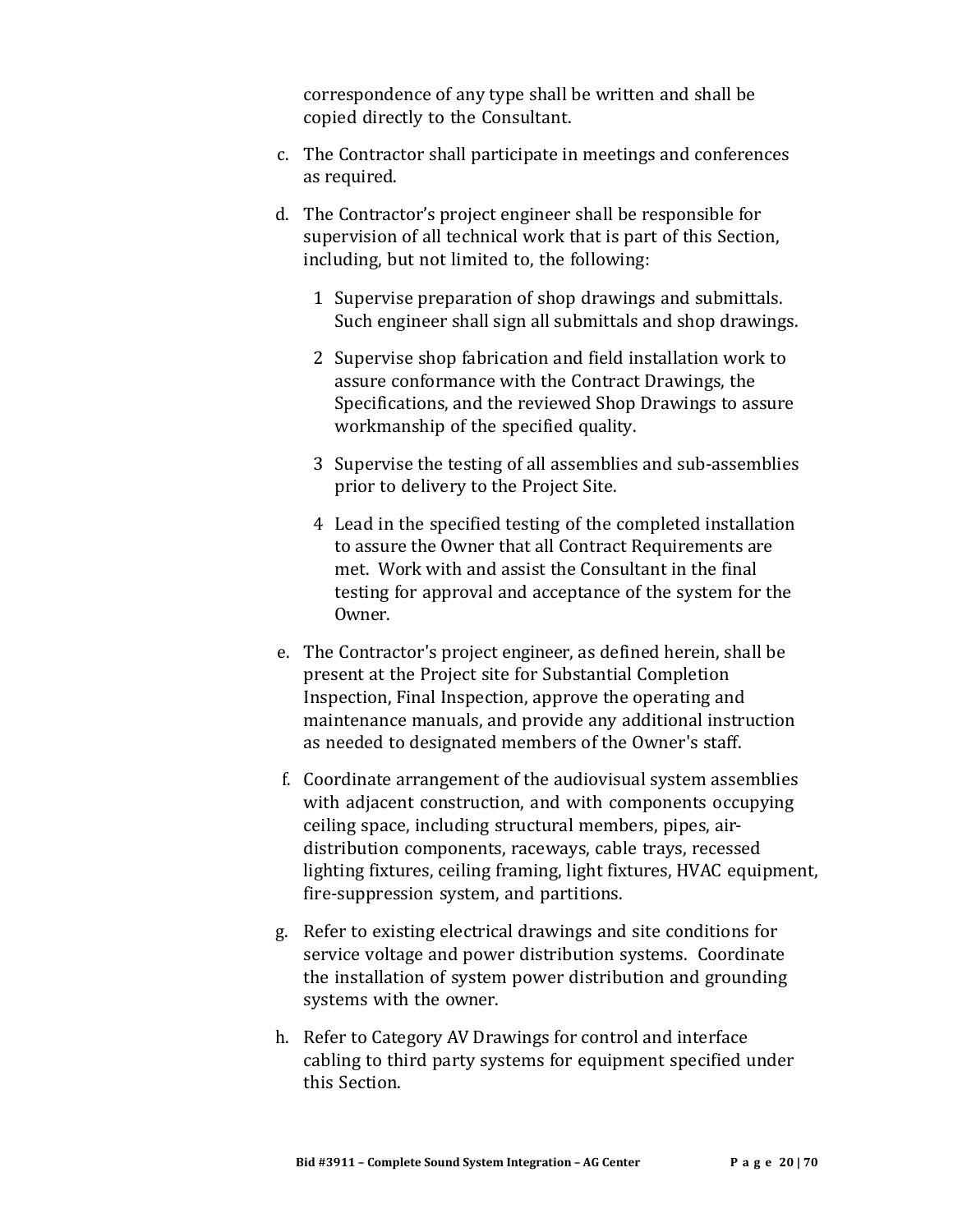- i. Coordinate layout and installation of system components with adjacent construction, including ceiling framing, light fixtures, ceiling fans, HVAC equipment, fire-suppression system, and partitions.
- j. Provide assistance to the Owner as required to ensure that all equipment is implemented for maximum performance.
- k. Coordinate installation of power distribution to A/V racks with the owner.
- l. Termination of ground conductor inside A/V racks. Coordinate with the owner.
- 19. Warranty&Guarantee
	- a. The warranty specified in this Section shall not deprive Owner of other rights Owner may have under other provisions of the Contract Documents and shall be in addition to, and run concurrent with, other warranties made by Contractor under requirements of the Contract Documents.
	- b. Warranty to the Owner shall be an inclusive warranty for the complete, integrated system without regard to specific products, materials or components.
	- c. Manufacturer's Warranties shall be executed by each manufacturer agreeing to repair or replace components of audiovisual system that fail in materials or workmanship within specified warranty period.
	- d. The Contractor shall coordinate all manufacturers' warranty during the system warranty period. This includes, but is not limited to travel, technical service time, installation, replacement, loaner equipment, etc.
	- e. Warranty Period shall start at the date of Final Acceptance as defined herein, regardless of the status of manufacturer warranties on individual equipment or components and shall be in force for a period of one calendar year.
	- f. Completion of the Warranty Period shall be one year from date of Final Acceptance and constitutes 100% Progress as it related to project invoicing.
	- g. Contractor shall provide verbal response within four (4) hours via landline telephone during the warranty period.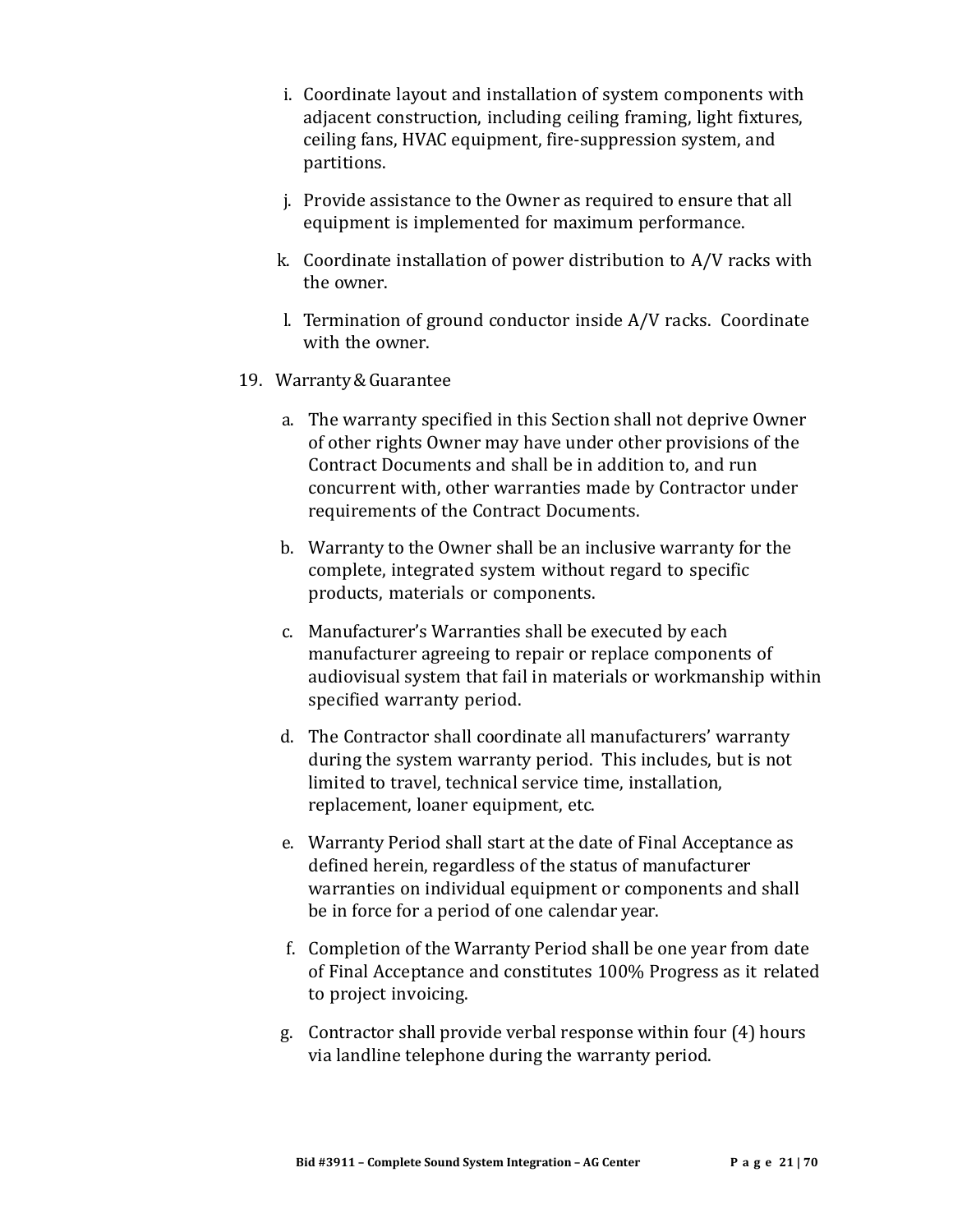- h. Contractor shall provide physical on-site response within forty eight (48) hours of notification by the end user within the warranty period.
- i. Contractor shall maintain technical staff for any inquiry during normal business hours within the time zone of the project site.
- j. Contractor shall provide alternate access to technical assistance from 7 a.m. to 9 p.m., 7 days a week during the warranty period. Such access may be provided via cellular telephone access, SMS/text messaging, video chat or web conference, provided that all requests are responded to within 30 minutes of the inquiry.
- k. Guarantee all parts, materials, equipment, devices, labor and workmanship furnished under this Contract for the warranty period.
- l. During the warranty period the Contractor shall visit the project site at least once during the mid-term of the warranty period (between the fourth and eighth month of the warranty period) and perform a detailed survey to ensure that the system is operating as designed and installed. Any defective materials or workmanship shall be repaired or replaced onsite without cost to the Owner.
- m. The Contractor shall provide temporary equivalent, advanced replacement equipment when immediate on-site repairs cannot be performed, or it is impractical to do so.
- n. The system shall be completely operational, as designed and installed, without delay or "down time" during the warranty period.
- o. If specific components within the system are provided with manufacturer's warranty exceeding 12 months, the Contractor shall extend the total system warranty for such parts of the completed, integrated system as designed and installed to meet the warranty of such components.
- p. The Contractor shall provide a complete and working system and shall provide maximum, cooperative assistance to the Owner during the warranty period to ensure continued, maximum Owner satisfaction.
- q. Upon completion of the work, the Contractor shall submit a Certificate of Warranty. Such Certificate shall include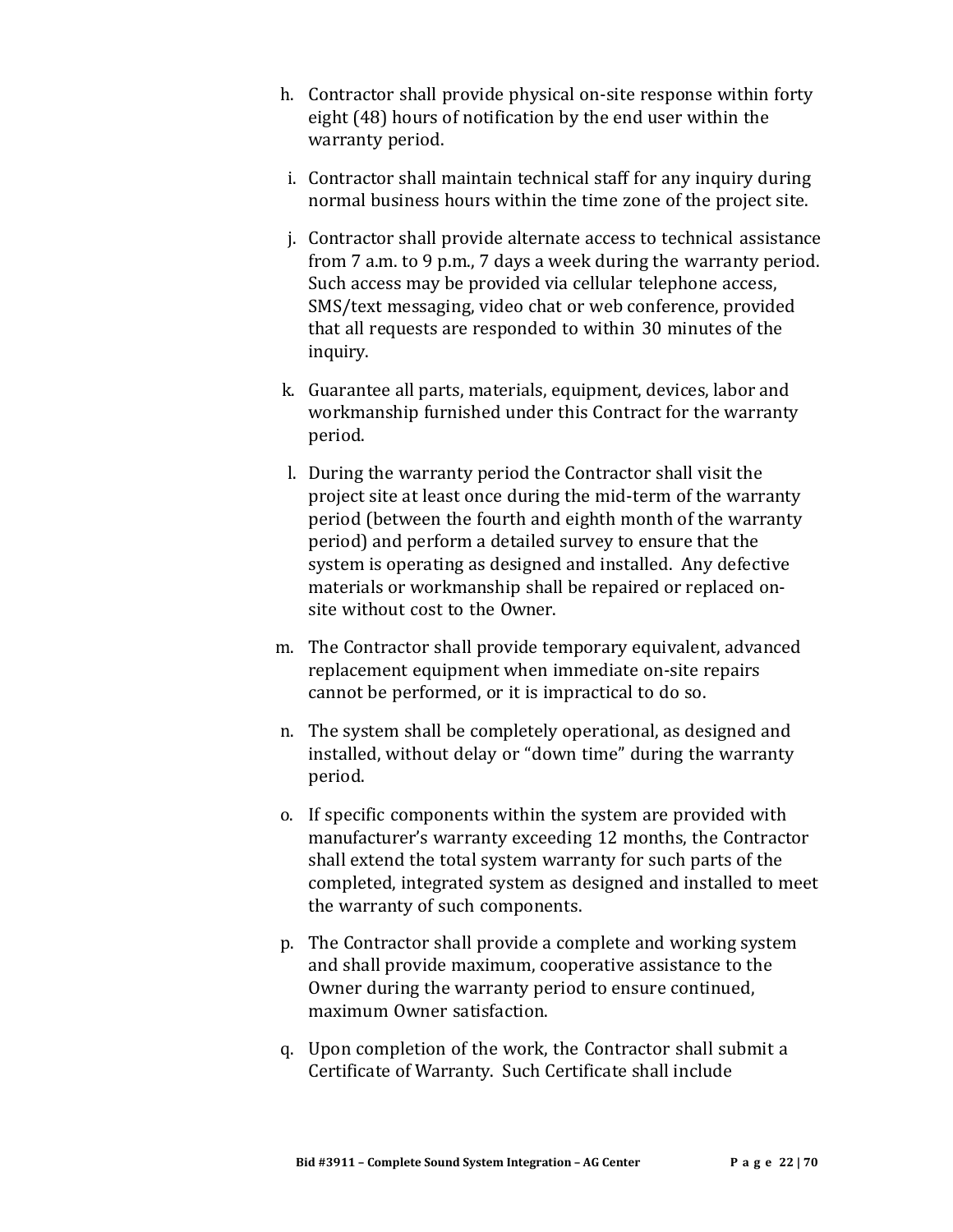language that specifically indicates the warranty period, conditions of the warranty and signatures of authorized representatives of the Contractor and Owner.

- r. At the discretion of the Owner, partial or incremental warranties may be negotiated for completed portions, subsystems or assemblies of the system if jobsite conditions prevent the Contractor from completing the work, performing the final commissioning and training, thereby initiating the warranty period.
- s. The warranty period shall not begin until the final testing and all post-test requirements have been satisfied and accepted by the Consultant and Owner.
- 20. Maintenance Service
	- a. Contractor shall offer an optional, post-warranty maintenance plan directly to the Owner. Such proposals shall include provisions for the following:
		- 1 Site visits for routine maintenance.
		- 2 Annual or semi-annual site visits for confirming and adjusting system controls for proper operation.
		- 3 The offer for a Maintenance Service Plan shall be included in the close-out documents.
- 21. Shop Drawings & Submittals
	- a. General
		- 1 Submittals shall be prepared, submitted, and approved by the Consultant prior to the procurement or fabrication of equipment and materials and prior to the commencement of any work.
		- 2 Submittals shall include detailed, complete and thorough shop drawings and product data as specified herein.
		- 3 Ensure that all electronic Submittals are configured for cross-platform PDF viewers. Do not embed proprietary, or Adobe-specific functionality that would prevent generic PDF viewers from operating properly with the files.
		- 4 All PDFs shall be viewable, with full functionality on MacOS, Windows, iOS and Android operating systems.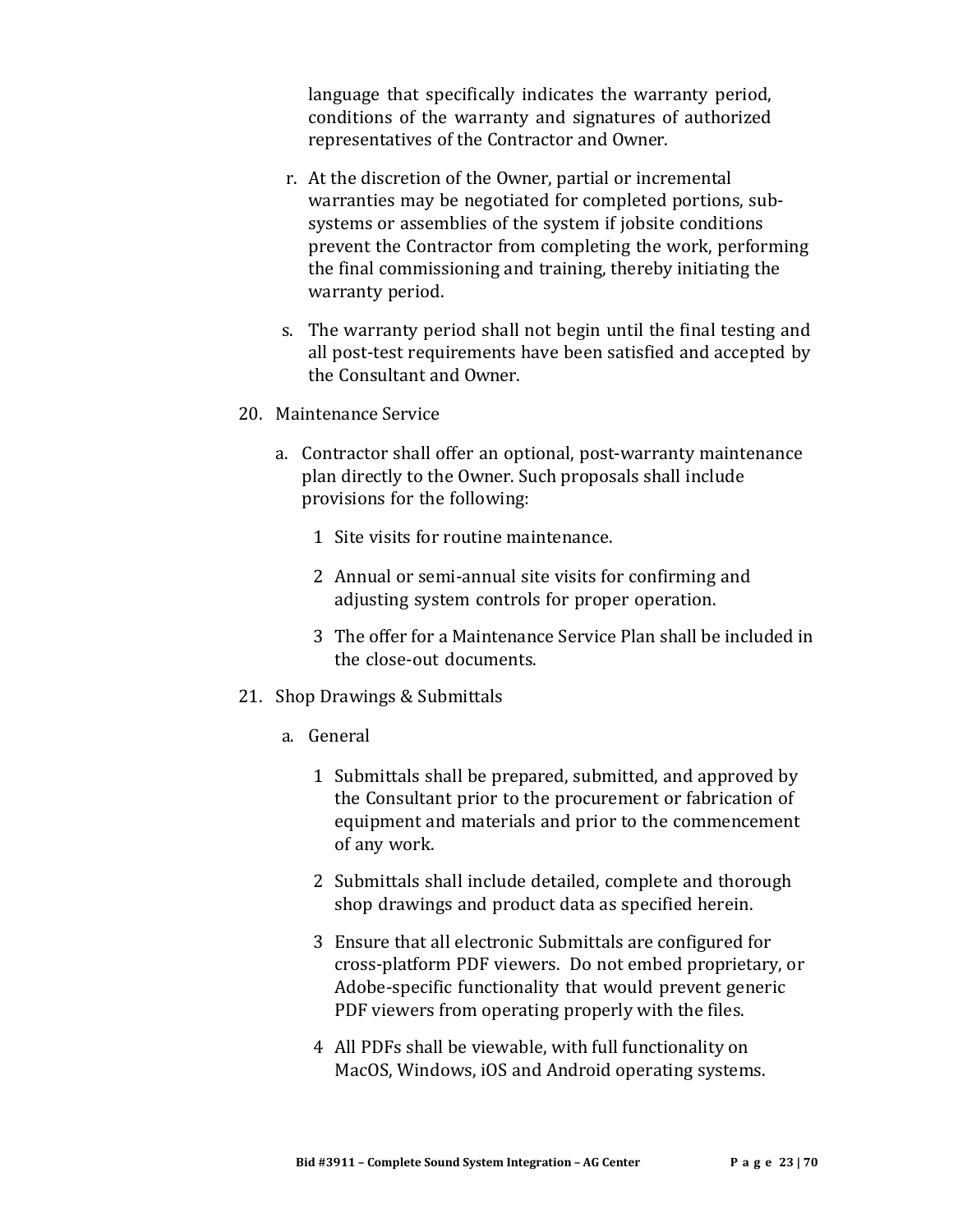- 5 Submit two (2) hard copy of all submittals.
- b. Installer qualifications submittal:
	- 1 Provide documentation indicating compliance with the Contractor Qualification requirements specified herein.
- c. Product Data:
	- 1 For each item specified herein, or shown on the drawings, submit a Manufacturer's Equipment Specification Sheet listing the product features, specification, and physical characteristics.
	- 2 If more than one product or model option is listed, clarify which product is being submitted by identification.
	- 3 Provide data sheets and supporting documents in a bound specification manual or indexed PDF document per the requirements noted herein.
	- 4 Include equipment lists, data sheets, specification or "cut" sheets for all products, components and conductors for the complete system as specified herein.
	- 5 Use only 8.5" x 11" sheets.
	- 6 Use indexes, URL (hyperlinks) or other means to separate sections into clear, logical sections. Use multiple volumes as necessary.
	- 7 If manuals are printed, use dividers and a master index or Table of Contents to organize sections.
	- 8 Provide a Bill of Quantity for each item specified herein, or shown on the drawings, and all incidental material supplied necessary to complete the Work as specified herein and shown on the Drawings.
	- 9 All schedules and bill of quantities shall include the manufacturer, model, description, quantity supplied and estimated replacement cost.
- d. Shop Drawings
	- 1 Shop Drawings shall be clear and legible.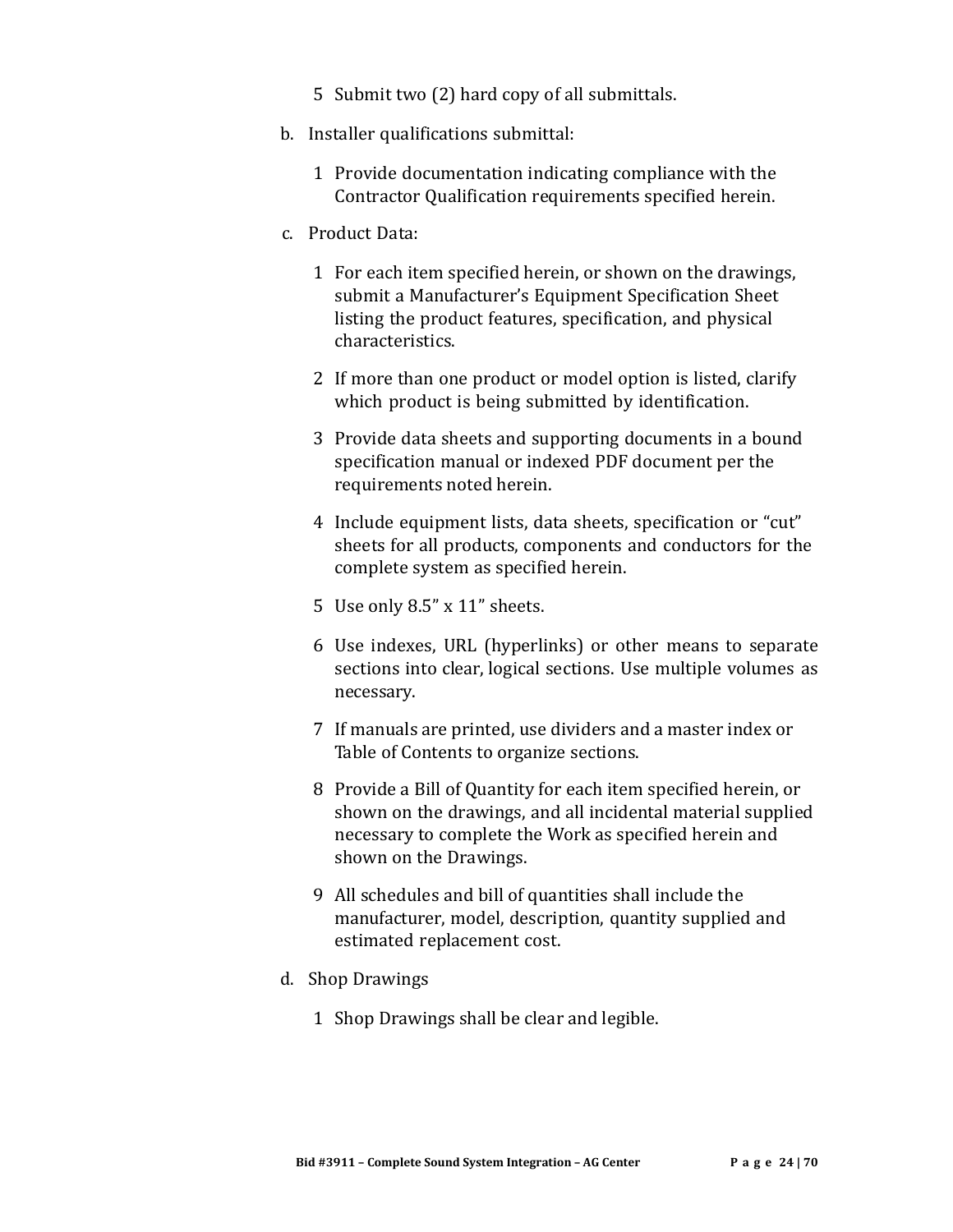- 2 Drawings shall be prepared and submitted on drawing sheets in the same size and format as the project drawings.
- 3 Title blocks for all shop drawings shall be the Contractor's with references to the project information.
- 4 Character height shall be 1/8-inch high when plotted at full scale.
- 5 Title character height shall be ¼-inch when plotted at fill scale.
- 6 Drawings shall be 1/4-inch, 3/4-inch, 1-inch, 1-1/2-inch, 3 inch and  $1$ -inch  $= 1$ -inch scale.
- 7 Do not rely on Consultant's CAD drawings as a basis for this requirement. Consultant's drawings constitute proprietary copyrighted intellectual property and such, all or some of the original electronic drawing files may not be available. Contractor is free, however, to use plotted versions, either paper plots or portable documents (PDF) of the Consultant's drawings as a reference in preparing shop drawings.
- 8 Contractor shall not "cut and paste" Consultants drawings in any part as part of any submittal, shop drawing or asbuilt drawings.
- e. Single Line Drawings
	- 1 All signal flow, cabling and termination drawings shall be in Single Line format as specified herein.
	- 2 Single Line Diagrams shall be separated by systems, location, signal transport (audio, control, etc.) as applicable for the project scope.
	- 3 Single Line Drawings shall indicate final terminations and interconnection of all devices in the signal path for each system.
	- 4 Single Line Drawings shall clearly indicate manufacturer, model, applicable SKU number, physical connections and related circuit type, physical location by rack and/or room number.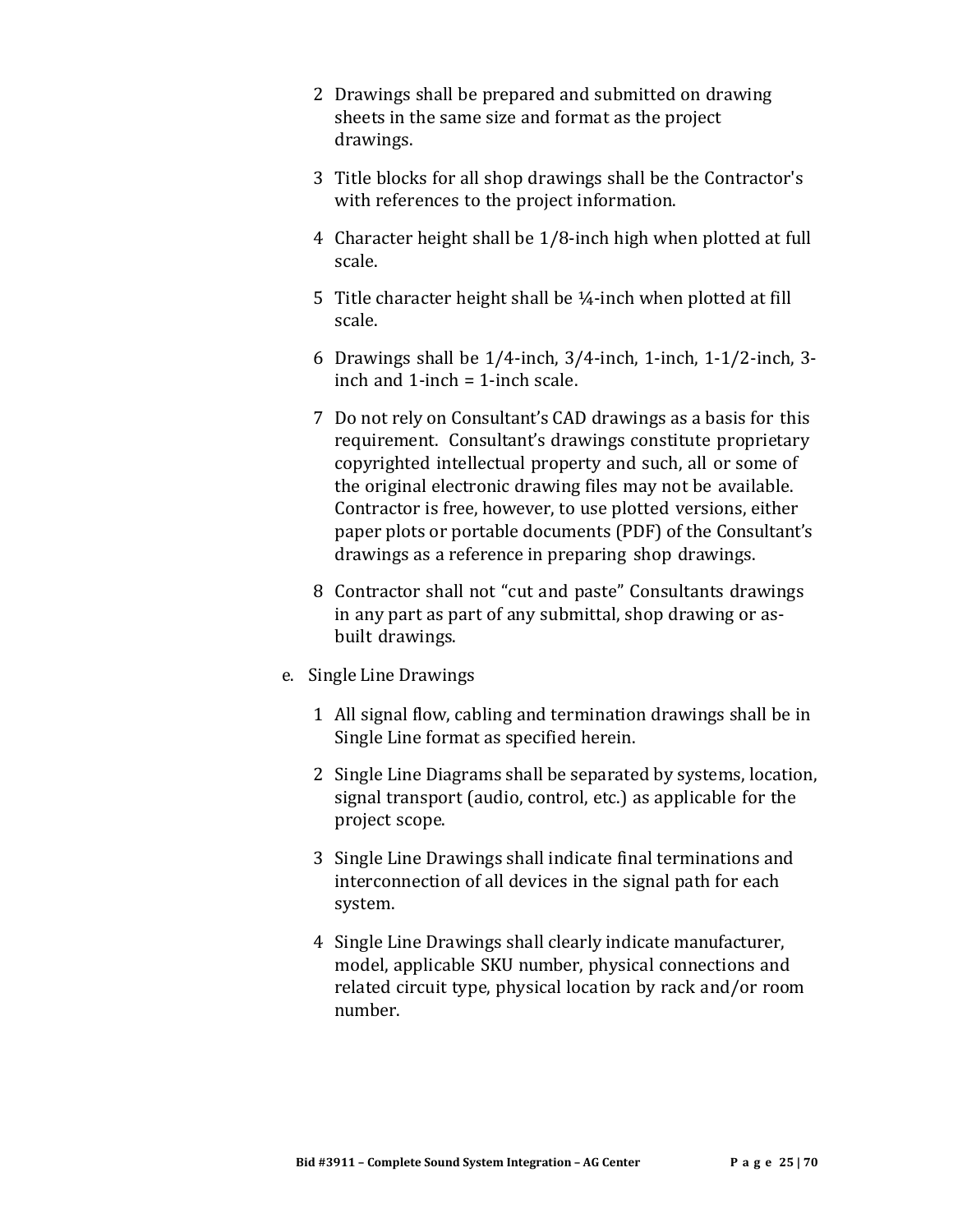- 5 Use only clear English designators, drawing codes shall not be permitted.
- 6 Drawings shall be consistent with the submitted bill of materials. Use clear, constant designators throughout.
- 7 Include a schedule or master legend indicating all cable types. Include cable manufacturer, wire model or SKU number, cable designator/wire number, termination type, source and destination devices and any notes applicable to the termination.
- 8 Cleary note applicable terminal cabinets, pull boxes or backbones by physical location, panel designator or number, reconciled with architectural plans and/or AV Raceway plans.
- f. Plans
	- 1 Plans shall show physical locations of all devices with proper scale and notes to indicate mounting type, termination, etc.
	- 2 If plans reference sections or elevations, use architectural section markers with references to sheet and detail.
	- 3 Include room numbers, dimensions and relevant annotations for all AV-specific devices, coordination items, etc.
	- 4 Where applicable, show physical equipment configurations in section and/or elevation view.
	- 5 Section views are mandatory for suspended loudspeaker components.
- g. Risers
	- 1 Riser diagrams are optional, except in cases where comprehensive raceway plans, reflected ceiling plans and related details are not in use.
	- 2 Provide riser drawings for the system infrastructure. Indicate box type, location, conduit types, location, termination and locations.
	- 3 Indicate where cable trays, thoughts and multi-barrier raceway systems are used by location, size, type, function and cable fill.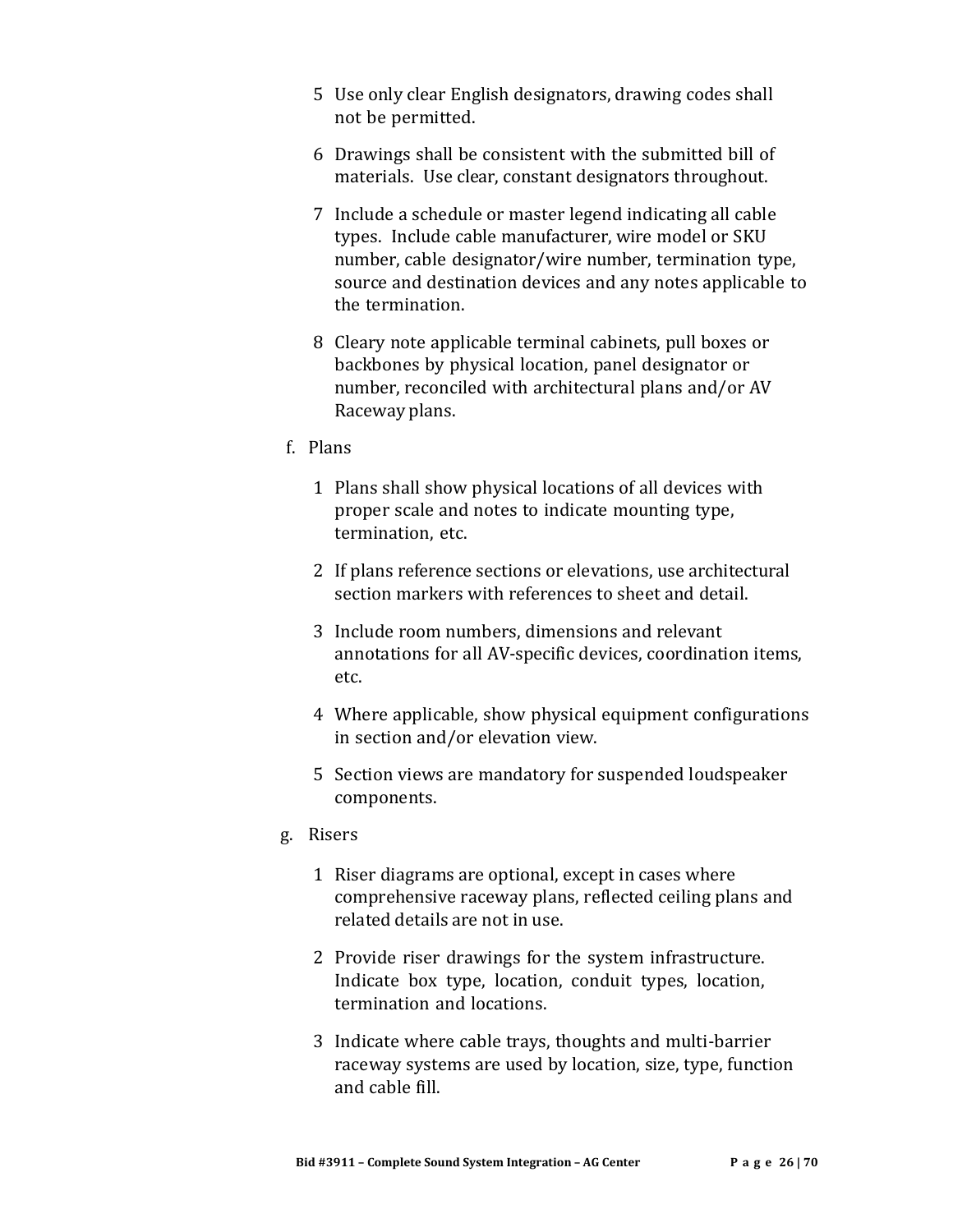- 4 Indicate applicable intermediate pull box location, size, type, quantity and number.
- 5 Indicate terminal back box locations, size, type, quantity and number.
- h. Equipment Rooms
	- 1 Provide details for each AV Equipment enclosure location, size, type, quantity and number.
	- 2 Show racks in plan, section and elevation views. Contact the AV Consultant for architectural and rack backgrounds, if applicable or permitted.
	- 3 Plans shall show physical locations of all racks, related raceway systems with proper scale and notes to indicate mounting type, termination, etc.
	- 4 If plans reference sections or elevations, use architectural section markers with references to sheet and detail.
	- 5 Include room numbers, dimensions and relevant annotations for all rack areas.
	- 6 Indicate points of demarcation for related trades, power feeders, content sources, etc.
	- 7 Where applicable, show physical equipment configurations in section and/or elevation view.
	- 8 Section views are mandatory for rack rooms with cable ladder systems and rack configurations with more than 2 rack bays.
	- 9 Rack or frame details shall include callouts for rack type, manufacturer, model, frame type, function and designator.
	- 10 Equipment elevations shall not be used for termination or wiring details. Do not show connections as part of rearpanel rack elevations.
	- 11 Provide elevations for all jack fields, patch bays and terminal panels. All elevations shall include panel type, manufacturer, model, configuration, connector type and quantity and designator, reconciled with the single line drawings.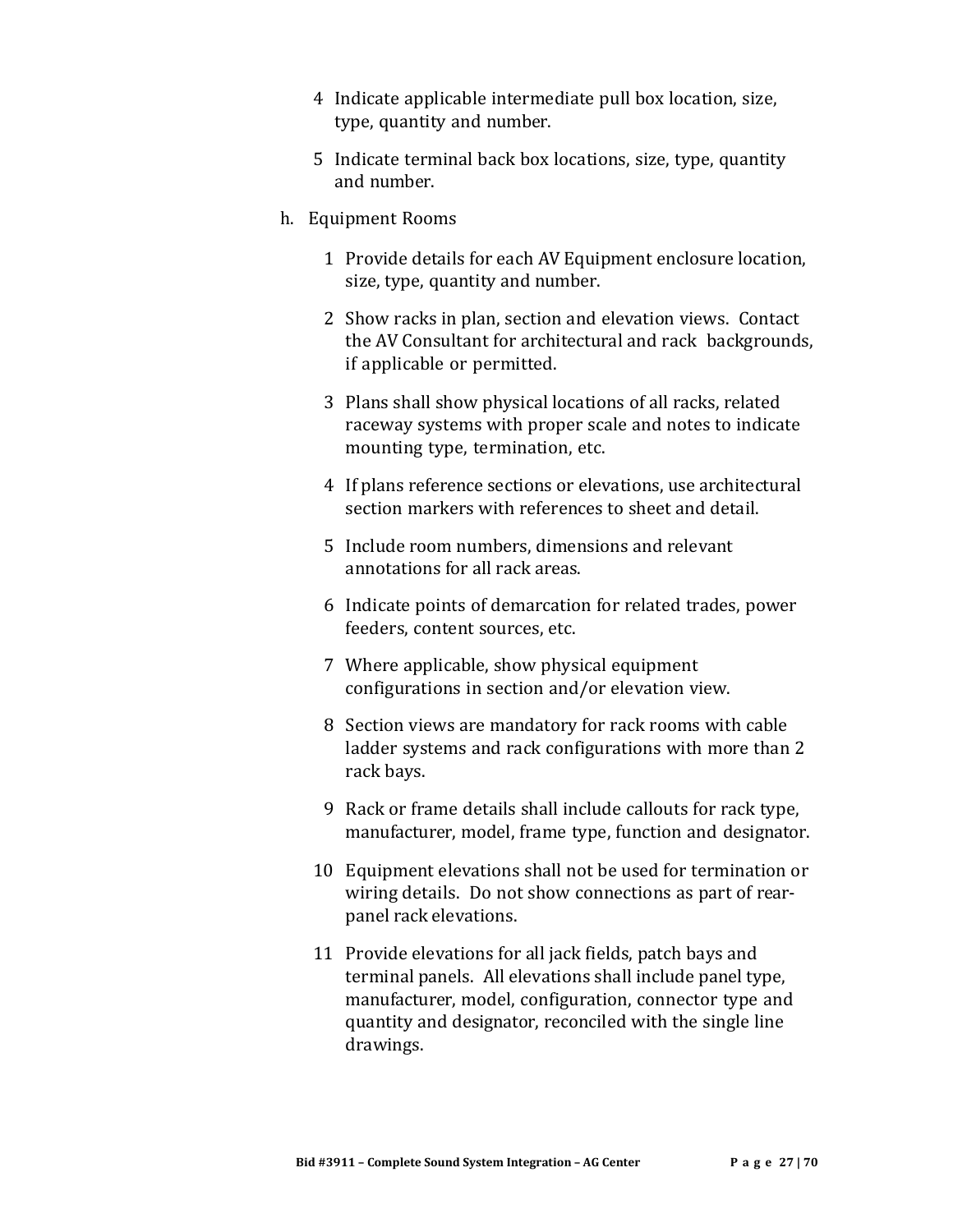- i. PanelElevations
	- 1 All patch bay designators shall match a corresponding designator on the single line drawings.
	- 2 Single line drawings are the basis for all panel designs. Panel elevations, if provided, are for reference only.
	- 3 For each contractor-fabricated item, indicate all components and devices, including manufacturer and models, dimensions, connector types and manufacture and mounting locations.
	- 4 Panel elevations shall reflect the metal fabrication process.
- j. Rigging & Mounting
	- 1 For all devices attached to the building indicate loads, location of attachment point, method of load calculation, hardware details, rigging parts schedule by manufacturer and model, design calculations.
	- 2 Ensure that drawings include architectural and structural elements and demarcations to indicate related trades.
	- 3 Callout, annotate and dimension all elements, fastening devices, hand/pick points, mounting hardware, supporting hardware, cabling and terminations.
- k. Samples
	- 1 Submit a sample for each device installed in visible public space.
	- 2 Samples shall include, but shall not be limited to, flushmounted loudspeaker grilles, control finish plates, field I/O panels, J-Box cover plates and rigging attachment plates.
- l. Qualification Data:
	- 1 Submit documentation supporting compliance for engineers and project managers as specified herein.
	- 2 Indicate methods of compliance, if applicable for the demonstration of qualification of any additional personnel, and to demonstrate their capabilities and experience.
	- 3 Include reference documents, lists or promotional materials for completed projects as specified in the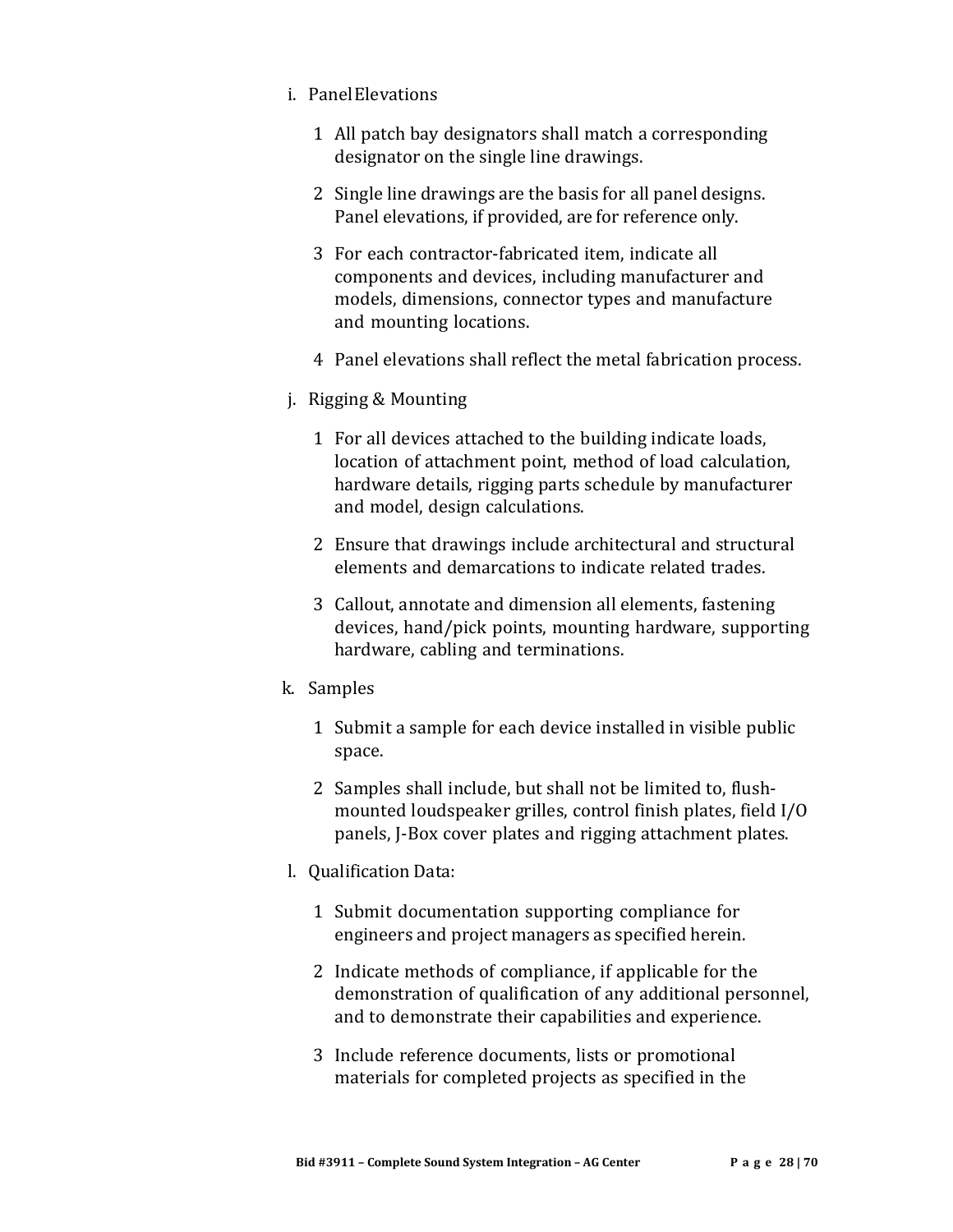requirements herein. Include project names and addresses, contact names and addresses of architects and owners, and other information specified.

- m. Test Reports
	- 1 Shop Test Reports: Prior to requesting Shop Testing, document that each system has been tested, is complete and fully operational.
	- 2 Submit indexed test results for each device and cable run.
	- 3 Audio system tests shall include electronic frequency response, acoustic frequency response, total harmonic distortion, phase, signal I/O, polarity and gain structure.
	- 4 Data transport systems shall be certified for the applicable bandwidth in accordance with the requirements of the manufacturer of the connected devices. Submit reports from test equipment where applicable.
	- 5 The resultant performance of each physical media shall be documented in comparison with the performance requirements.
	- 6 Submit via flash media a copy of the final software configuration file for all audio processing systems.
- n. Closeout Submittal
	- 1 Provide a comprehensive Service Manual with individual, manufacturer's operations and instruction manuals for all equipment, components and accessories.
	- 2 Contractor shall prepare a system-level operation manual that reflects the end-user training.
	- 3 The systems manuals shall be composed using a single, consistent visual format and writing style.
	- 4 Text shall be derived from component equipment manufacturer's instruction manuals and may include reproductions of artwork and other materials.
	- 5 Manuals, drawings, charts and graphs shall be submitted in PDF format on flash media or accessible on a internet address. Any web site or FTP location shall not expire during the warranty period.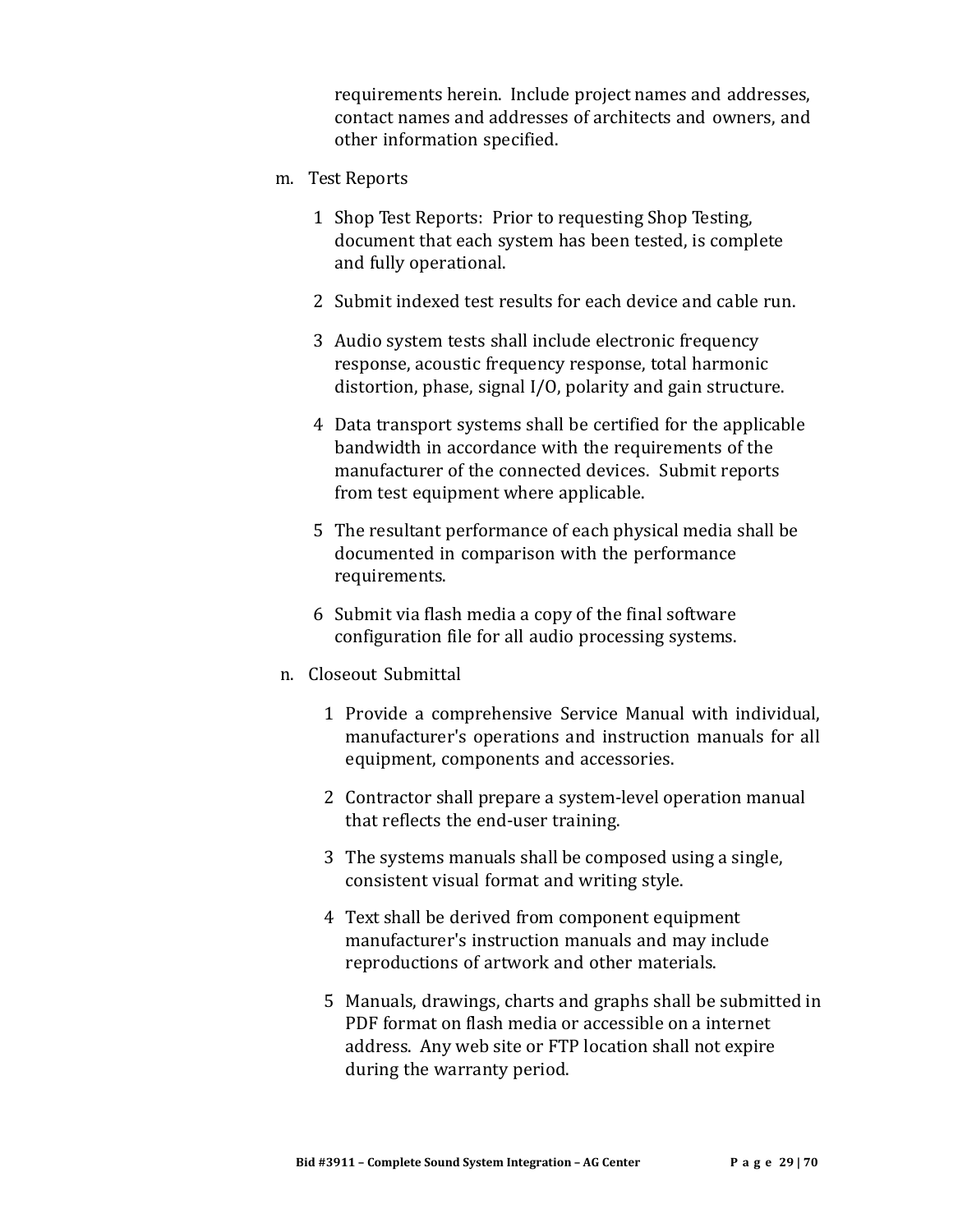- 6 A detailed index at the front of each manual shall indicate the project name, specification section reference, manufacturer, model, part number, description and operations and service information.
- 7 Provide complete, comprehensive instructions for the operations of all contractor-fabricated devices and equipment items provided as part of the Work of this Section.
- 8 Provide comprehensive specifications for all material, devices, components and equipment selected for use in this Section, whether modified or not.
- 9 Provide complete bills of quantities of all material as delivered, including a separate schedule of portable equipment.
- 10 Provide a final schedule of equipment and devices provided in each room, by room number and name.
- 11 Include serial numbers for all unique components, equipment or other items where applicable.
- 12 Provide a comprehensive tabulation of equipment, devices, miscellaneous parts and maintenance items, including manufacturer's name, address, model number, systems use and miscellaneous information.
- 13 Provide comprehensive documentation of all performance verification tests and procedures described herein.
- 14 Provide copies of all software-based programs, including, but not limited to, Control System code, DSP programming configurations on flash media.
- 15 The Record Drawings shall be developed from the final "as-built" condition of the systems.
- 16 Provide the "as-built" condition of the Shop Drawings.
- 17 Provide all training materials for review prior to scheduling training sessions.
- 18 Provide copies of all manufacturer warranties.
- 19 Provide a statement of system warranty as specified herein.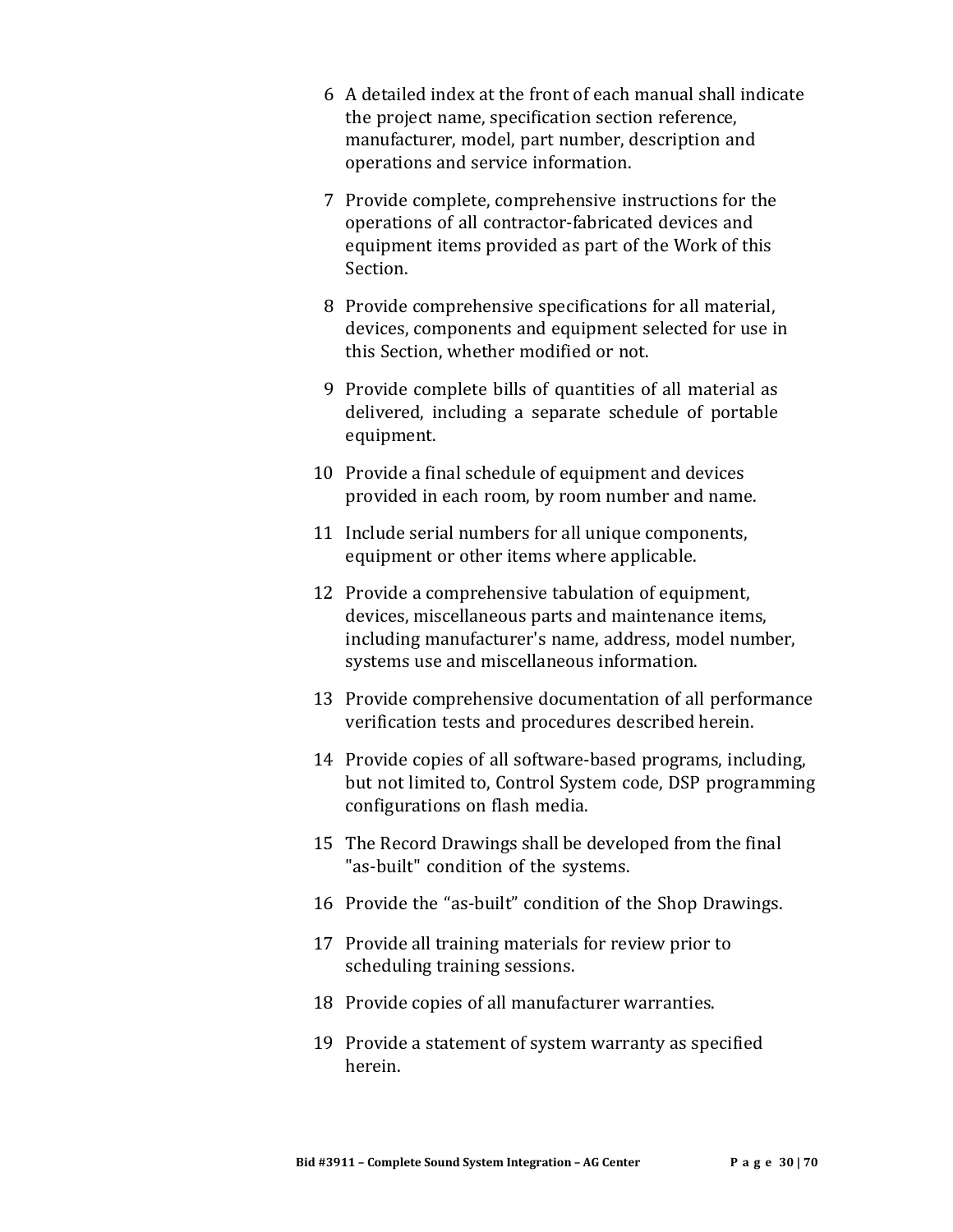- 22. Sequencing
	- a. Coordinate schedules with owner for all work.
	- b. Ensure that work is closely coordinated with related trades to maintain project schedule.
	- c. Notify Consultant at least 30 days prior to any site inspection or field request.
	- d. Notify the owner of any site condition that impact work progress, constraints caused by related trades or any other condition.
	- e. Submit all testing documentation to the Consultant, via the owner or procurement authority, for review prior to requesting any Inspection.
	- a. Allow adequate time for corrections to be made after inspections to maintain the Project Schedule.

#### 2. Products

- A. General
	- 1. Equipment, components and materials shall be new, factorysupplied, factory-sealed and unused condition.
	- 2. All items shall be provided under full factory warranty.
	- 3. Acceptable equipment, components and related items are shown on the drawings.
	- 4. The drawings take precedence over any conflicts, unless otherwise noted.
	- 5. Quantities shall be taken-off from the drawings, unless specifically noted herein.
	- 6. When quantities conflict, the greater quantity shall be furnished unless specifically clarified in a written response from the Consultant to a Contractor RFI.
	- 7. All equipment, components, materials or other devices required for a complete working system shall be included, even if such equipment, components, materials or devices are not specifically noted herein, or indicated on the drawings. Any such item shall be specifically noted in the bid submittal.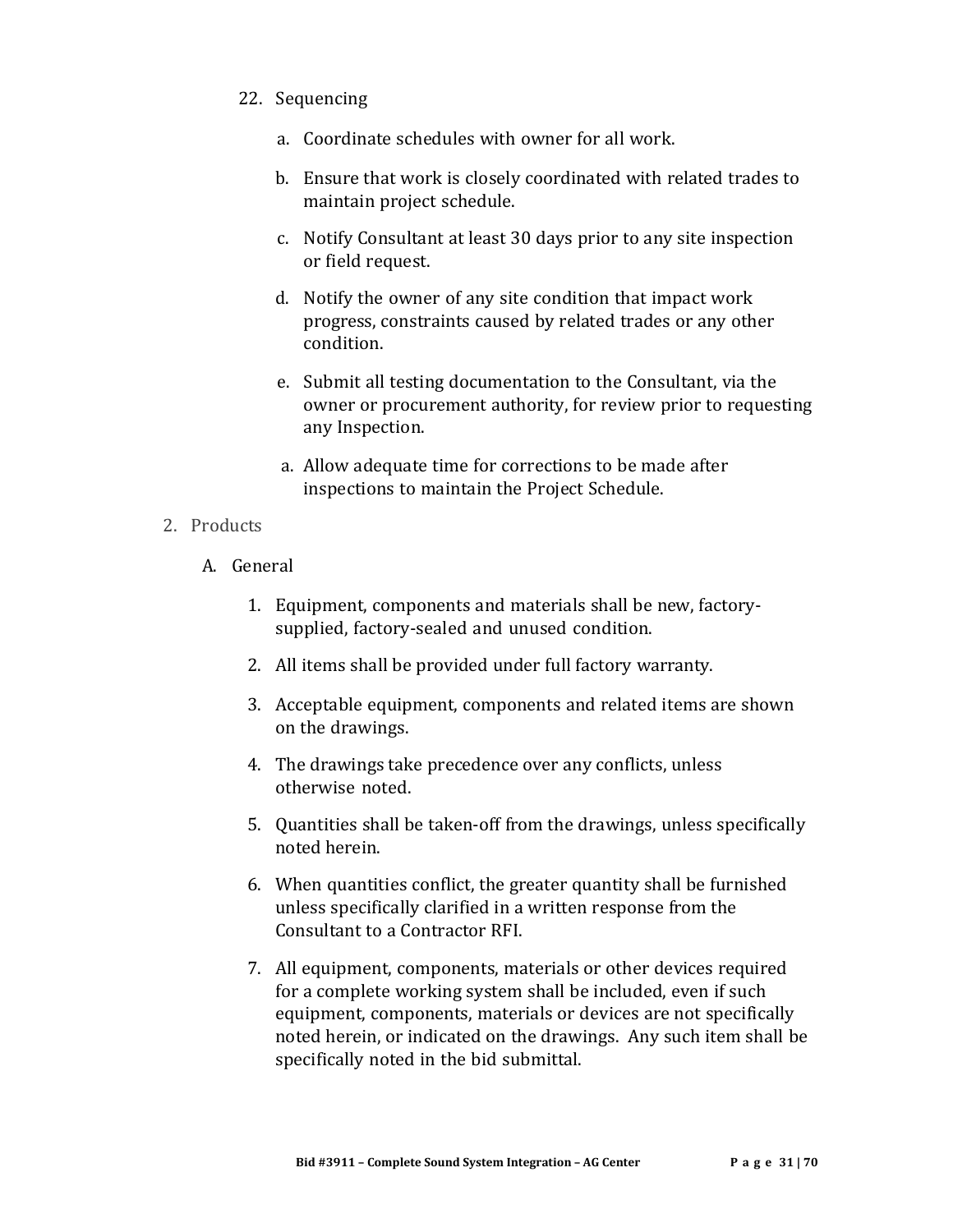- 8. Provide all required components shown on the drawings.
- 9. The manufacturers' data, specifications and installation requirements, including, but not limited to, supplementary components, accessories, required software, maintenance plans or other additional items required to fully implement the systems as documented on the project drawings shall constitute the requirements for all system components.
- 10. Manufacturer's product data shall supersede any specific performance specifications provided herein, or shown on the drawings.
- 11. Specific product specifications, features, operational or functional requirements noted herein shall be considered performance requirements for all system components unless they conflict with the manufacturer's published data for the specific product.
- B. Basis of Design
	- 1. Design basis products constitute the preferred products for the integration of all systems.
	- 2. Alternate products may be considered, see Substitutions, herein.
	- 3. The design basis products are indicated on the drawings and represent minimum performance requirements.
	- 4. If a specific product requires additional accessories, optional components or other items, provide the complete product configuration to meet the requirements of the system drawings or system description provided herein.
	- 5. All products shall include all required components as recommended by the manufacturer for the application shown on the drawings and as summarized herein.
- C. Wire& Cable
	- 1. Wire, cable and signal conductors shall be new and unused.
	- 2. All wiring shall be plenum rated except for wire installed in equipment racks, portable cables and wire installed in conduit or raceway systems.
	- 3. All plenum wire shall meet applicable local codes.
	- 4. Other equipment and/or component cables and conductors shall be constructed with stranded wire, shielded as required with the number of conductors and gauge required by the manufacturer for proper operation of the item supplied.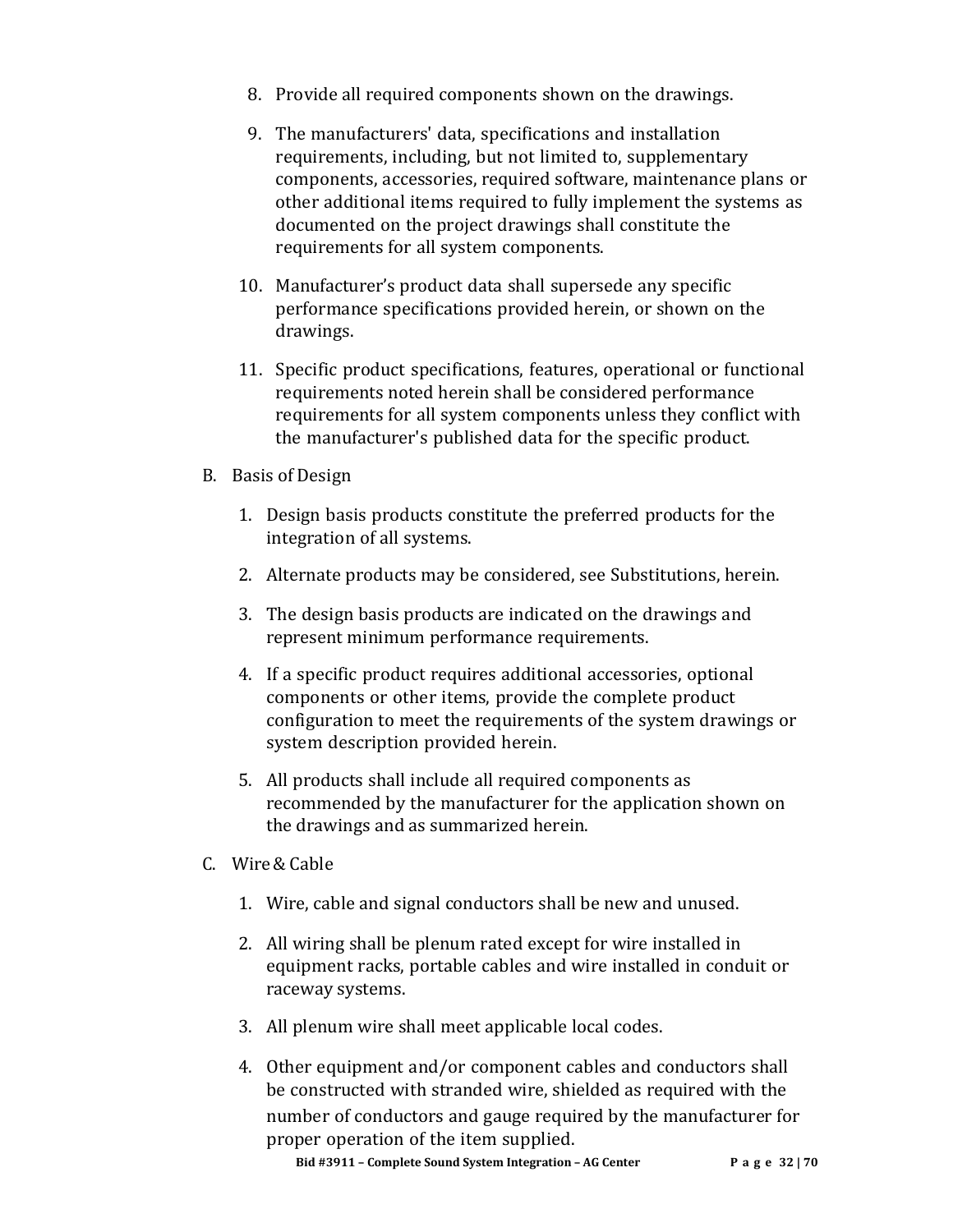- 5. Wire and cable for any device, whether specifically listed herein, shown on the drawings or not, shall be supplied in accordance with the requirements of the device manufacturer and the National Electrical Code.
- 6. Specific wire and cable types, products and functions are indicated on the drawings.
- 7. Portable cable assemblies shall be provided as shown on the drawings, or as recommended by the intended device of use.
- 8. Provide all and any proprietary cables and interconnects if required by the specified equipment.
- D. Field Panels&Plates
	- 1. Panel or plate mounted connectors shall be mechanically and electrically isolated or insulated from the signal/shield terminal.
	- 2. Floor mounted connectors shall be installed in secure floor pockets or protected enclosures, unless clearly noted otherwise on the drawings.
	- 3. Interior plates shall be painted or anodized with a black finish.
	- 4. Connector labels shall be engraved with .125" engraved lettering with white paint fill.
	- 5. Custom panels and connectors shall be installed on .125" anodized brushed aluminum or CRS.
	- 6. Panel elevation drawings are shown for layout and conceptual design. Provide connector complement as shown on the single line drawings.
	- 7. Submit details and samples of all custom finish plates prior to fabrication.
	- 8. Standard finish plates shall be constructed of brushed 302 stainless steel.
	- 9. Logical, sequential and consecutive numbering shall be provided as shown on the drawings or as implied by the logical layout of the panel locations. Submit detail.
	- 10. All panels and plates shall be supplied as shown on the drawings or as specified herein.
	- 11. The single line drawings shall have precedence for all panel and plate requirements. Where a panel elevation is not shown, the Contractor shall configure the panel based on the single line drawing and the backbox or rack indicated on the plans.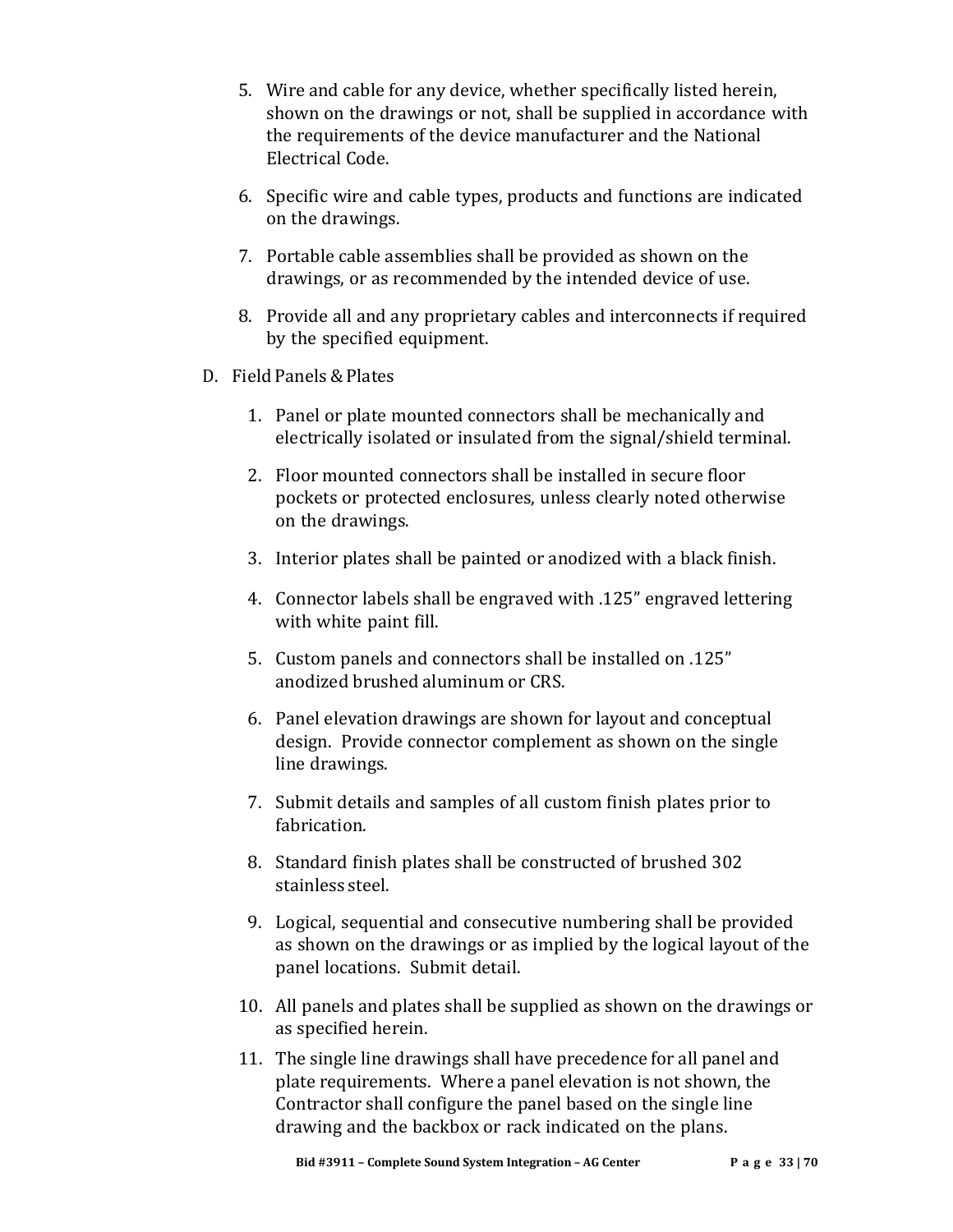- 12. The Contractor shall refer to the plans and AV raceway drawings to confirm panel sizes for all backbox locations.
- 13. The Contractor shall carefully configure plate construction based on the mounting configuration of the related backbox.
- E. Cable & Wire Labels
	- 1. Provide wire numbers for all cable assemblies, conductors, optical media and data cables.
	- 2. Refer to single line drawings for suggested cable and wire numbering schemes.
	- 3. The Contractor is free to use their preferred "shop standard" for wire and cable numbers. All numbers shall be included on the asbuilt drawings and reconciled with the cable schedule.
	- 4. All labels exposed to field conditions shall be laminate type, vinyl construction with protection for the printing.
	- 5. Labels shall be laminated or sealed with clear shrink wrap or other method to protect the printing.
	- 6. All labels shall be resistant to weather and corrosion.
	- 7. All labels shall be white with black numbering.
	- 8. Each physical cable or optical media shall be labeled at each end.
	- 9. If a physical cable or optical media has been spliced or otherwise coupled, each end of the break shall be labeled.
	- 10. All labels shall be configured with Thomas & Betts WES Series systems or equal. Dymo labels or similar office-grade labeling systems shall not be acceptable.
- F. Equipment Mounting
	- 1. Loudspeaker rigging, suspension and mounting shall be performed with ATM Flyware or similar assemblies.
	- 2. Omnimount brackets are acceptable with approval where applicable.
	- 3. AV drawings are for information only. The Audio-Visual Contractor shall supply Shop Drawings of mounting details stamped by a registered structural engineer prior to installation.
	- 4. All flush-mounted assemblies shall be secured to the structure.
	- 5. Loudspeakers assemblies mounted flush into LAT ceilings shall be secured to the structure.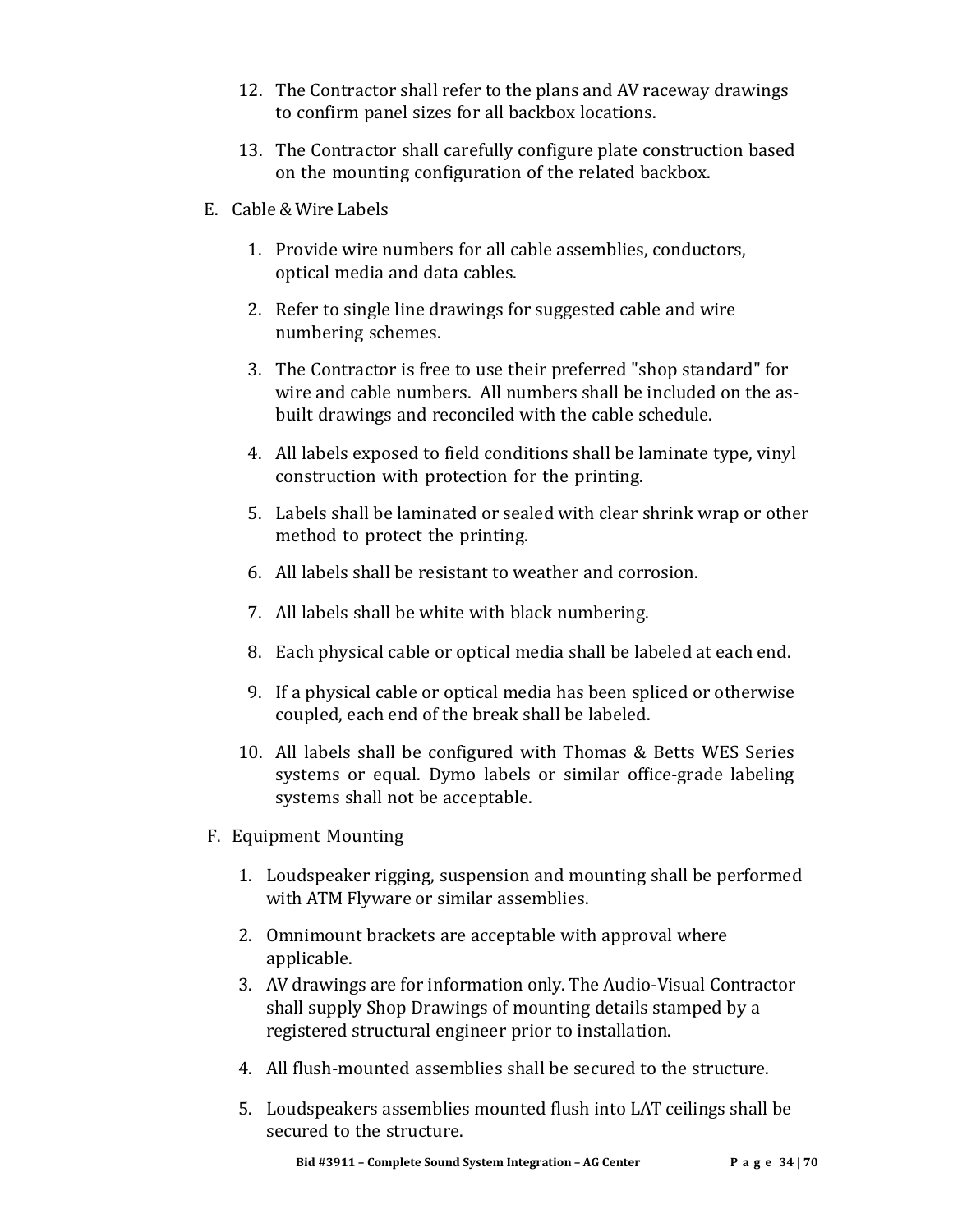- 6. In all cases, the Contractor shall secure the approval of a licensed structural engineer for all mounting configurations.
- 7. Submit details for all mounting assemblies.
- 8. Custom fabricated mounting systems are not acceptable without approval from a structural engineer.
- G. Loudspeakers
	- 1. Refer to the drawings for circuiting, power, impedance, dispersion and location.
	- 2. For use with manufacturer-specific amplifier controller for optimum operation.
	- 3. Transducers: LF 1 x 12" Ferrofluid-cooled; HF 1 x 1" exit Ferrofluid-cooled.
	- 4. Frequency Response: 85 Hz 16 kHz, nominal.
	- 5. Sensitivity (1W/1m): 103 dB.
	- 6. Power Handling: 200 W continuous @ 8 ohms.
	- 7. Continuous Max Output: 126 dB (132 dB Peak).
	- 8. Provide rigging, bracket, cabling, termination and transformer as indicated on the drawings.
		- a. Acceptable, subject to above by: Community (Basis of Design), or equal by One Systems, Peavey Commercial, Renkus Heinz or JBL.
- H. Wireless Microphone Systems
	- 1. The drawings indicate the performance requirements, audio and RF connectivity, microphone type and signal flow.
	- 2. The Contractor shall complete the design by ensuring RF conditions are suitable for site conditions.
	- 3. The systems shall be implemented as the result of a site survey.
	- 4. The Contractor shall perform a comprehensive site survey, in accordance with the recommendations of the specified (Basis of Design) manufacturer.
	- 5. The site survey shall support the channel quantity indicated on the drawings, plus a 20% contingency for expansion.
	- 6. Ensure that all RF conditions are suitable for the systems specified.
	- **Bid #3911 – Complete Sound System Integration – AG Center Page 35 | 70** 7. Include the results or RF site survey in the Submittal, prior to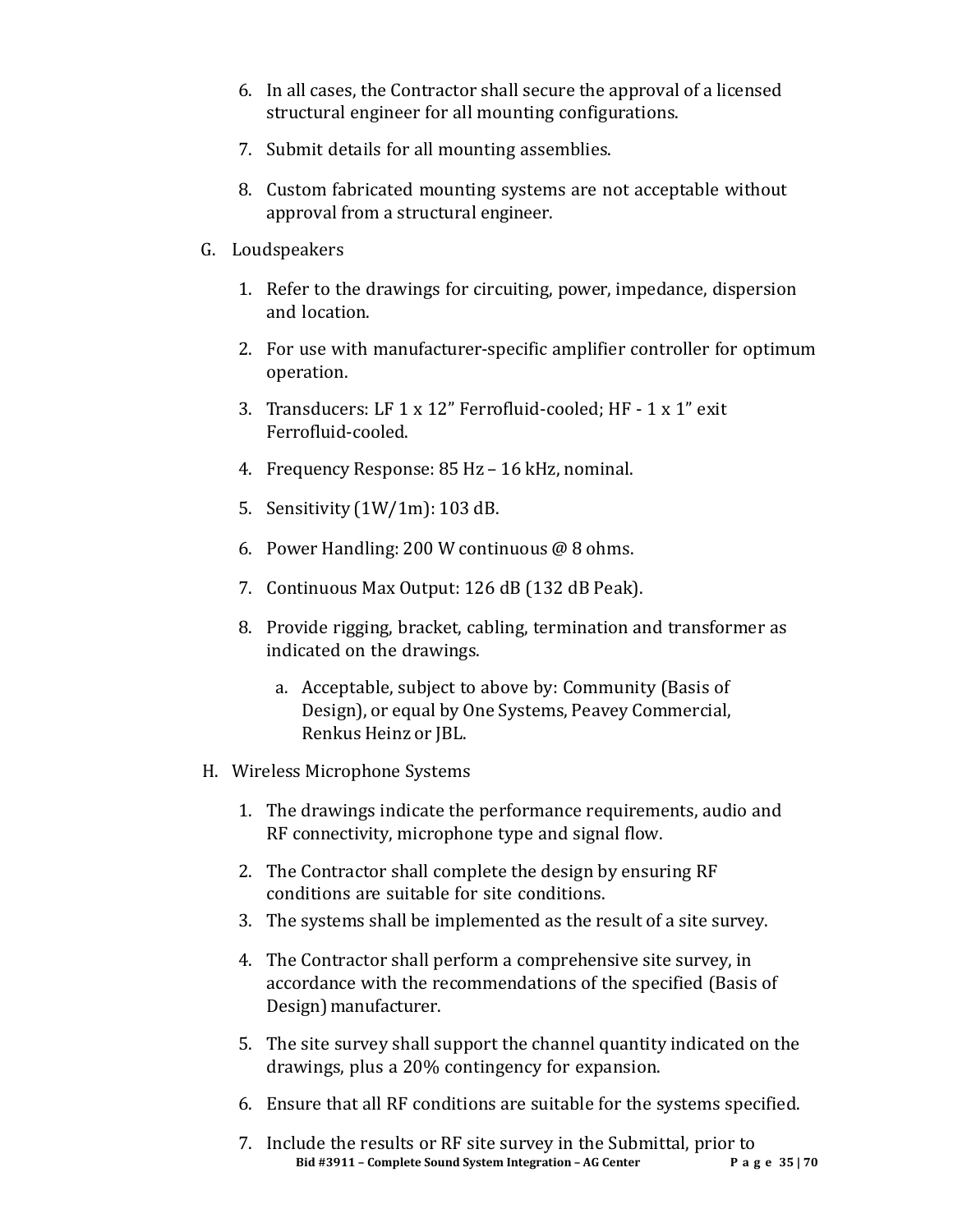procurement of RF components, equipment or related equipment.

- a. Acceptable, subject to above by: Sennheiser (Basis of Design), or equal by Shure, Audio or Audio Technica.
- I. DSP
	- 1. Provide the DSP configuration as shown on the drawings.
	- 2. Integrated DSP shall be included to support signal processing, routing, distribution, summing, switching and control.
	- 3. DSP shall support audio and video transport across standard Ethernet networks.
	- 4. Analog audio I/O shall be included as shown on the drawings.
	- 5. The DSP shall support integrated control via a system of control panels, touch screens and UI software.
	- 6. All network audio shall support AES67 standards.
		- a. Acceptable, subject to above by: QSC Q-Sys (Basis of Design), or equal by Biamp, Peavey Commercial(MediaMatrix) or BSS.
- J. Supplemental Components
	- 1. The AV drawings may not indicate supplemental components or components that may be "implied" by the system design or by a specific component.
	- 2. The Contractor shall provide all required supplemental components required to meet the intent of the design.
	- 3. If prior notice is not provided via an RFI or other pre-bid request, the Contractor shall be liable to provide any supplemental component required to interface the documented systems.
	- 4. Provide the following in all cases:
		- a. Low level audio balancing transformer to terminate unbalanced circuits. Provide, mount and terminate transformer, equal to Jensen ISO-MAX PC-2XR.
		- b. Audio isolation transformer (1:1). Provide as required to isolate audio circuits from noise, hum or other spurious noise. Provide, mount and terminate transformer, equal to Jensen ISO-MAXDM2- 2XX.
		- c. Provide active buffer amplifier for all consumer audio circuits with amplifier, equal to Aphex 124 or equal.
		- **Bid #3911 – Complete Sound System Integration – AG Center Page 36 | 70** d. All passive control, GPIO, relay, logic and other custom circuits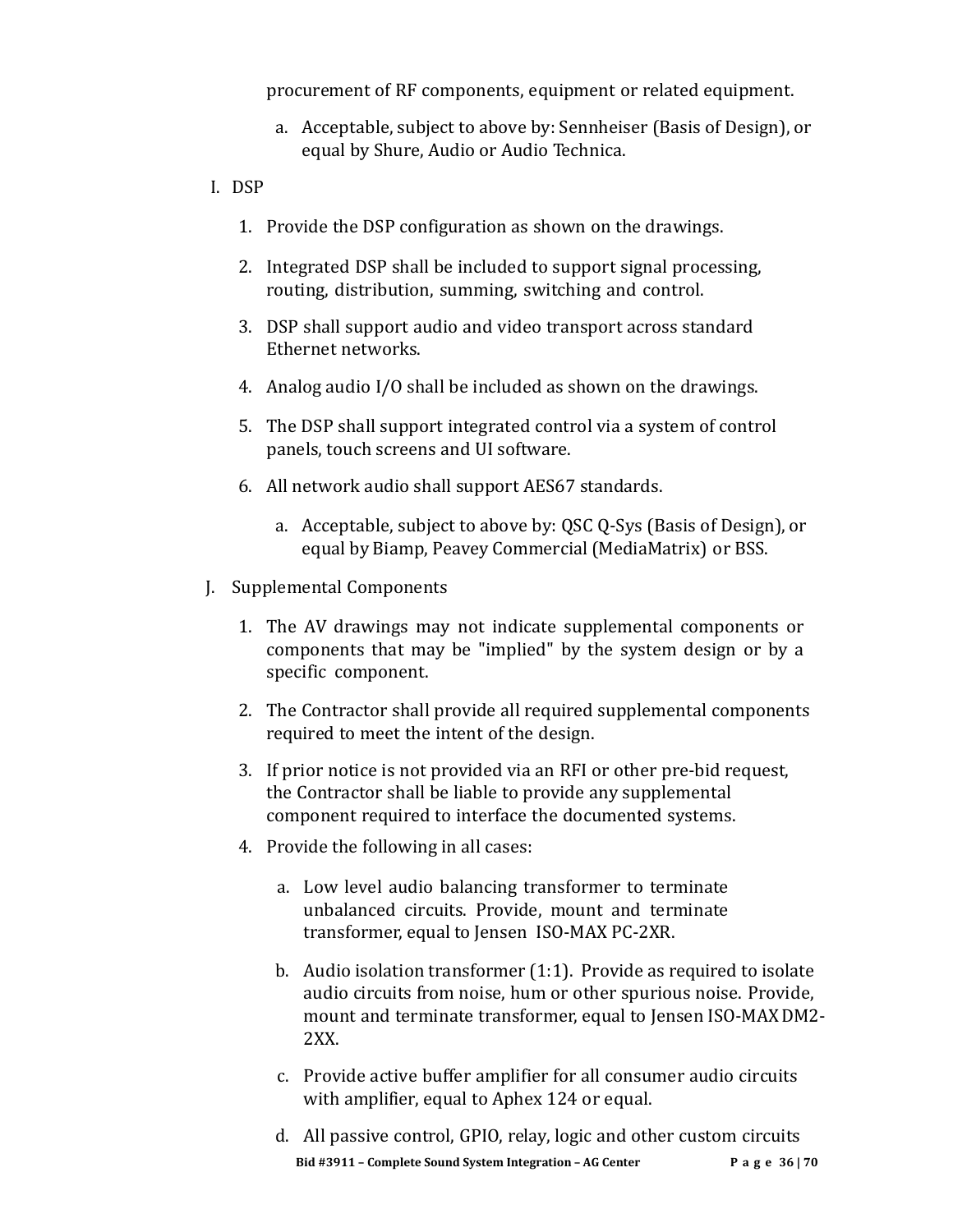shall include a power supply with 100% current rating for applicable circuit. Supply, mount and terminate power supply equal to B&K, Condor or approved equal.

- K. Equipment Enclosures& Racks (Distribution Frames)
	- 1. Provide racks as shown on the drawings.
	- 2. Single line drawings shall constitute the requirement for racks in all cases. If rack elevations are provided on the drawings, they should be considered conceptual.
	- 3. All equipment with EIA mounting rails shall be mounted in an equipment rack.
	- 4. All racks shall include a power sequencing system with a 2:1 ratio of sequenced circuits to power amplifiers.
	- 5. Four non-switched circuits shall be provided. All circuits shall be rated for the loads and feeders noted on the plans.
	- 6. All racks shall include fans and exhaust vents in accordance the the recommendation of the equipment manufacturers for racked equipment and/or the rack manufacturer.
	- 7. All racks shall include a system of vents and blank panels to ensure that all racks are sealed.
	- 8. The Contractor shall use a system of punch or terminal blocks for internal rack circuits where applicable. Use only rear-rack panel or DIN assemblies.
	- 9. All equipment shall be labeled by function and drawing designator, front and rear.
	- 10. A system of horizontal and vertical cable management shall be employed to secure cabling systems.
		- a. Acceptable, subject to above by: Middle Atlantic (Basis of Design), or equal by Lowell.

### 3. Execution

- A. Examination
	- 1. Examine rough-in work and verify actual locations of terminations, connections and applicable junctions prior to installation.
	- 2. Notify the owner of any discrepancy in field conditions.
	- 3. Examine raceway systems, cable trays, and other elements for compliance with space allocations, installation tolerances, hazards to cable installation, and other conditions affecting installation.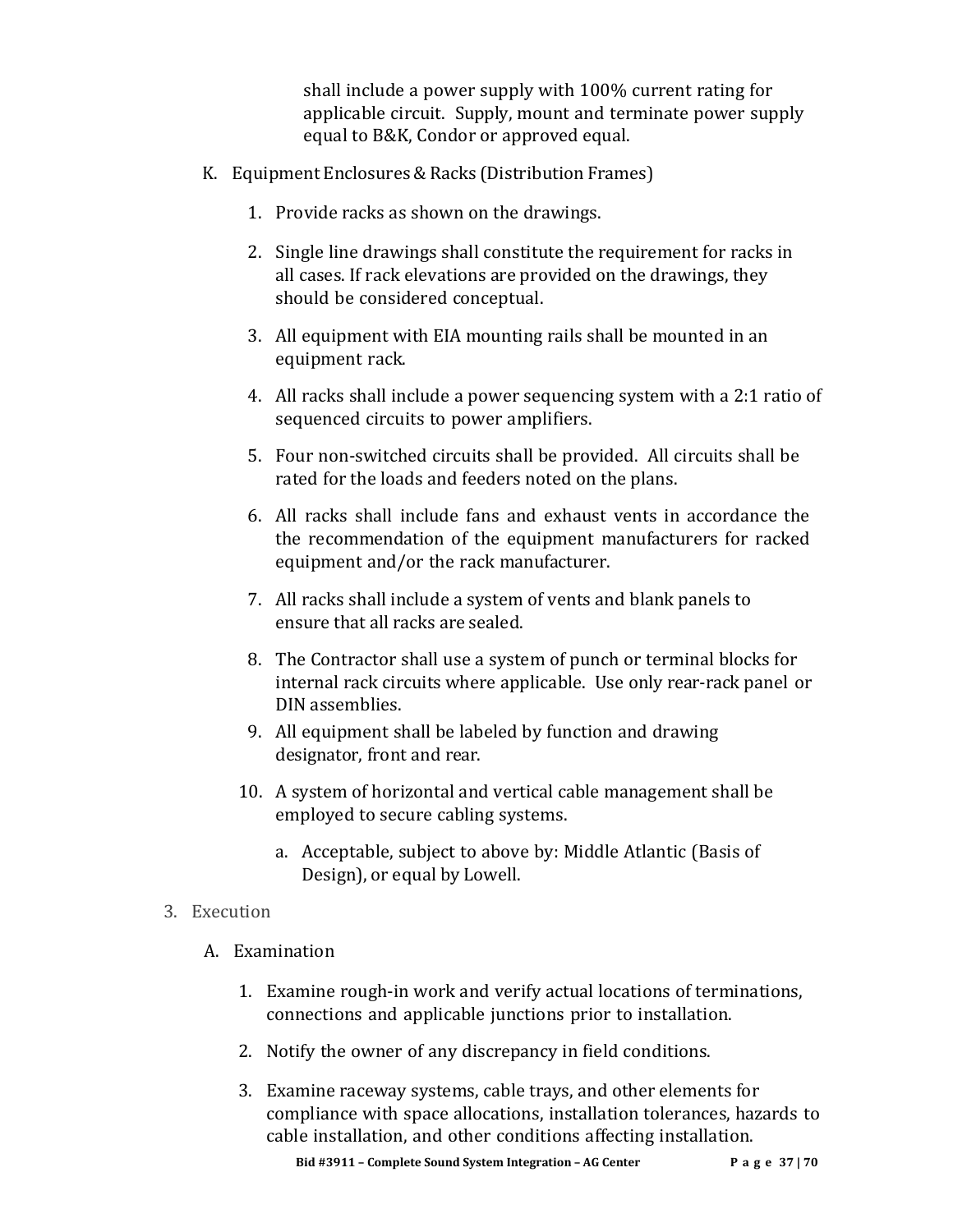- 4. Examine walls, floors, roofs, equipment bases, and roof supports for suitable conditions where audiovisual systems are to be installed.
- 5. Proceed with installation only after unsatisfactory conditions have been corrected.
- B. GeneralInstallation
	- 1. Furnish and install components, equipment, devices, accessories, wire, cabinetry, materials, parts, incidental items and other items necessary for a full, complete working system, whether specified herein or on the drawings or not.
	- 2. Installation of all items, whether specified herein or not, shall be installed in accordance with the manufacturer's recommendations.
	- 3. Install all items, etc. in accordance with the system drawings unless otherwise directed by the Consultant in writing.
	- 4. Installation shall be performed in accordance within accepted practices of the broadcast, communications and electronics industries, including, but not limited to, AES, NAB, IEC, ANSI and NEC. Wiring and termination work shall meet or exceed such standards in all phases of the work.
	- 5. Equipment shall be held firmly in place with proper mounting hardware, suspension or rigging materials.
	- 6. Equipment attached to any building structure, sub-structure or other load-bearing member shall be self-supporting.
	- 7. All mounting or rigging hardware shall be installed with a safety factor of at least three times the required load.
	- 8. Equipment shall be installed to provide reasonable and normal safety to the operator or end user.
	- 9. Adequate ventilation shall be provided for any heat-producing component, group of components or integrated equipment enclosure.
	- 10. Furnish all systems to accommodate future additions, expansion and service using modular, solid-state components when possible.
	- 11. All equipment shall be designed and rated for continuous operations and shall bear the mark of any applicable agency for jurisdiction of such, including, but not limited to UL, CUL or CE.
	- 12. The installation requirements specified herein and shown on the drawings shall govern the design, fabrication and installation of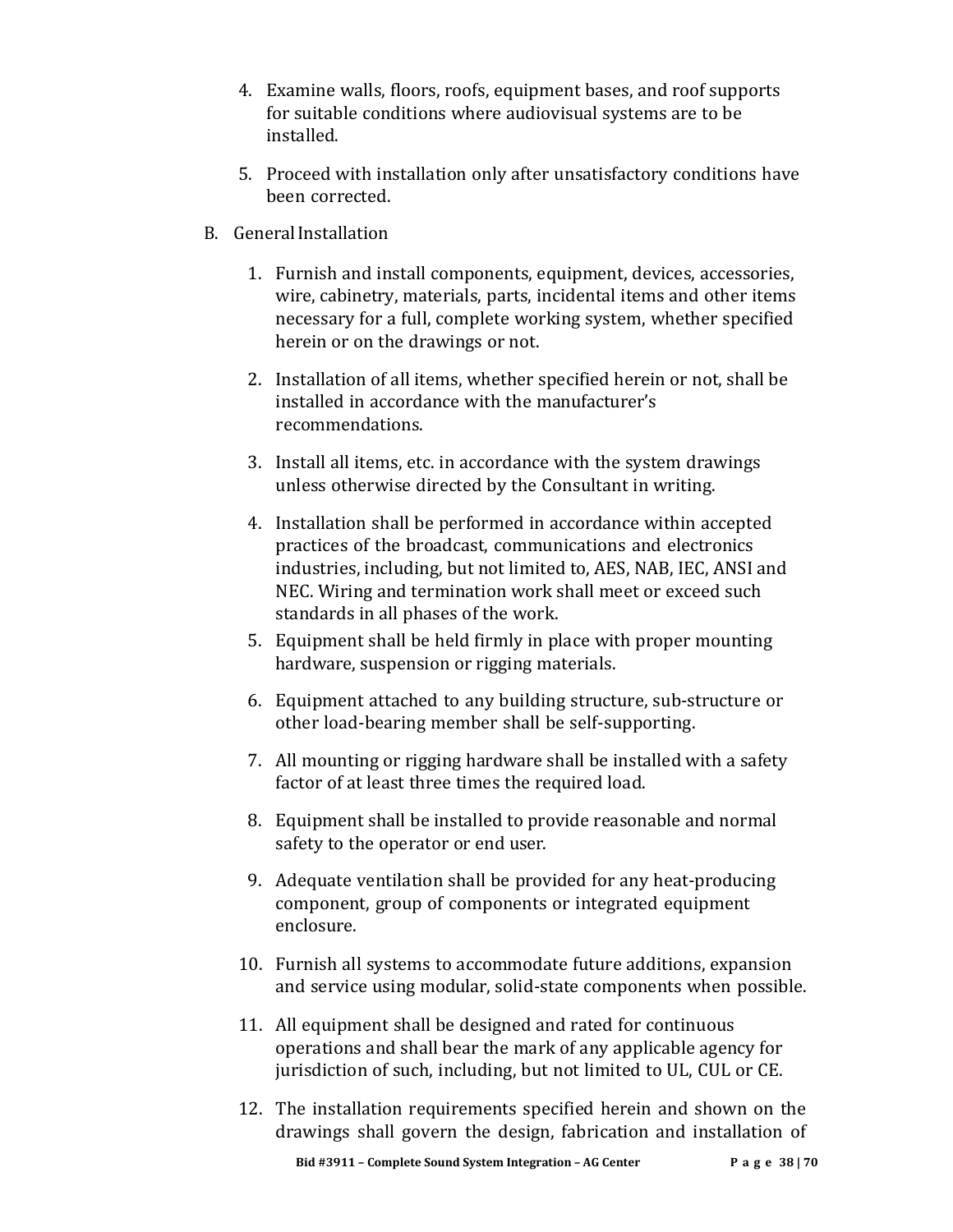the system.

- 13. In case of a discrepancy between the project documents and any individual manufacturer's equipment specifications, the most stringent shall govern.
- 14. Furnish all test equipment and the services of the project engineer and the project manager to assist the Consultant in the acceptance testing.
- 15. Make any adjustments to any part of the system, including any supplemental or additional physical alignment of transducers as required during the acceptance testing.
- 16. Maintain a logical installation schedule to maximize efficiency with other jobsite conditions and trades.
- 17. Store all materials as required to ensure quality and condition for integration into the work.
- 18. Store materials in physical locations that facilitate prompt inspection and/or testing as required by the Consultant.
- 19. Materials shall not be accepted into the work without prior inspection and approval by the Consultant.
- 20. All materials shall be new and shall be manufactured, handled, and installed in a professional manner.
- 21. Coordinate installation of different components, owner-furnished items and other items as necessary to ensure maximum service and maintenance access.
- 22. Coordinate the installation of applicable specialty sub-contracting for related work, including, but not limited to installation of telecommunications circuits, fire alarm connections, interface with third party or owner-supplied systems, centralized LAN circuits and other connections as required, and as shown on the Contract Documents.
- 23. Verify compatibility of all components, equipment and other items to ensure that all dependencies are provided for proper operation.
- 24. Incidental items, including, but not limited to, hardware components, software, wiring, termination or fabrication shall be provided and installed by the Contractor.
- C. Installed Cable & Terminations
	- 1. General
		- **Bid #3911 – Complete Sound System Integration – AG Center Page 39 | 70** a. Install cable without damage to the insulation, conductors, deformation or compromise to the cable.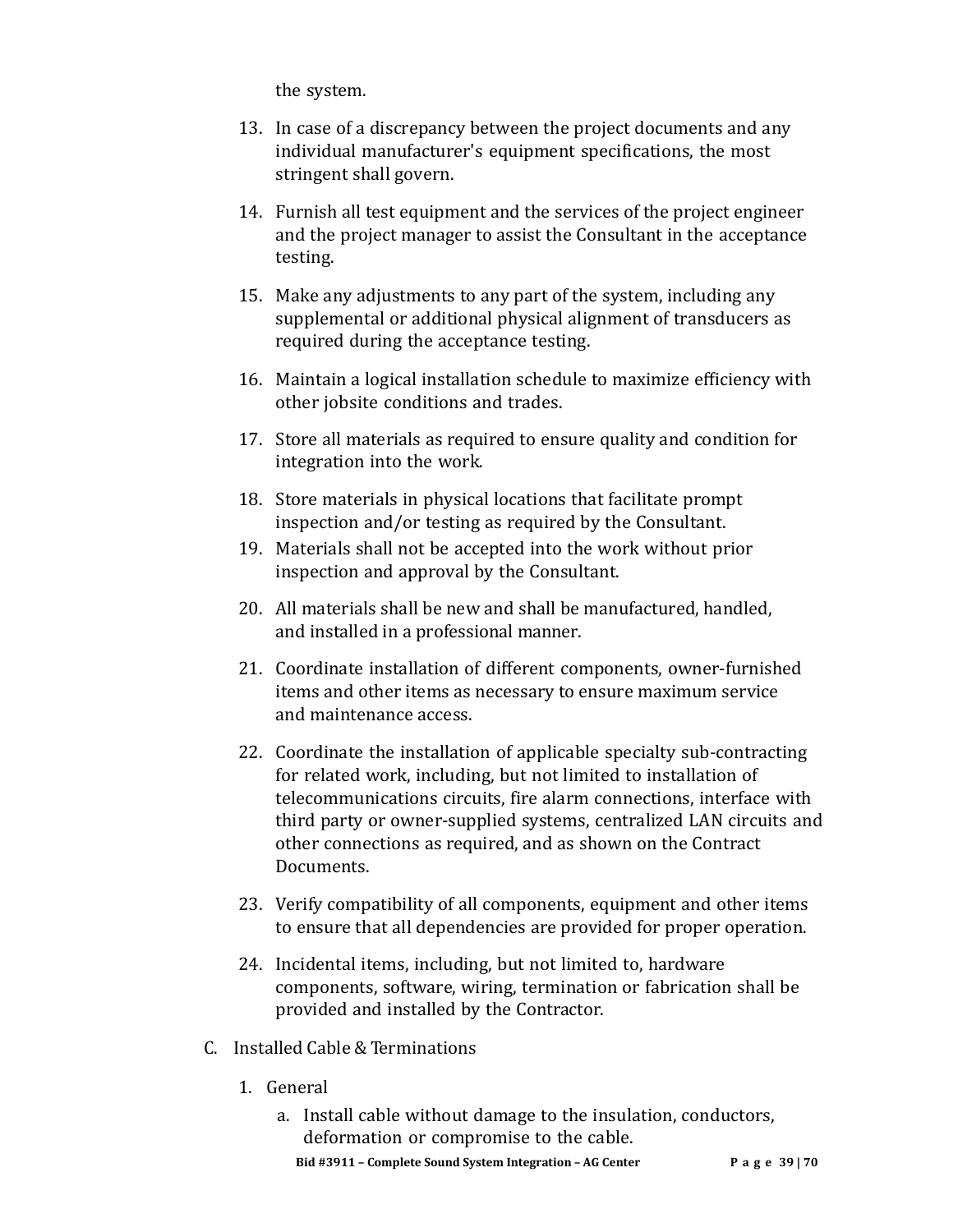- b. Install all cable in raceway system as shown on the drawings.
- 2. Signal Isolation
	- a. Maintain 3" minimum distance between low voltage circuit cabling.
	- b. Maintain 3' minimum distance between any low voltage circuits running parallel to any circuit exceeding 100VAC.
	- c. Maintain 6' minimum distance between any low voltage circuits running parallel to any circuit exceeding 200VAC.
	- d. Low voltage circuits shall not pass any adjacent high level circuit exceeding 100VAC at less than 90 degrees (perpendicular).
- 3. Terminations
	- a. Do not splice system cabling unless specifically directed by Consultant or the system drawings.
	- b. All cable shall be pulled directly from the source connector to the equipment enclosure without any junctions.
	- c. Pull all cable through J-boxes and pull-boxes with adequate service loops in accordance with industry-standard practices.
	- d. All terminations shall be performed using terminal blocks and/ or punch blocks as indicated on the drawings and specified herein.
	- e. Circuits terminating to terminal blocks shall be terminated using appropriate spade lugs. All spade lug terminations shall be crimped and soldered.
	- f. In lieu of manufacturer's recommendation, tin-solder all bare wire connections prior to termination.
	- g. Un-terminated signal shields or drain conductors shall be individually insulated with clear heat-shrink insulation tubing and attached to the cable with an additional section of heatshrink tubing.
	- h. Maintain 8" of service loop at all connectors.
- 4. Cable Labels
	- a. All terminating circuits shall be labeled on both ends with a logical, consecutive, sequential numbering scheme.
	- b. Document all wire labels on as-built drawings and within any/ all software based audio processing systems where such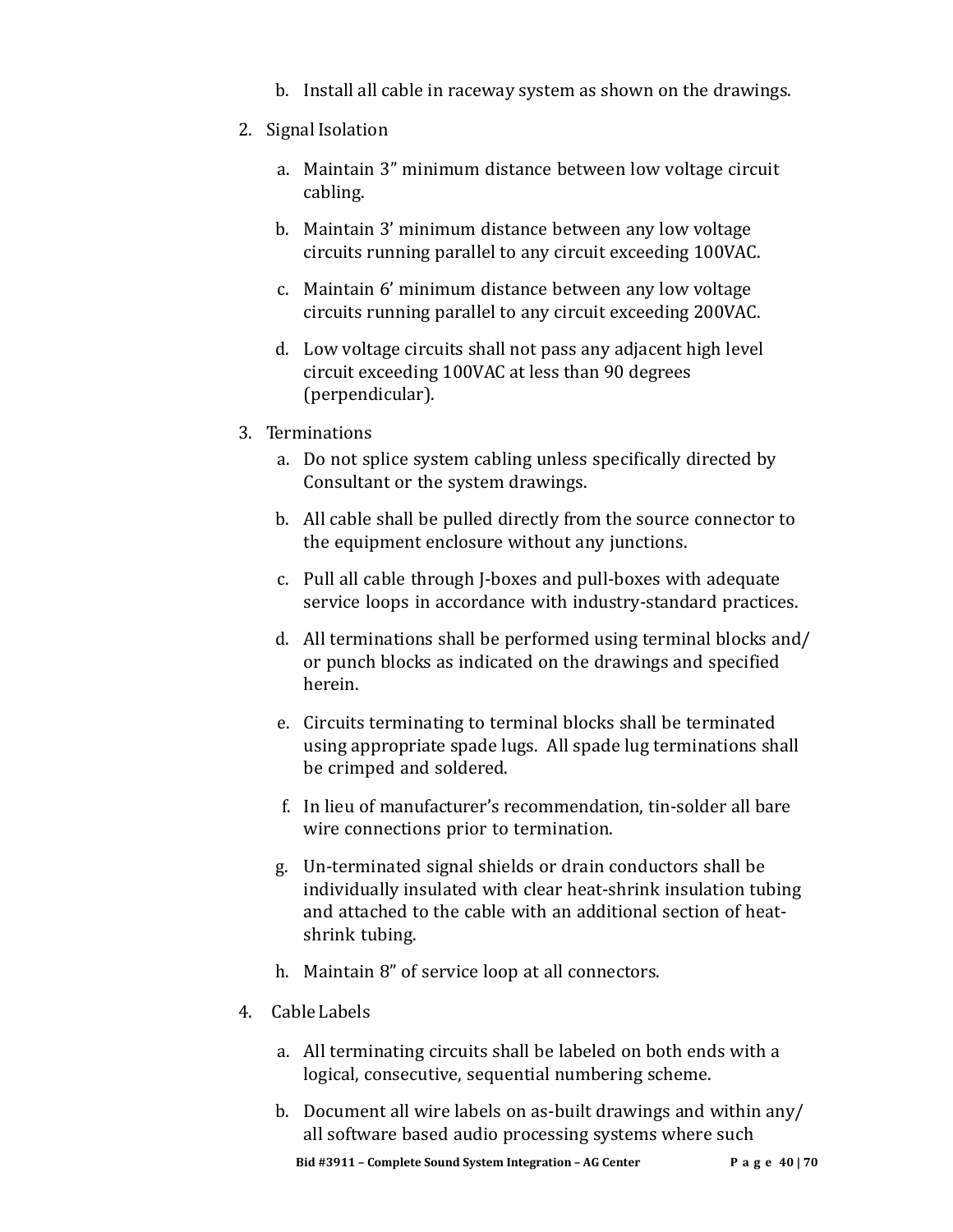circuits are terminated.

- c. Use only specified labels.
- d. Labels shall be installed no less than 4" from the connector, terminal block or punch point, and no more than 8" from connector, terminal or punch point.
- 5. Cable Management
	- a. Cables shall be bundled or grouped by circuit type.
	- b. All circuit types shall be routed from source to destination in a clear, logical and consistent manner throughout the project.
	- c. Protect all wire, cable, harnesses and conductors from edges of pull boxes, J-boxes, conduits, ducts, equipment enclosures or other boundaries using industry-standard edge-insulating devices, such as "cat track" or rubber grommets.
- 6. Documentation
	- a. Maintain a thorough, carefully planned log of all circuit runs. Such logs shall document cable route, source location and destination terminations, min.
	- b. As-built drawings and wiring logs shall be furnished with clear, concise cabling documentation.
	- c. All wire numbers and logical numbering schemes shall be consistent between cable logs, drawings and software circuits.
- D. Grounding
	- 1. Maintain ground integrity throughout system. Follow the grounding and signal termination schematics shown on the drawings. Any deviation to these drawings shall require prior approval from the Consultant. Such approval shall be in response to a written request from the Contractor with specific details documenting the proposed request.
	- 2. The system shall be free from hum, noise, oscillation and other artifacts throughout the facility and at all system racks. This performance requirement shall be maintained even if the earth ground is temporarily disconnected.
	- 3. Earth ground shall be terminated at a single point in accordance with National Electric Code 1996 paragraphs 250-74 Exception No. 4, 250- 75 Exception and 384-20 Exception.
	- 4. All wireways, trays and cable ladder assemblies shall be grounded to the raceway and conduit system, unless otherwise noted herein, or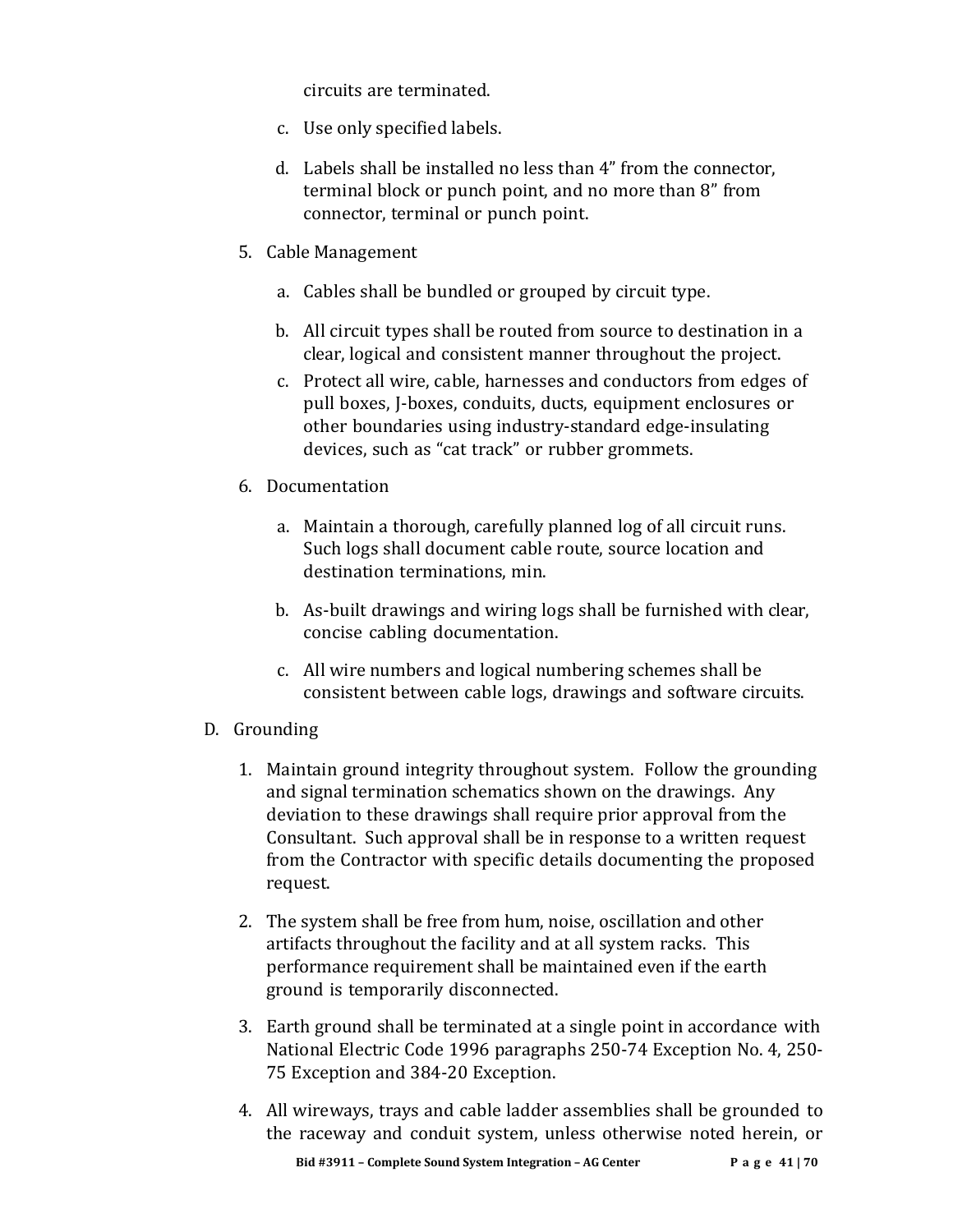on the drawings.

- 5. The equipment racks and system enclosures shall be electrically and mechanically isolated from all grounded systems, including, but not limited to the following:
	- a. Building ground.
	- b. Raceway and conduit system.
	- c. J-Boxes, pull boxes or outlet boxes.
	- d. Building structural steel.
	- e. Other electrical system grounds.
- 6. Equipment enclosures shall be electrically connected at a single point to the isolated grounding system as shown on the A/V drawings.
- 7. Avoid ground loops at all points in the system.
- E. Equipment
	- 1. Mounting
		- a. Secure all hanging and/or free-standing equipment to building structure to resist seismic acceleration of 1G in any direction.
		- b. Required equipment support and mounting conventions may not specifically be shown on the Contract Drawings. Contractor shall design all required support and mounting systems as required by the specification and local codes.
		- c. Submit detailed shop drawings with proposed design and that reflect actual field conditions and support, mounting and restraint requirements.
		- d. Comply with all local codes as they apply to the work.
		- e. Comply with the U.B.C.
	- 2. Equipment Enclosures & Racks
		- a. Equipment racks and enclosures shall be installed at the locations shown on the drawings or as coordinated with jobsite conditions. Coordinate final locations with the Owner and Consultant as required.
		- b. Install all racks as shown on the drawings when practical. Include detailed drawings for actual rack configuration as part of the shop drawing Submittals.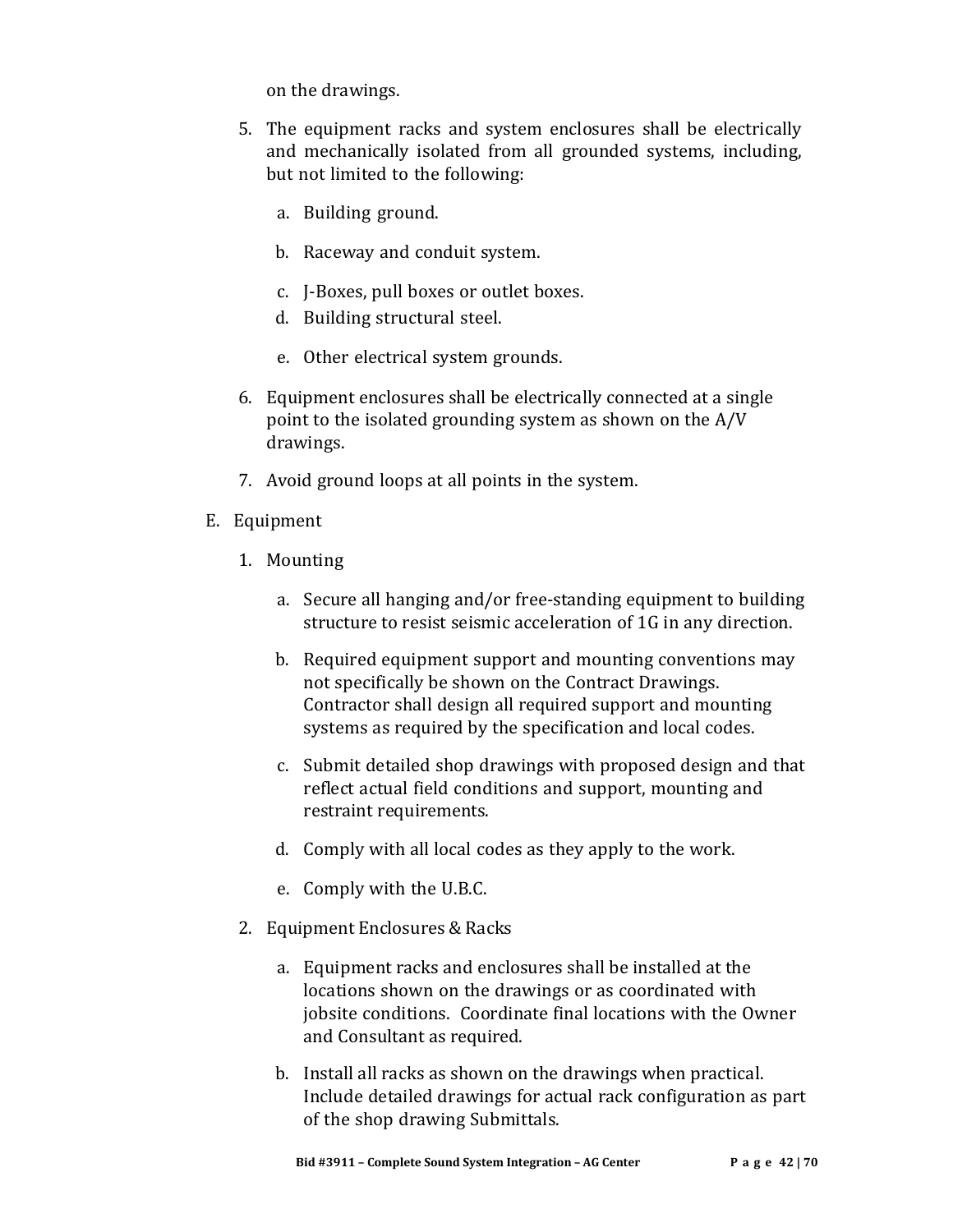- c. Maintain clear access to all free-standing MDF or IDF rack locations. Such clearance shall include a minimum of 36" of clear space in any direction between the walls and the racks, unless indicated otherwise on the drawings.
- d. Cabling within racks shall closely follow the conventions shown on the drawings. Include detailed drawings for actual rack configuration as part of the shop drawing Submittals.
- e. Isolate all signal cabling from high voltage power feeders and power distribution circuits (>100VAC) at all times.
- f. Do not use multi-channel "snake" type cable unless specifically noted herein or on the drawings. When such cabling is approved, take care when dressing off cable. Avoid bend radius of more than 45 degrees at any point. Use metal spiral type strain relief at all corners. Use cable clamps with nonconducting soft couplers at entry points to all racks, boxes or other enclosures or sub enclosures.
- g. All field circuits shall be terminated to terminal blocks or punch blocks as noted herein or as shown on the drawings, except for circuits specifically noted to land directly to equipment within racks, or other equipment mounted externally.
- h. Patch bay terminals, specifically those with E Series (E3, E90, etc.) connectors may serve as terminal locations if applicable, unless specifically noted otherwise herein, or on the drawings.
- 3. Equipment Room
	- a. The preferred room layout and space configuration is shown on the drawings. Submit shop drawings of proposed layout for each equipment room, MDF or IDF. Drawings shall include, but shall not be limited to the proposed position of equipment racks, user control positions, consoles, monitoring locations, computer locations and access to the lighting control and fire suppression systems. Final layout shall be approved by the Consultant.
	- b. Maintain access to all equipment racks as noted herein and as shown on the drawings. In the event that circumstances prevent such orientation, the racks shall be mounted on bases with 3" casters to allow access to both front and rear rack panels or to allow full swing of rack doors. If casters are required, Contractor shall secure all cable harnessing to avoid reconfiguration of cable entry points, conduits or power distribution systems. Submit shop drawings where applicable.
	- c. Maintain egress in all equipment rooms.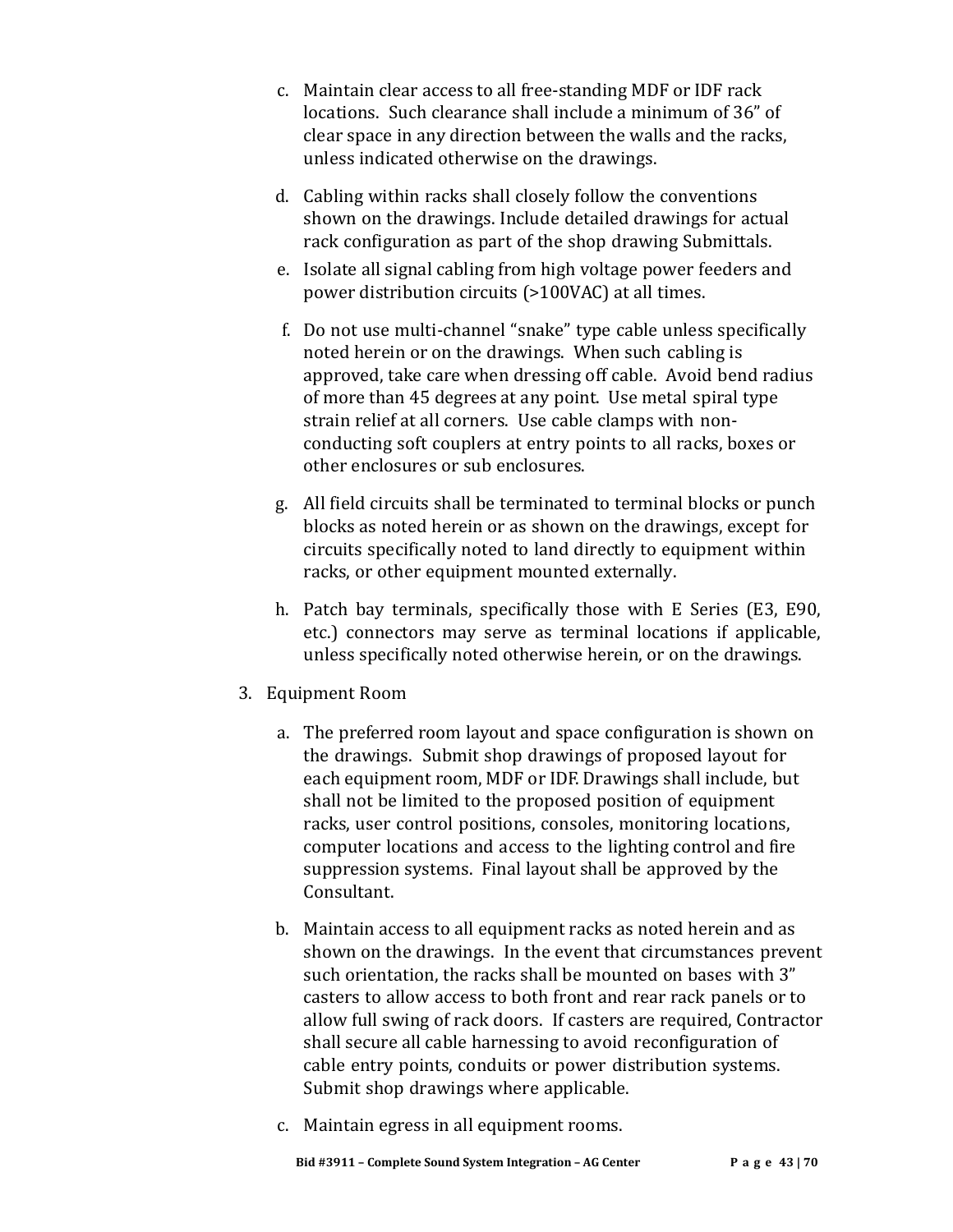- d. Coordinate final layout with related disciplines including, but not limited to, electrical, mechanical, structural and finish trades.
- F. Control System Function
	- 1. The system specified herein requires the use of Master Control System or integrated with the audio DSP, if supported, to provide seamless function of integrated components.
	- 2. The system shall be configured to provide simple, intuitive operation for the end user.
	- 3. The Contractor shall closely coordinate required operational control with the owner and the Consultant prior to programming.
	- 4. The system shall not be accepted until all functionality is operational and de-bugged.
	- 5. Components under control are shown on the drawings, however, the Contractor should configure the integrated systems to support control of any additional component or sub-component as required to complete the system and to meet the owner's control requirements.
	- 6. If the control system requires multiple master controllers operating in tandem, the Contractor shall configure the system to ensure that there is full duplex communications between control servers or between any device that includes a control server.
	- 7. Provide power as required for interface devices under control at device end points.
	- 8. The operational functions listed below provides the minimum control requirements, but is not inclusive of all required controls or operations and does not relieve the Contractor from providing comprehensive control code as required by the owner.
		- a. System Power On/Off
		- b. Loudspeaker Zone Toggle On/Off
		- c. Loudspeaker Zone Volume Up/Down (Level Limited)
		- d. Master Level Up/Down (Level Limited)
		- e. Master Mute
	- 9. The Contractor shall design additional UI elements for service access, advanced users and troubleshooting, minimum.
	- **Bid #3911 – Complete Sound System Integration – AG Center Page 44 | 70** 10. All control UI elements shall be coordinated with the end-user. The Contractor shall provide mockups for all UI elements as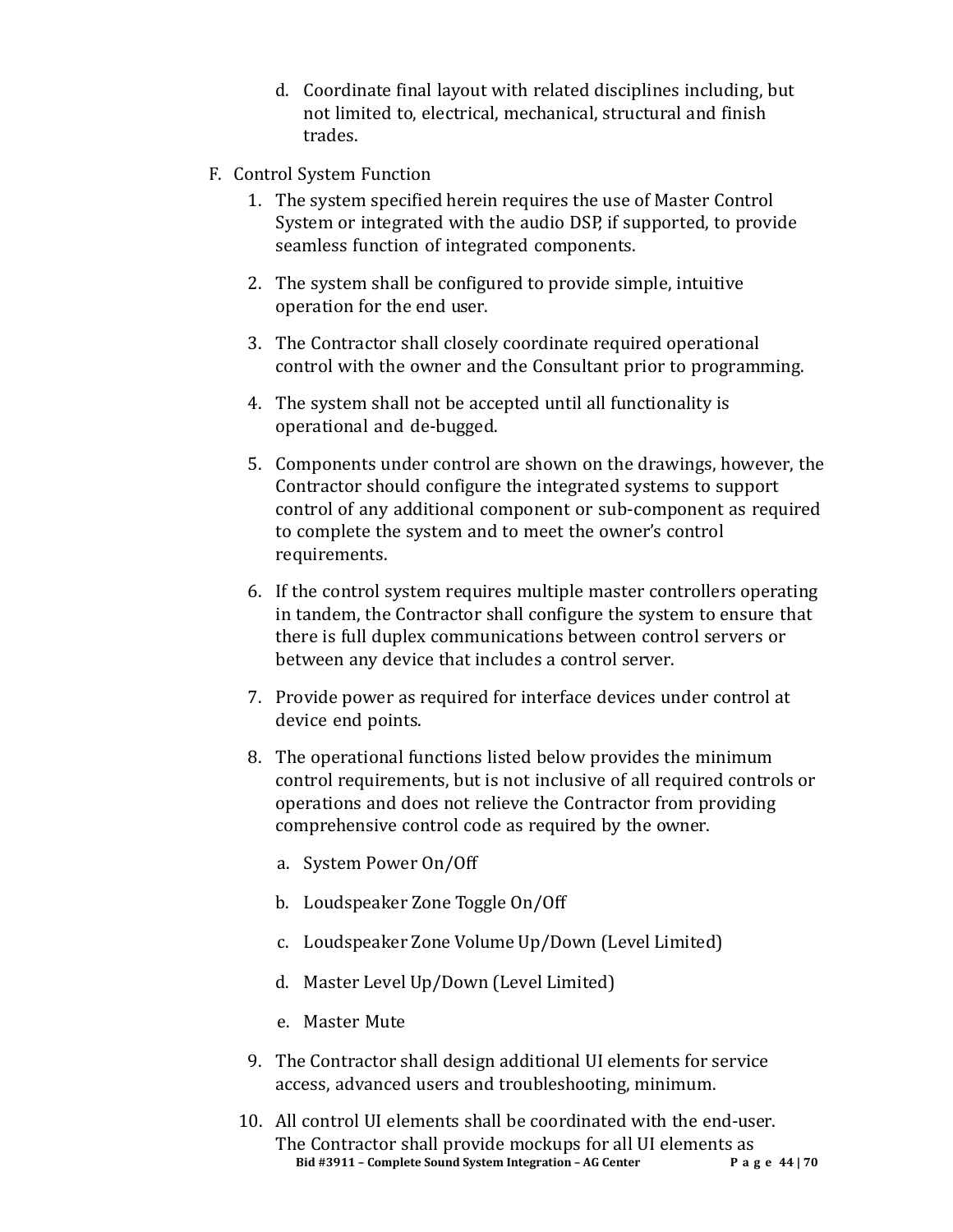required.

- 11. The Contractor shall provide two (2) additional site visits to modify the control system programming as part of this work. All visits and supplemental programming work shall be coordinated with the end-user. In addition, additional visits shall be scheduled after 90 continuous days of use by the end-user and a second visit after 6 months of continuous use by the end-user.
- 12. The Contractor shall instruct the end-user to document desired changes, use impact, notes and comments on daily operations.
- 13. The Contractor shall maintain open communications with the end user to assist in the final configuration of the control software. This information should be used to modify the control system as the end-user develops a workflow.
- G. Microphones & Input Sources
	- 1. Configure microphones for PTT (push to talk) operation.
	- 2. Configure microphone summing for automatic (NOM=1) operation.
	- 3. Configure line level auxiliary sources for simultaneous operation.
- H. DSP Programming
	- 1. The system specified herein requires the use of software products for audio signal flow configuration, control interface and remote client design.
	- 2. Provide interface to the primary control system as required.
	- 3. Functionality that is configured for baseline audio performance, as approved the Consultant during commissioning, shall not be accessible from the control system or primary DSP UI.
	- 4. Provide limited zone levels, mute and source-select functionality via the DSP UI, if required.
	- 5. Signal flow configuration shall be performed by the DSP audio processing system manufacturer, unless the Contractor is fully authorized by such manufacturer to develop, program and create UI elements necessary to implement the work document herein and as shown on the drawings.
	- 6. If required, the Contractor shall procure such services directly from the manufacturer.
	- **Bid #3911 – Complete Sound System Integration – AG Center Page 45 | 70** 7. Primary user interface UI shall be designed and implemented by the DSP audio processing system manufacturer, unless the Contractor is fully authorized by such manufacturer to develop,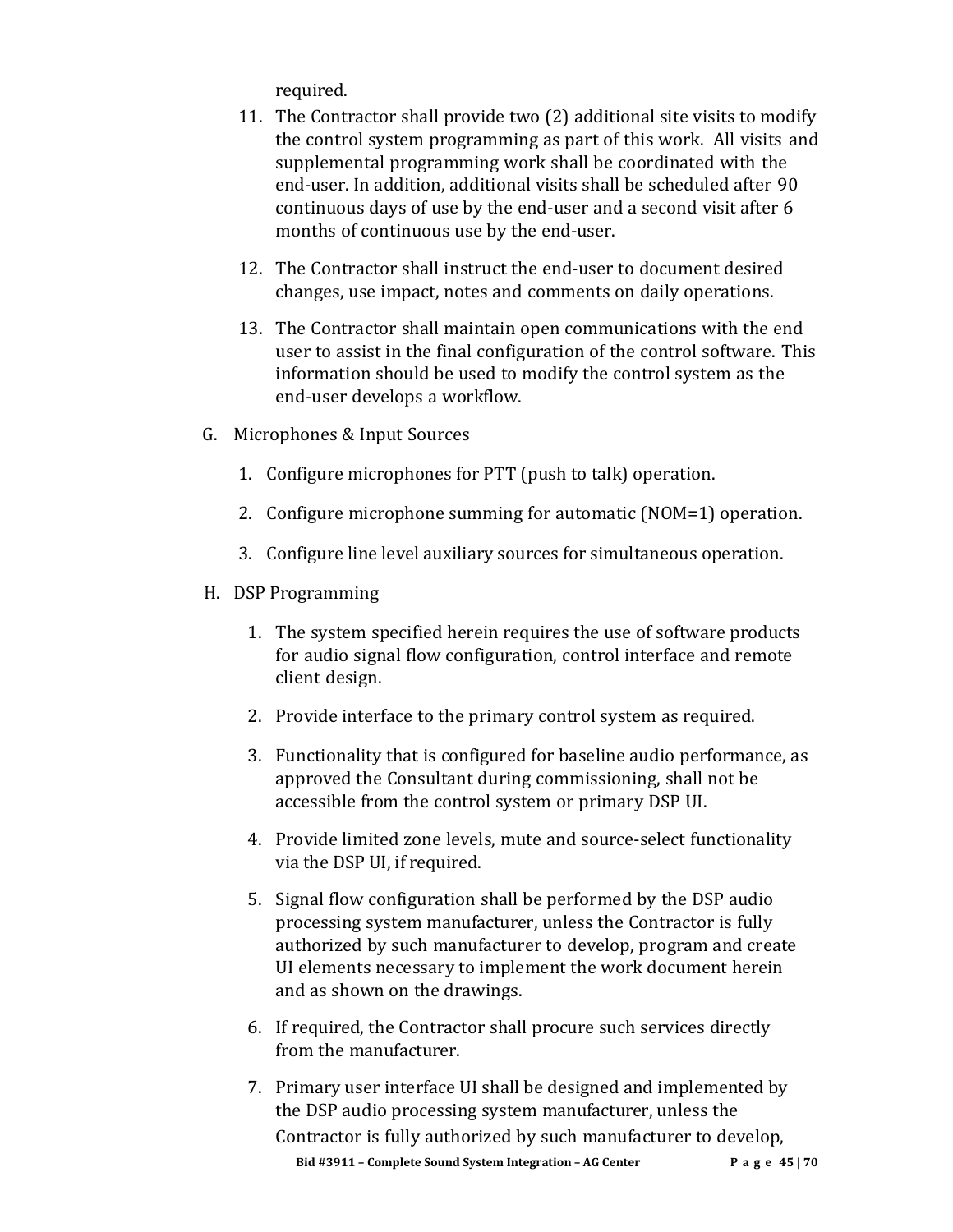program and create UI elements necessary to implement the work document herein and as shown on the drawings.

- 8. Remote interface client design shall be performed by the DSP audio processing system manufacturer, unless the Contractor is fully authorized by such manufacturer to develop, program and create UI elements necessary to implement the work document herein and as shown on the drawings.
- 9. System adjustments shall be performed on site in the presence of the Consultant during commissioning.
- 10. An authorized manufacturer's Contractor, capable of providing onsite changes to the controls, configuration, signal flow and graphical functions of the software shall be present.
- 11. Provide copies of all software files to the owner and the Consultant upon final completion. Copies shall be provided on flash media suitable for use with the manufacturer's native software and compatible operating system.
- I. Software
	- 1. For all equipment that includes software-based configuration, controls or operation, ensure that all related UI's, configuration files and service tools are developed with the latest version of the manufacturer's software.
	- 2. Ensure that all components have been updated with the latest firmware.
	- 3. Do not install or configure any software-based component with beta software or firmware.
	- 4. Ensure that all software is compatible with interconnected transport systems and device end points.
	- 5. Ensure that all computers, mobile devices and appliances are operable with the latest software and firmware.
	- 6. Ensure that subsequent software and firmware updates will not disable any component, transport system, UI or device from operating as required by the system drawings.
	- 7. Inspect all software and firmware versions during post-contract site visits and upgrade as required and has summarized herein.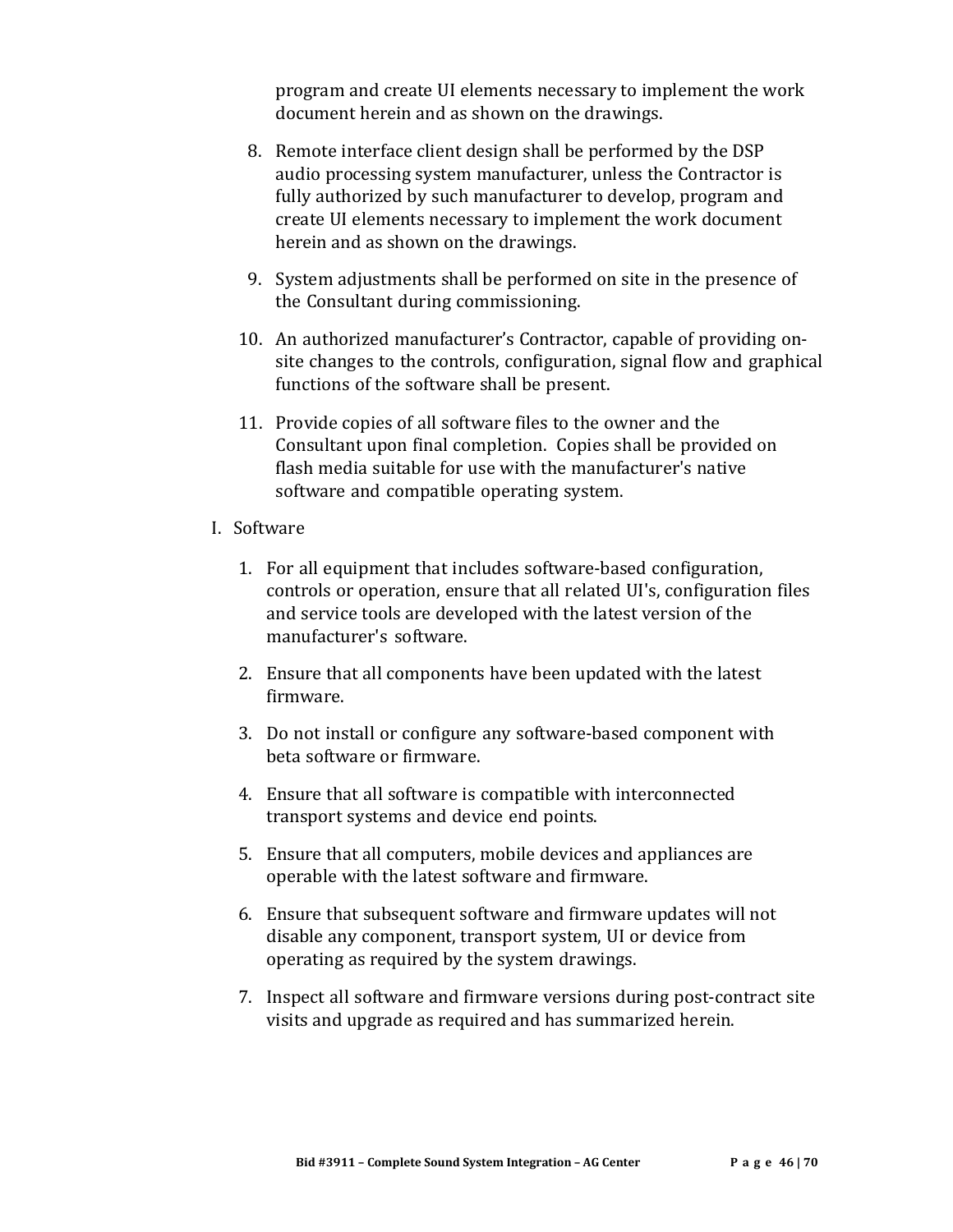- 8. Provide one year licensing for all applicable software functionality required to meet the operation of the systems as documented.
- 9. Coordinate exact license requirements recommended by the manufacturer with the owner and end-user.
- J. Quality Control
	- 1. Engage the services of a factory-authorized Applications Engineer or Technical Specialist to assist in the programming, configuration and implementation of all systems where software and hardware are integrated.
		- a. DSP based signal processing systems.
	- 2. Schedule site visits for at least 7 days in advance.
	- 3. Inspect components for physical damage, defects or freight damage and confirm certification marks for safety, nameplate compliance or agency approval as per the Contract Documents.
	- 4. Confirm conditions of electrical connections throughout the system.
	- 5. Use torque tools calibrated within the prior 6 months to use when required. Use manufacturer's recommended tolerance and/or torque values.

### K. Shop Testing

- 1. General Electrical Performance Testing
	- a. Use caution when testing devices containing solid state or digital circuits by ensuring a static-free, ESD compliant environment.
	- b. Ring out all circuits in passive configuration by ensuring continuity and the absence of any short circuit between adjacent conductors.
	- c. Ensure proper current draw from all components under normal operating conditions.
	- d. Ensure that all circuits are in phase and will pass the required bandwidth.
- 2. Component Operational Testing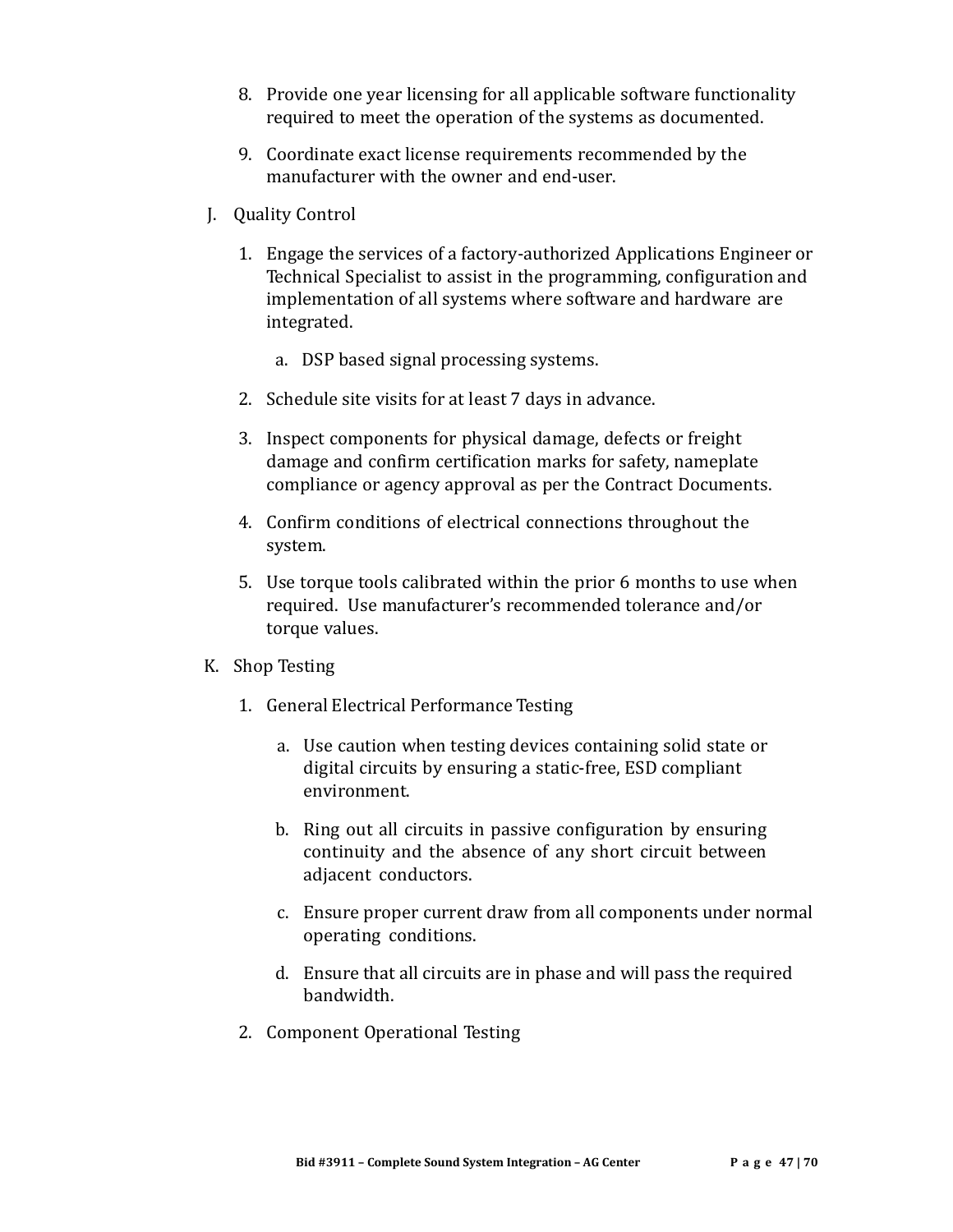- a. Configure and operate all system controls to ensure proper operation and functional requirements.
- b. Simulate actual operating conditions for all control tests.
- c. When configuration and testing work involving equipment provided and/or installed under other Sections is indicated, combine testing required by this Section with that required by Sections specifying other equipment.
- 3. Correct all deficiencies and make necessary adjustments for all tests. Re-test as required and verify that operation is compliant with the drawings, specifications, or manufacturer's recommendation.
- 4. Apply labels to all tested equipment indicating test result, date, and responsible agency.
- 5. Prepare written reports of all tests and observations.
- 6. Record any defects in materials and/or workmanship or unsatisfactory test results. Record repairs and subsequent performance certification.
- 7. Record operation control adjustments and final settings.
- L. Inspection
	- 1. All racks shall be inspected by the Consultant at the Contractor's shop prior to delivery to the jobsite, unless otherwise directed.
	- 2. The Contractor shall demonstrate to the Consultant that the racks meet the operational and fabrication requirements as specified herein.
	- 3. In lieu of shop testing, Contractor may request fabrication testing at an alternate site, bonded warehouse, or staging site. Such requests shall be made in writing at least 60 days prior to testing date and shall require approval from the Consultant.
	- 4. Shop tests shall include, but shall not be limited to the following:
		- a. Verify that all equipment is operating per manufacturer's specifications within the context of the integrated system.
		- b. Signal flow testing of all output circuits including, but not limited to phase, noise, oscillation, and signal integrity.
		- c. Subjective listening tests.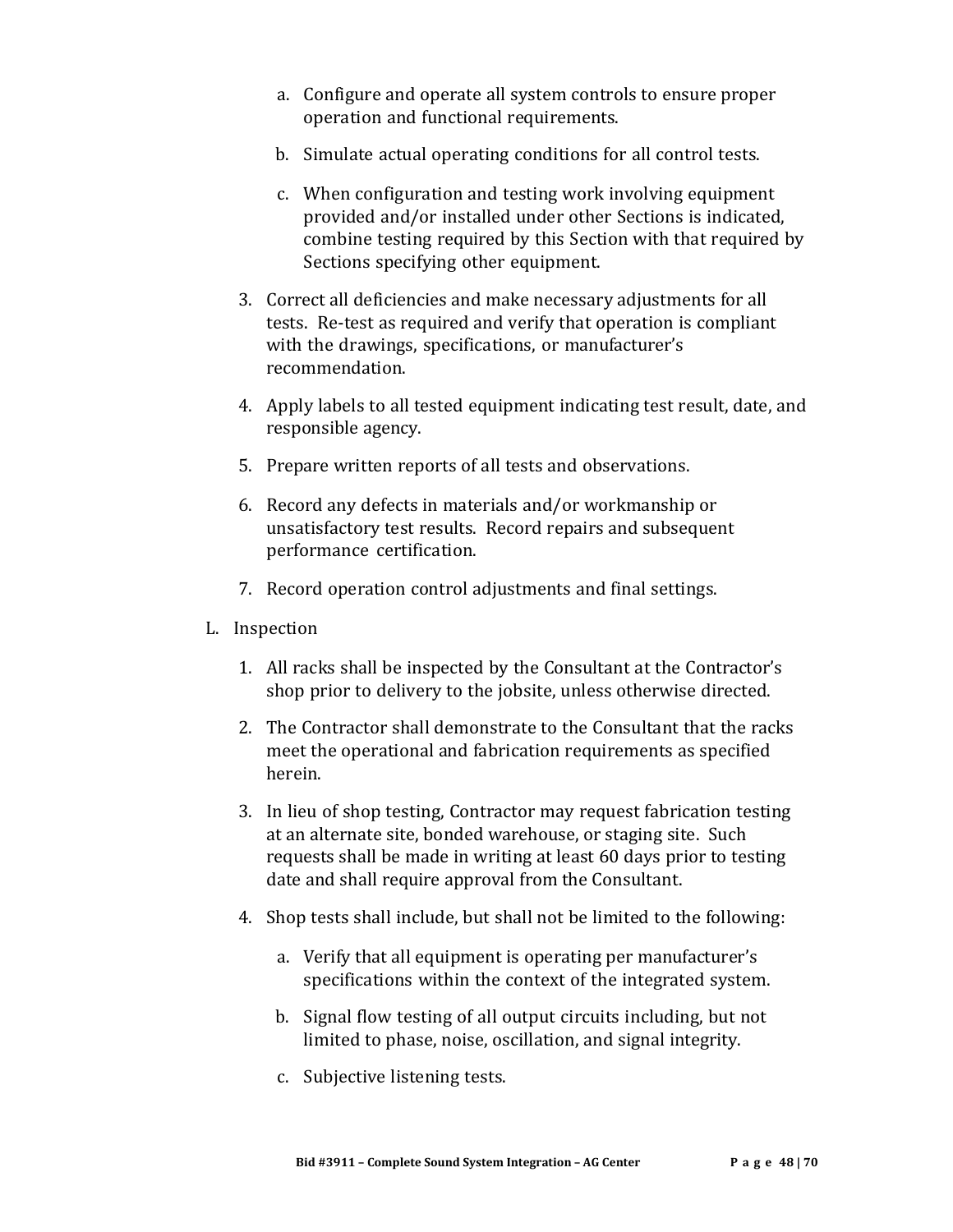- d. Time alignment and operational latency.
- e. Usability of configured controls and interfaces.
- M. Substantial Completion
	- 1. Substantial Completion shall constitute 90% Progress as it related to project invoicing.
	- 2. The Contractor shall notify the owner, or procurement authority in writing of Substantial Completion.
	- 3. Substantial Completion is determined by the Contractor at such time when the system implementation has been completed successfully, meeting all requirements specified herein and on the drawings.
	- 4. Within 14 business days following the receipt of the Notice of Substantial Completion the Owner and/or Consultant shall schedule time to witness operation of the systems. At this time, the system shall be demonstrated to the Owner and/or Consultant that the system meets all installation, performance and operational requirements specified herein and as shown on the drawings.
	- 5. Substantial Completion includes, but is not limited to, the following progress milestones:
		- a. All equipment, related components, accessories, and other physical goods are on site on operational.
		- b. All loose items have been delivered to the end-user and accepted.
		- c. The system operation is at a state that is operable by the end user without intervention.
		- d. The end-user has been trained and is equipped to operate the systems under normal use, defined by the system drawings.
		- e. Interface with the site LAN is complete and operational. The Contractor has coordinated network requirements with the owner's IT staff.
	- 6. The Contractor shall be prepared to demonstrate the system performance and operational benefits including, but not limited to the following functional system components:
		- a. Control usability.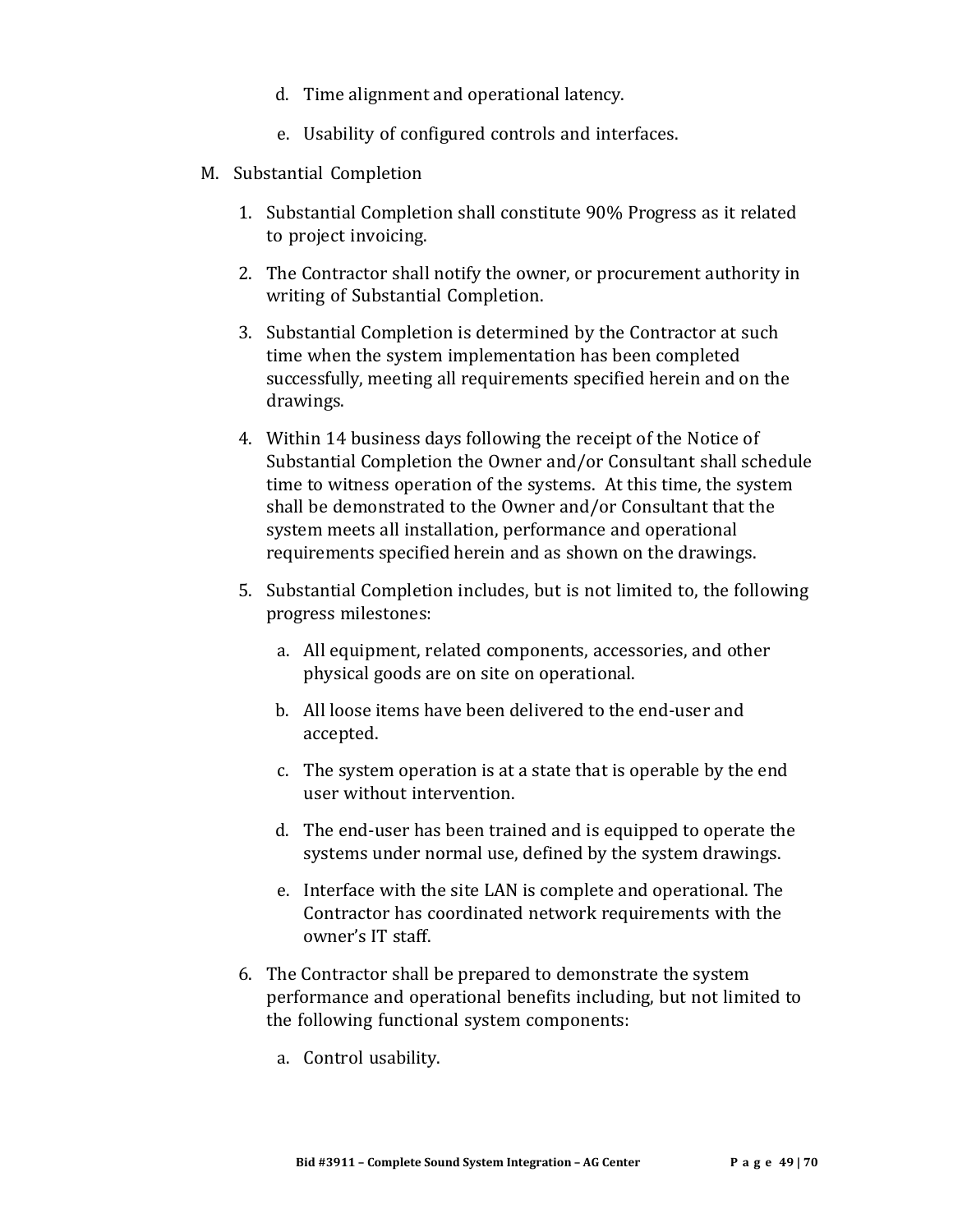- b. Audio performance.
- c. DSP audio processing operation and configuration.
- d. Subjective listening tests.
- 7. In the event that the testing indicates that the system is not Substantially Complete, the Contractor shall bear all costs associated with the jobsite test. This includes the travel and lodging costs of the Consultant or other personnel required for attendance by the Owner.
- 8. Final testing shall be scheduled by the Contactor at least 30 days prior to the test period. Such notice shall be in writing to the Consultant and Owner.
- N. Acceptance Testing
	- 1. General
		- a. At the time of Acceptance Testing, the Consultant shall conduct a series of tests and adjustments to ensure that the system meets all requirements as specified herein and as shown on the drawings. These tests shall also confirm that the system is installed correctly and configured for proper operation.
		- b. The tests shall confirm that the installation meets the design intent as indicated within the Contract Documents.
		- c. The Contractor shall perform comprehensive testing prior to Consultant's visit to ensure that the system is ready for testing on any level.
		- d. Contractor shall document all tests as they are performed in the presence of the Consultant and submit the results to the owner, procurement authority, owner and Consultant as required. The approved document shall become part of the final system documentation as specified herein.
		- e. The Contractor shall assist the Consultant in performing final system tests, adjustments, and configuration modifications as necessary.
		- f. Contractor shall provide all labor, materials, and tools necessary for these tests and adjustments and all necessary test equipment to complete the tests.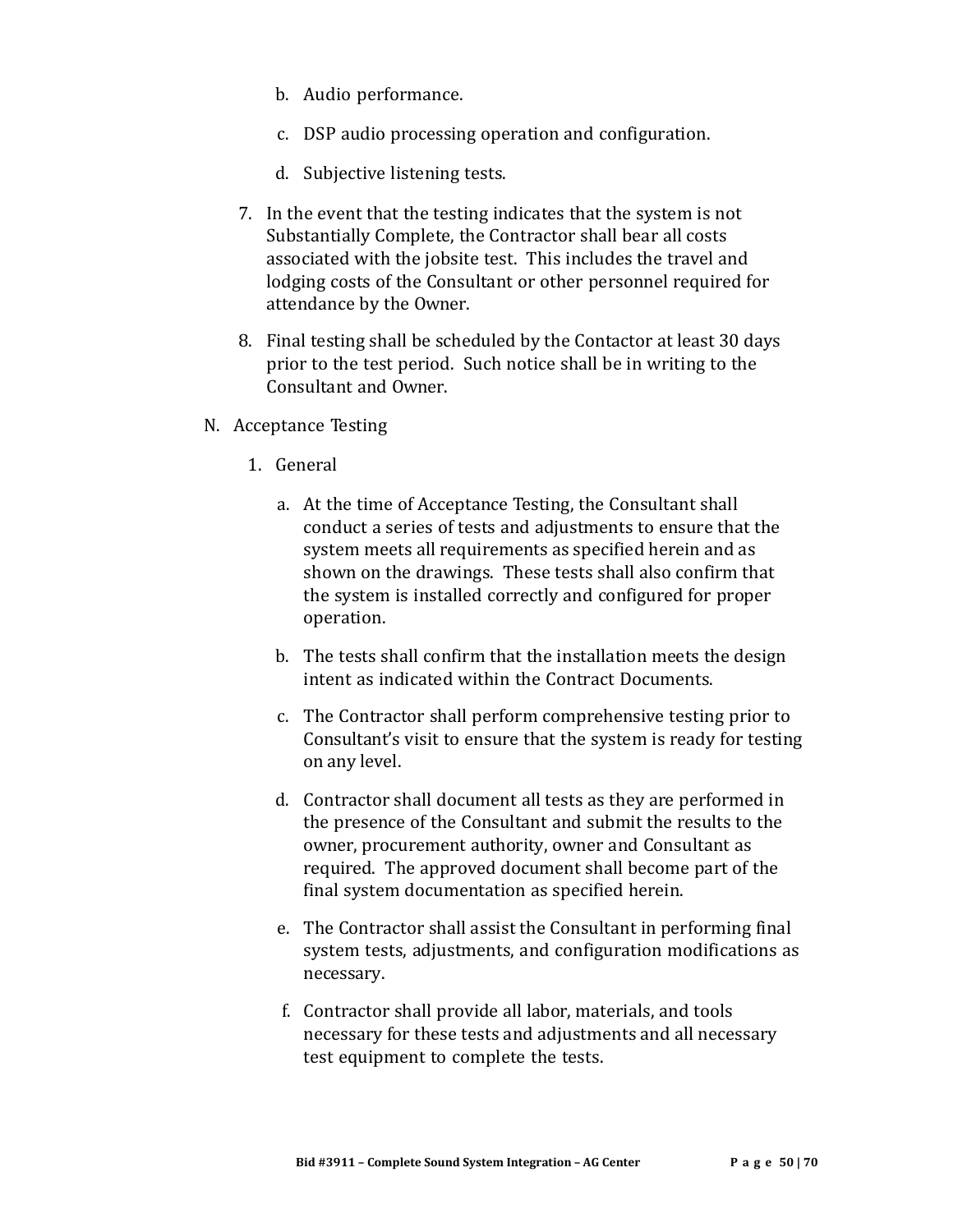- g. Contractor shall contact the Consultant prior to the scheduled testing date to verify the test equipment, labor, and materials requirements for the testing procedure.
- 2. Verification
	- a. Prior to energizing the system and prior to the Consultant's arrival, the Contractor shall ensure that the system is ready for inspection and in compliance with the Contract Documents.
	- b. All products are installed in a proper and safe manner in accordance with the manufacturer's instructions.
	- c. Insulation and shrink tubing are present where required.
	- d. Dust, debris, solder splatter, etc. is removed.
	- e. Cable is dressed, routed, and labeled.
	- f. Connections are properly installed with correct polarity.
	- g. All labeling has been installed.
	- h. Temporary facilities and utilities have been properly disconnected and removed from the site.
	- i. All products are neat, clean, without blemish and supplied with applicable accessories and parts securely attached.
	- j. Jobsite debris including glass, flooring and supports, ceiling tiles and supports, walls, doors, etc. have been removed.
	- k. Electronic devices are properly grounded.
- 3. GeneralPerformance
	- a. All products are neat, clean, without blemish and supplied with applicable accessories and parts securely attached.
	- b. Using a passive circuit test device, test each AC power receptacle for proper operation.
	- c. Measure DC resistance between the technical ground at any equipment rack and the main building ground. Resistance shall be 0.15 Ohms or less.
	- d. Temporarily lift the technical ground from the main electrical ground and measure DC resistance. Resistance should be 1000 Ohms or greater.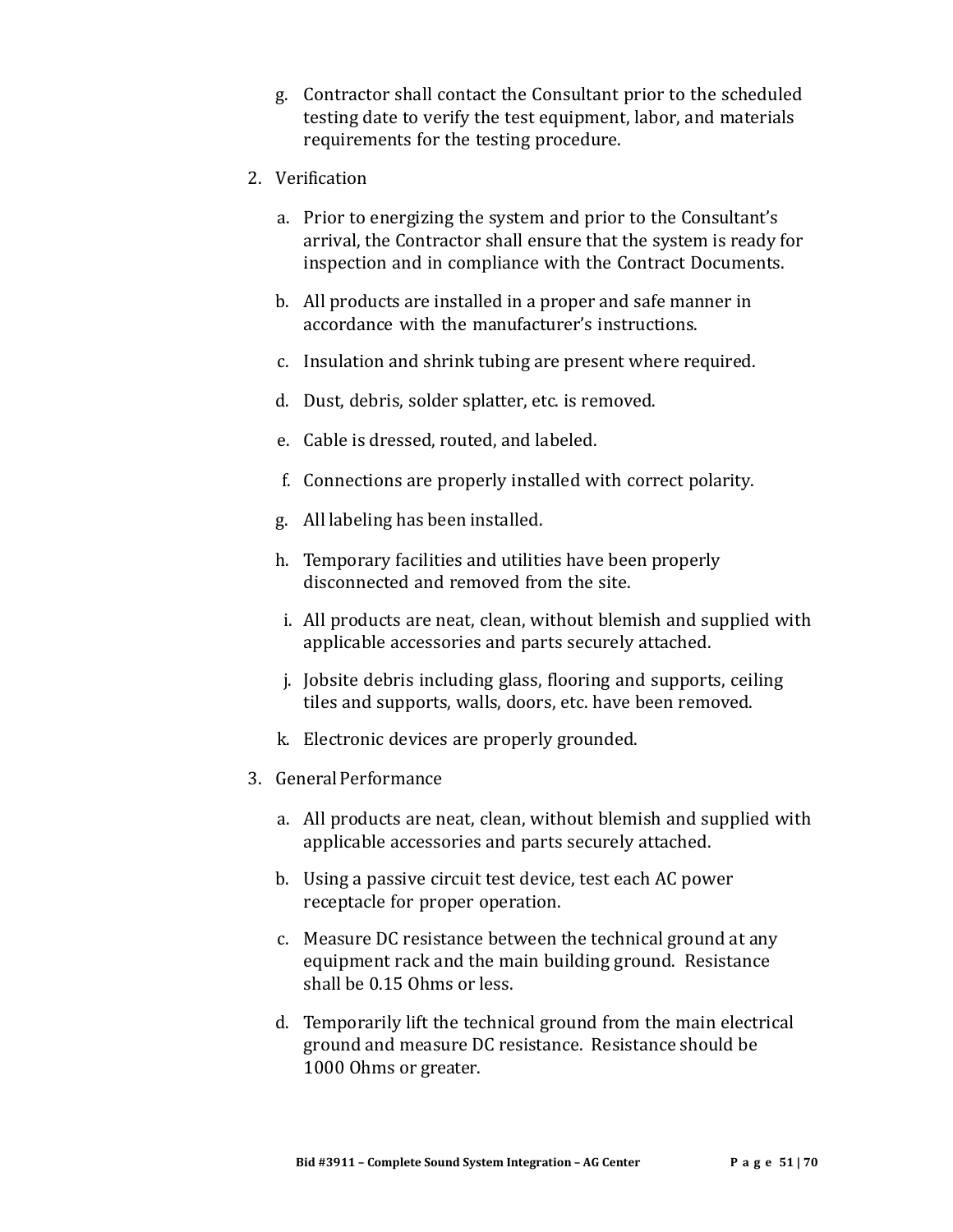- e. Measure impedance at 100 Hz and at 1 kHz for all full range loudspeaker output circuits at the rack distribution point. Results should be within manufacturer's published specification.
- f. Measure impedance at a frequency appropriate for band limited output circuits at the rack distribution point.
- g. When documenting the results of these tests, include the calculated impedances based on number of units on a line and the size and distance of the run.
- h. Correct any field readings that differ more than 15% from the calculated impedances.
- 4. Loudspeaker Circuits
	- a. Prior to energizing the system and the Consultant's arrival, perform tests in compliance with applicable EIA standards. Record the results of each test in the Project Acceptance & Test Manual.
	- b. Ensure that the audio DSP system includes components, including, but not limited to, limiters, band-pass filters, leveling controls, as required to ensure that loudspeaker circuits are protected from excessive audio levels, distortion, transients and noise to the fullest extent possible.
	- c. Provide a low level, band limited test signal at each amplifier input.
	- d. Energize one channel of the first amplifier and verify that the correct loudspeaker or loudspeaker zone is operating. Correct any wiring, distribution, or other problems as necessary to ensure that zone allocations match the as-built and system drawings. Continue this test until all output circuits are verified in the same manner.
- 5. Constant Voltage Circuits
	- a. Prior to energizing the system and the Consultant's arrival, perform tests in compliance with applicable EIA standards. Record the results of each test in the Project Acceptance & Test Manual.
	- b. Use music, pink noise or other distinctive audio signal as a source for each constant voltage loudspeaker zone. Energize only one amplifier channel at a time.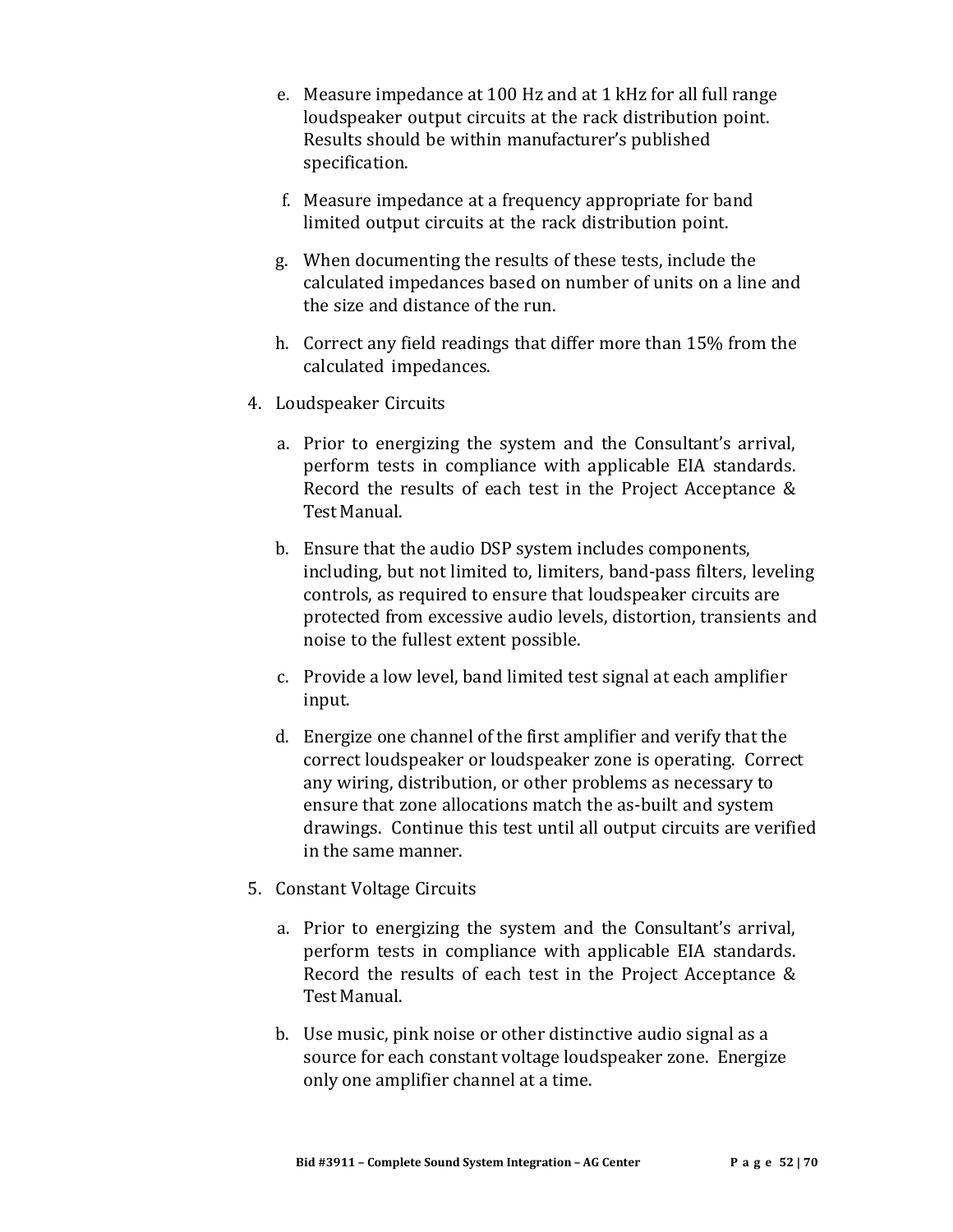- c. Walk the loudspeaker zone to confirm audio is operational.
- d. Verify that each loudspeaker in the zone is operational and that there are no significant changes in sound pressure level from one loudspeaker to the next.
- e. Verify that loudspeaker coverage is consistent with the areas indicated on the drawings.
- f. Repeat the test for each loudspeaker zone, one at a time as noted.
- 6. Loudspeaker Polarity
	- a. Prior to energizing the system and the Consultant's arrival, perform tests in compliance with applicable EIA standards. Record the results of each test in the Project Acceptance & Test Manual.
	- b. Use a stand-alone polarity tester or other audio test equipment to measure the polarity of all loudspeakers in the system.
	- c. Inject the test signal at the loudspeaker circuit termination point. Do not use active electronics for this test. Use a "known-good" test amplifier if necessary.
	- d. All loudspeakers shall maintain correct polarity throughout the system.
	- e. Follow manufacturer's recommendations in conducting the tests.
- 7. Gain Structure
	- a. Assist the Consultant in the performance of this work.
	- b. Consultant shall perform tests and adjustments at the jobsite in cooperation with the Contractor.
	- c. Adjustment of each active device for proper gain.
	- d. Verification of unity gain through each active signal processing device using a calibrated signal source.
	- e. Adjustment of power amplifiers for required electro-acoustical level.
	- f. Contractor shall record the results of all tests and adjustments for each device in the Project Record Manual.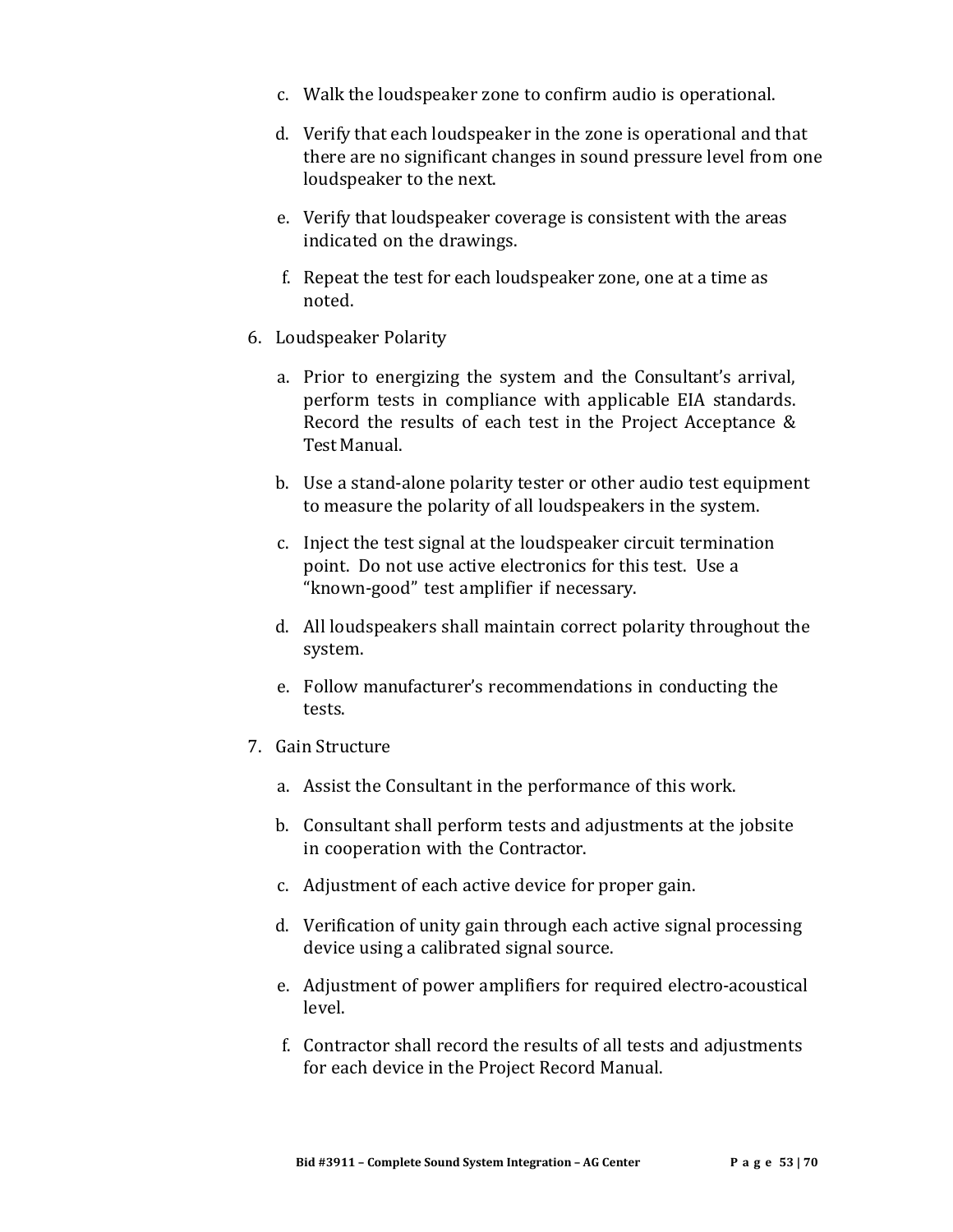- g. Additional tests may be required. The Contractor should verify test equipment and materials requirements prior to the testing visit.
- 8. Dynamics
	- a. Ensure that the audio DSP system includes components, including, but not limited to, limiters, band-pass filters, leveling controls, as required to ensure that loudspeaker circuits are protected from excessive audio levels, distortion, transients, and noise to the fullest extent possible.
	- b. Assist the Consultant in determining the configuration of additional dynamics processing to facilitate specific input, output, and summing circuits.
- 9. Delay
	- a. Assist the Consultant in the performance of this work.
	- b. Consultant shall perform tests and adjustments at the jobsite in cooperation with the Contractor.
	- c. Adjustment of delay outputs to each subsystem to ensure proper synchronization between the loudspeaker zones.
	- d. Verification of coherence to zero-time base to ensure maximum imaging and intelligibility.
	- e. Measurement of time arrival for adjacent loudspeaker zones.
	- f. Adjustment of delay circuits to synchronize adjacent loudspeaker circuits for proper operation as required for the space.
	- g. Contractor shall document this process and provide printed reports of each delay adjustment. Indicate the delay time for each zone, or each loudspeaker before and after applying delay.
	- h. Additional tests may be required. The Contractor should verify test equipment and materials requirements prior to the testing visit.
- 10. Zone Level Adjustment
	- a. Assist the Consultant in the performance of this work.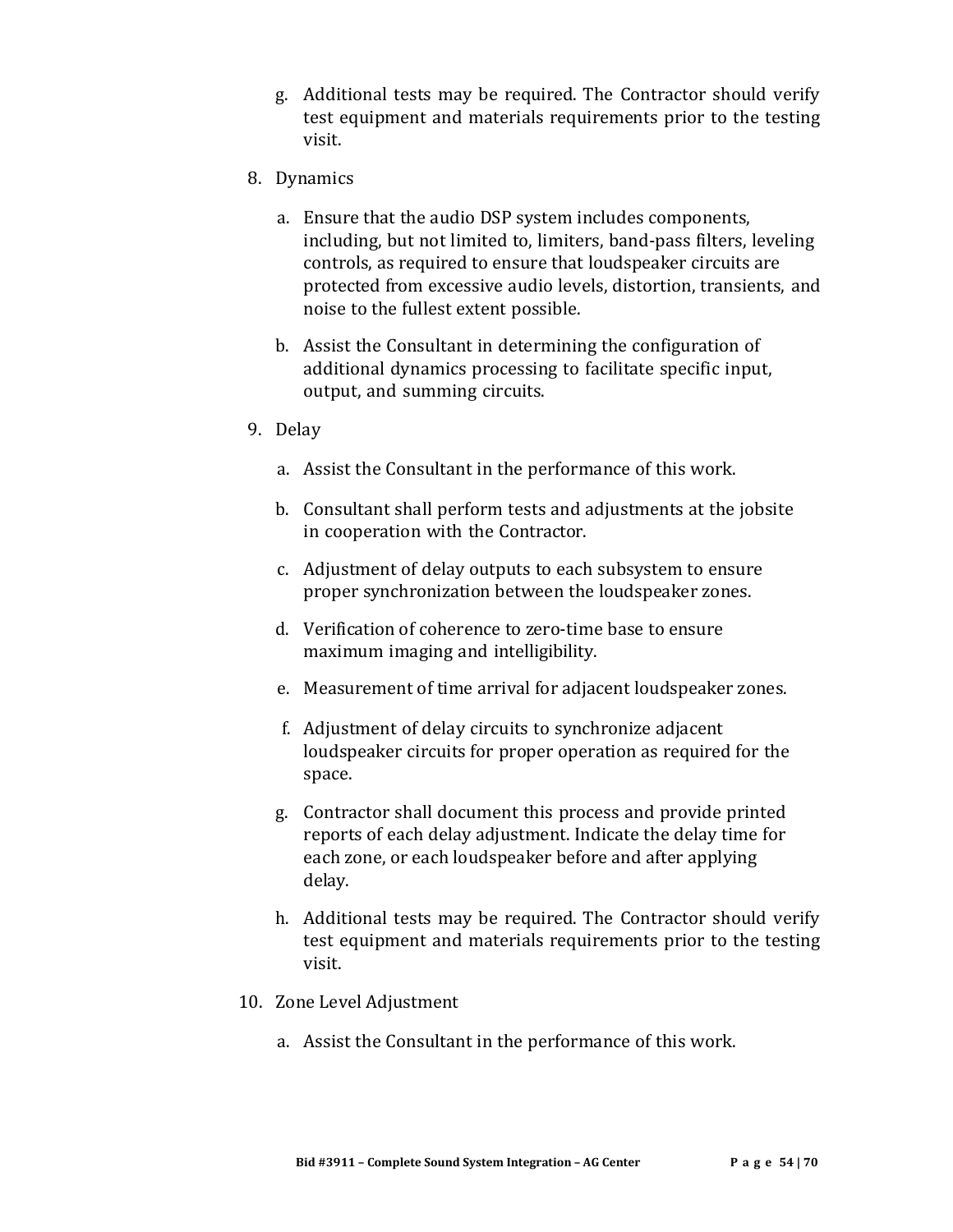- b. Consultant shall perform tests and adjustments at the jobsite in cooperation with the Contractor.
- c. Verification of zone level adjustments.
- d. Adjustment of zone amplifiers to provide consistent and appropriate volume levels throughout the facility.
- e. Verification that systems will provide nominal sound pressure levels at least 12 dB above the ambient noise level under normal operating conditions.
- f. Ensure that adjacent zone levels with similar system components are operating within 1.5 dB from the average.
- g. Contractor shall record the setting of each amplifier in the Project Record Manual and keep backup copies of applicable data files.
- h. Additional tests may be required. The Contractor should verify test equipment and materials requirements prior to the testing visit.
- 11. Headroom
	- a. Assist the Consultant in the performance of this work.
	- b. Consultant shall perform tests and adjustments at the jobsite in cooperation with the Contractor.
	- c. Confirm that the digital signal processing system will perform at required levels with at least 12 dB of headroom.
	- d. All power amplifiers are driven correctly with full scale output from the signal processing system.
	- e. Adjust the gain structure as necessary to ensure proper headroom.
	- f. Contractor shall record the results of all adjustments and control sets in the Project Record Manual and keep backup copies.
	- g. Additional tests may be required. The Contractor should verify test equipment and materials requirements prior to the testing visit.
- 12. Field I/O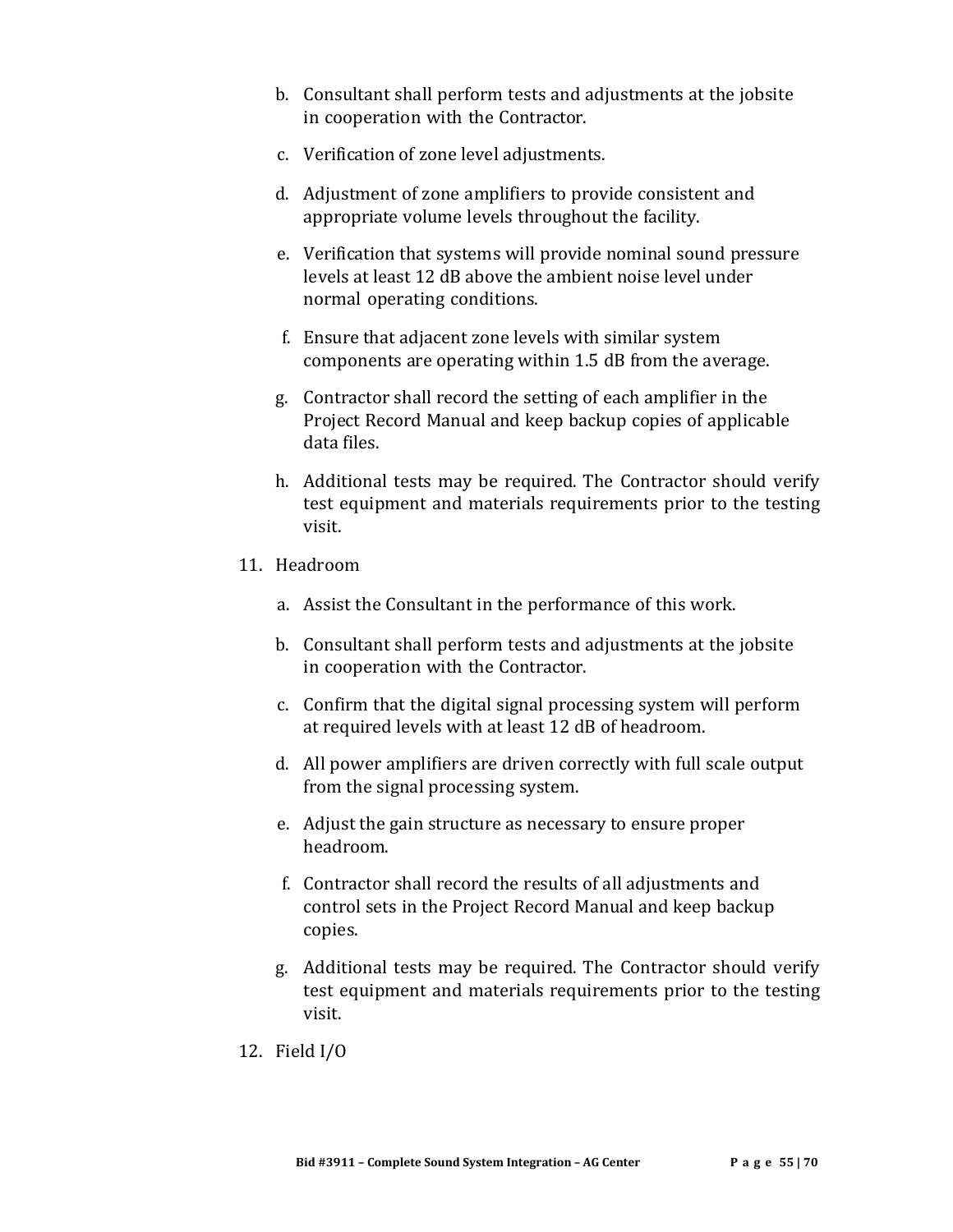- a. Assist the Consultant in the performance of this work.
- b. Consultant shall perform tests and adjustments at the jobsite in cooperation with the Contractor.
- c. Verify that each receptacle under test appears at the correct position on the patch bay and within the digital signal processing system.
- d. Verify polarity and phase for each circuit.
- e. Confirm that signal ground is properly grounded in accordance with the drawings.
- f. Verify all circuits for correct wire numbers and labeling.
- g. Contractor shall record the results of all adjustments and control sets in the Project Record Manual and keep backup copies.
- h. Additional tests may be required. The Contractor should verify test equipment and materials requirements prior to the testing visit.
- 13. Linear Response Equalization
	- a. Assist the Consultant in the performance of this work.
	- b. Consultant shall perform tests and adjustments at the jobsite in cooperation with the Contractor.
	- c. Configure the digital signal processing system to provide the required filters for all adjustments.
	- d. Adjust filters in the digital domain for linear performance.
	- e. Adjust the digital signal processing gain structure in combination with filter attenuation adjustments to achieve linear response.
	- f. Ensure that no filter exceeds +3 dB amplitude, unless otherwise directed by the Consultant.
	- g. Contractor shall record the results of all adjustments and control sets in the Project Record Manual and keep backup copies.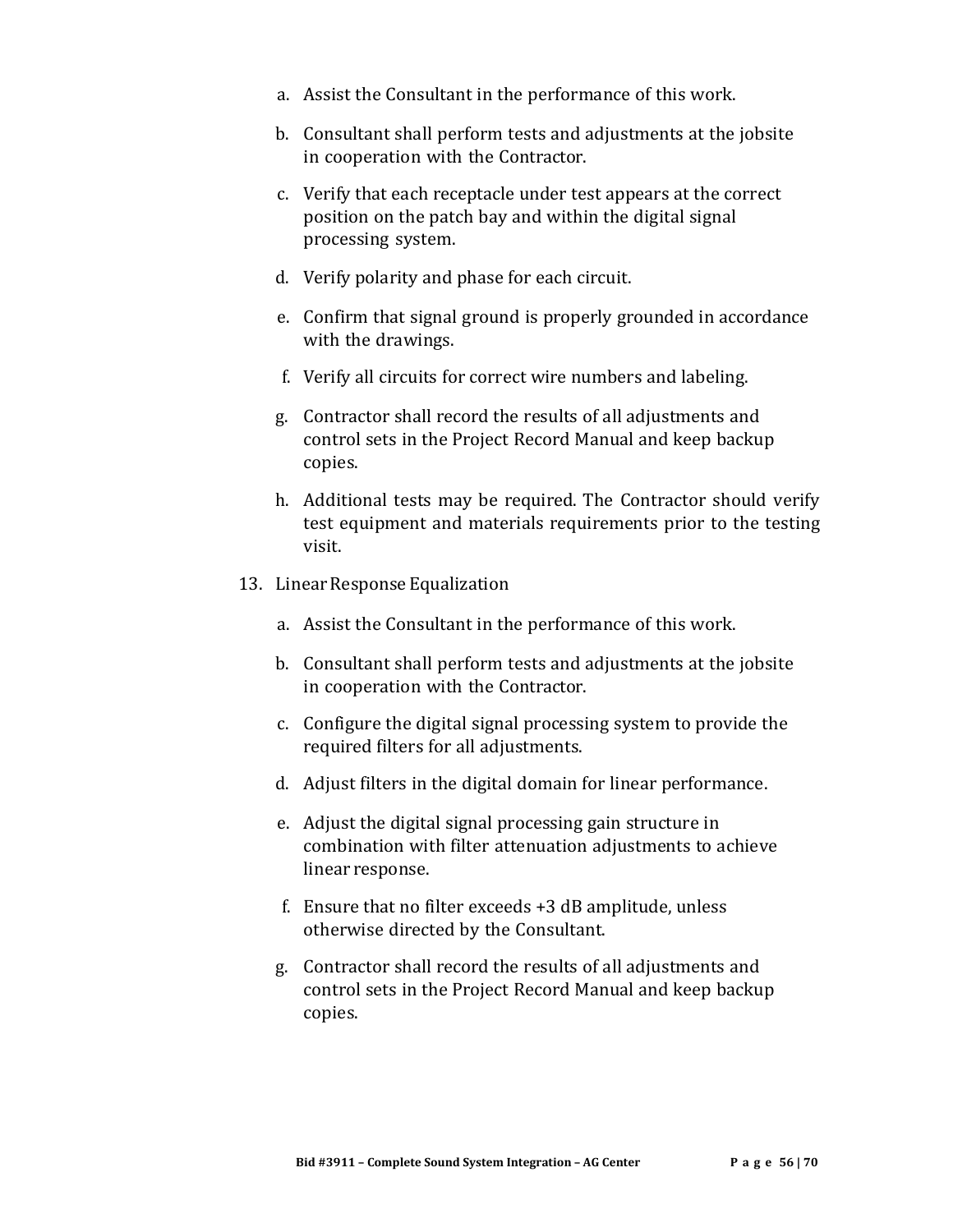- h. Additional tests may be required. The Contractor should verify test equipment and materials requirements prior to the testing visit.
- i. Secure all settings in software, hardware, and backup media.
- 14. Tone Control Equalization
	- a. Assist the Consultant in the performance of this work.
	- b. Consultant shall perform tests and adjustments at the jobsite in cooperation with the Contractor.
	- c. Use additional filters to provide adjustment of subjective tonal response.
	- d. In cooperation with the Owner's staff, adjust the filters to achieve a pleasant, comfortable sound response.
	- e. Contractor shall provide follow-up refinements to the equalization based on requests from the Owner within 90 days of final adjustment.
	- f. Following the Consultant's adjustments, Contractor shall use a portable RTA, FFT or SPL meter to document the sound pressure level and frequency response of each zone using normal operating sources.
	- g. Contractor shall record the results of all adjustments and control sets in the Project Record Manual and keep backup copies.
	- h. Additional tests may be required. The Contractor should verify test equipment and materials requirements prior to the testing visit.
- 15. Field Audio Circuits
	- a. In the presence of the Consultant, demonstrate that the complete audio system has been tested and that all performance requirements have been satisfied.
	- b. Test all field audio circuits and record results of tests results.
	- c. Provide records of the test results, including conductivity, polarity, resistance to ground, noise, and bandwidth. Retain results in the project backup.
- 16. Test Equipment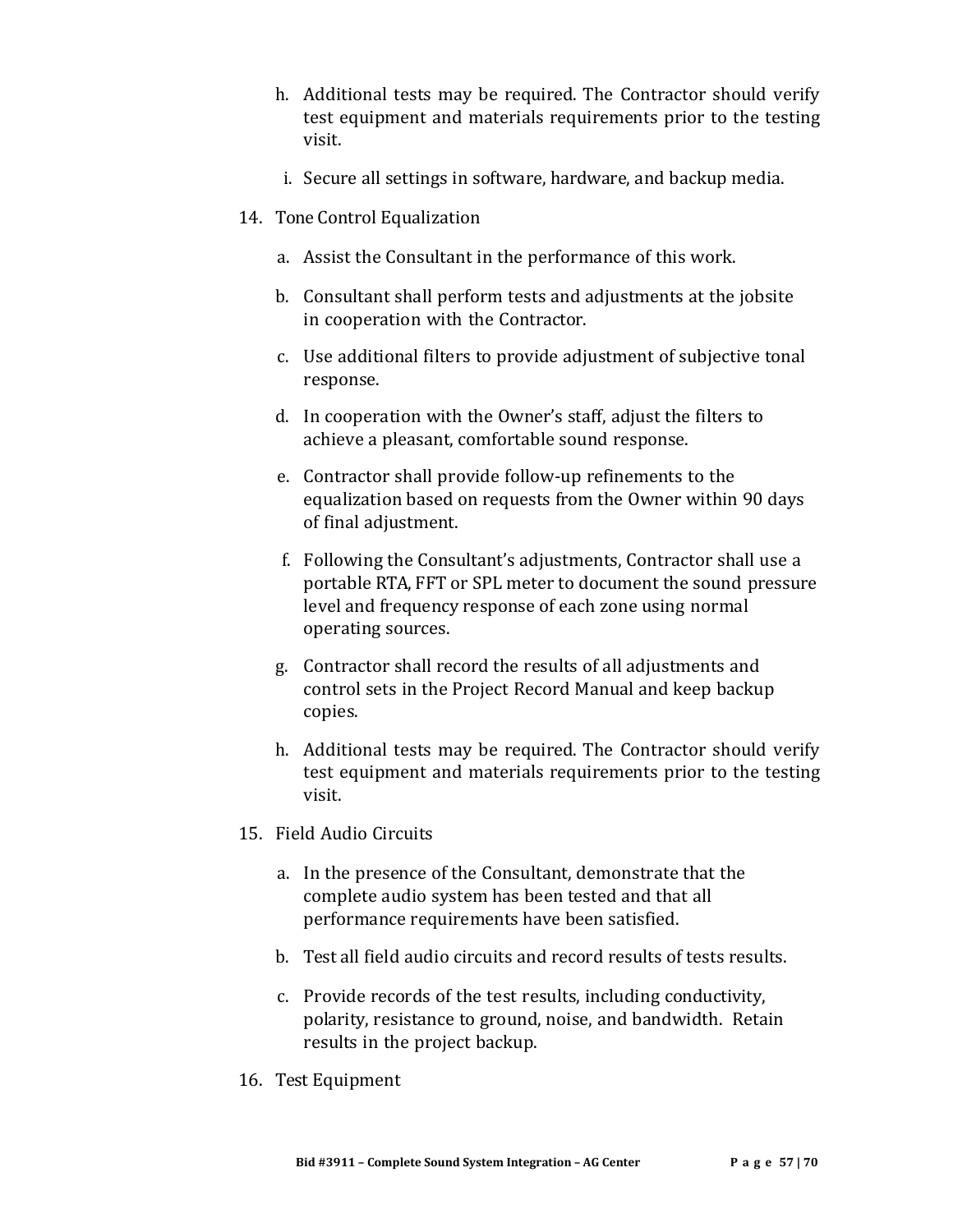- a. Furnish the following equipment as requested. Verify exact requirements with Consultant at least 14 days prior to Consultant's visit.
- b. All equipment shall be available for the entire test period through final system testing:
	- 1 Sound Level Meter: ANSI S1.4-1971 Type SEA with digital or analog display. Meter to provide ranges of 40 to 120 dBA.
	- 2 Impedance Meter Capable of testing audio lines at three frequencies, minimum, between 250 Hz and 4k Hz. Measurement Range: 1 ohm to 100 k Ohms.
	- 3 Oscilloscope, suitable for all system circuits, dual trace, 200Mhz bandwidth minimum for audio work.
	- 4 Multimeter-Measurement range, DC to 20kHz, 100 mV to 300V, 10 ma to 10 A.
	- 5 Audio Oscillator: bandwidth 20 Hz to 20k Hz ±1 dB at 0 dBm output. Output to be balanced. Oscillator to include adjustable output level.
	- 6 Noise generator, pink type, ANSI filters.
	- 7 Ladders and scaffolding necessary to inspect all speakers.
	- 8 Temporary 100-foot microphone cables for testing purposes.
	- 9 Provide three portable VHF or UHF business band radios for use during acceptance testing with transmission range sufficient to cover entire project. Include rechargeable batteries and charger along with holster for wearing on belt. Radios to be available for duration of testing process, including any follow-up visits required prior to final acceptance.
- O. Final Acceptance
	- 1. Final Acceptance shall constitute 100% Progress as it related to project invoicing.
	- 2. Final acceptance of the system shall be granted by the Owner when it is clear to the Owner and Consultant that the system has be integrated in accordance with the contract documents.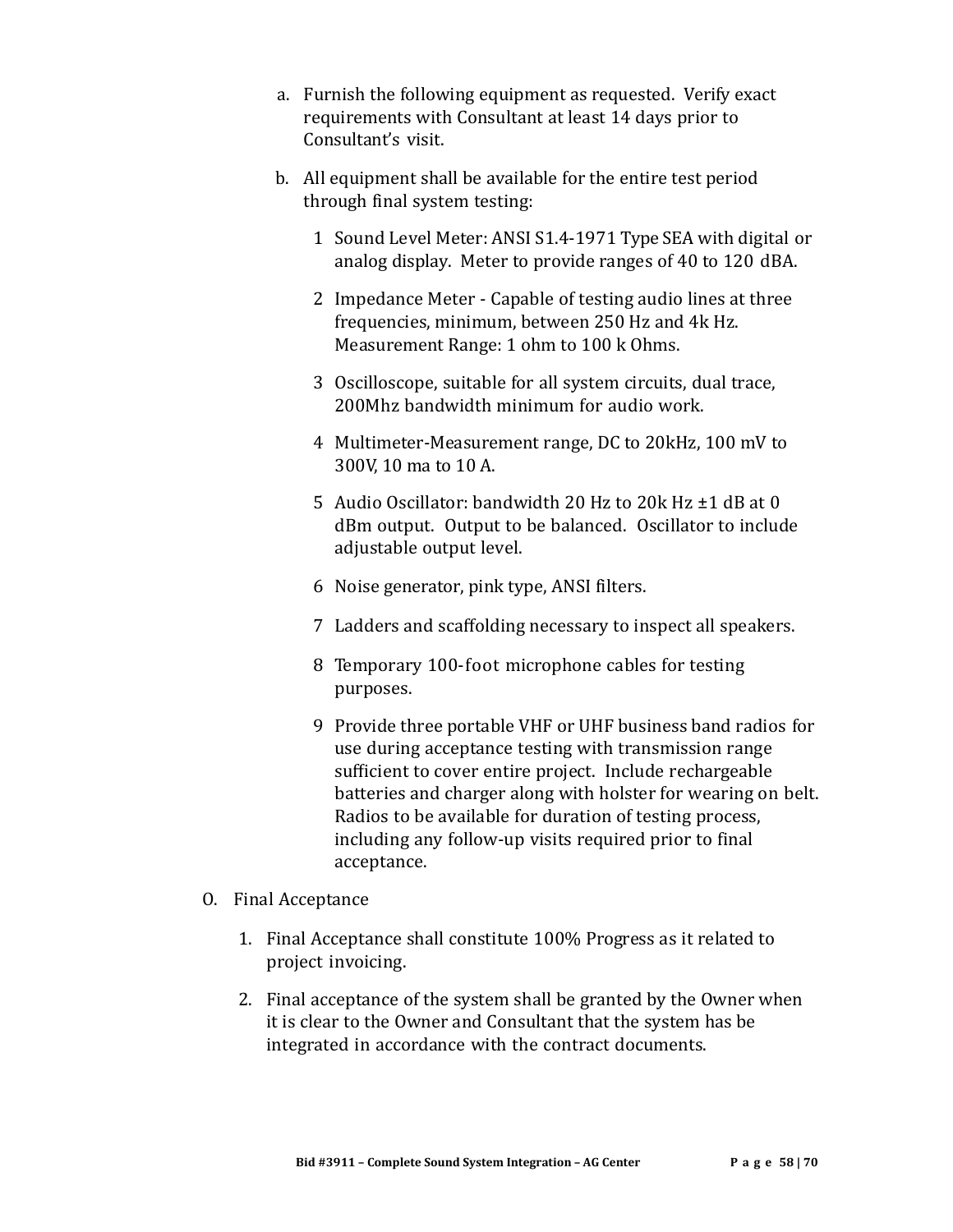- 3. All equipment has been provided and installed per the Contract Documents.
- 4. Portable items or equipment not installed has been delivered and accepted by the Owner.
- 5. All testing has been completed and accepted by the Consultant.
- 6. Punch list items, resulting from Substantial Completion Inspection, have been performed to the satisfaction of the Consultant.
- 7. All signage or mounted system documentation has been installed per the specifications.
- 8. Final system documentation, including manuals, as-built drawings, software configuration and control files has been assembled as per the specifications and has been delivered and accepted by the Owner.
- P. Cleaning
	- 1. Clean all provided equipment, components and devices internally and externally using methods and materials recommended by manufacturers.
	- 2. Repair damaged finishes.
- Q. Training
	- 1. The Contractor shall provide training to the end-user all facets of system operation, control, configuration and maintenance.
	- 2. For specialty sub-systems, including, but not limited to, audio control consoles, lighting control consoles, loudspeaker processing systems, control systems, projection systems, signage systems, content sources, switchers, etc., the Contractor shall engage a factoryauthorized service representative to train Owner's operations, endusers, technical and/or maintenance personnel as required to perform training on system level components.
		- a. Subject matter shall include fundamental troubleshooting, servicing, adjusting, and equipment maintenance.
		- b. Provide a minimum of eight hours' training.
		- c. Use the final version of the Project manuals as part of the training session. Refer to drawings and operations manuals as training aids.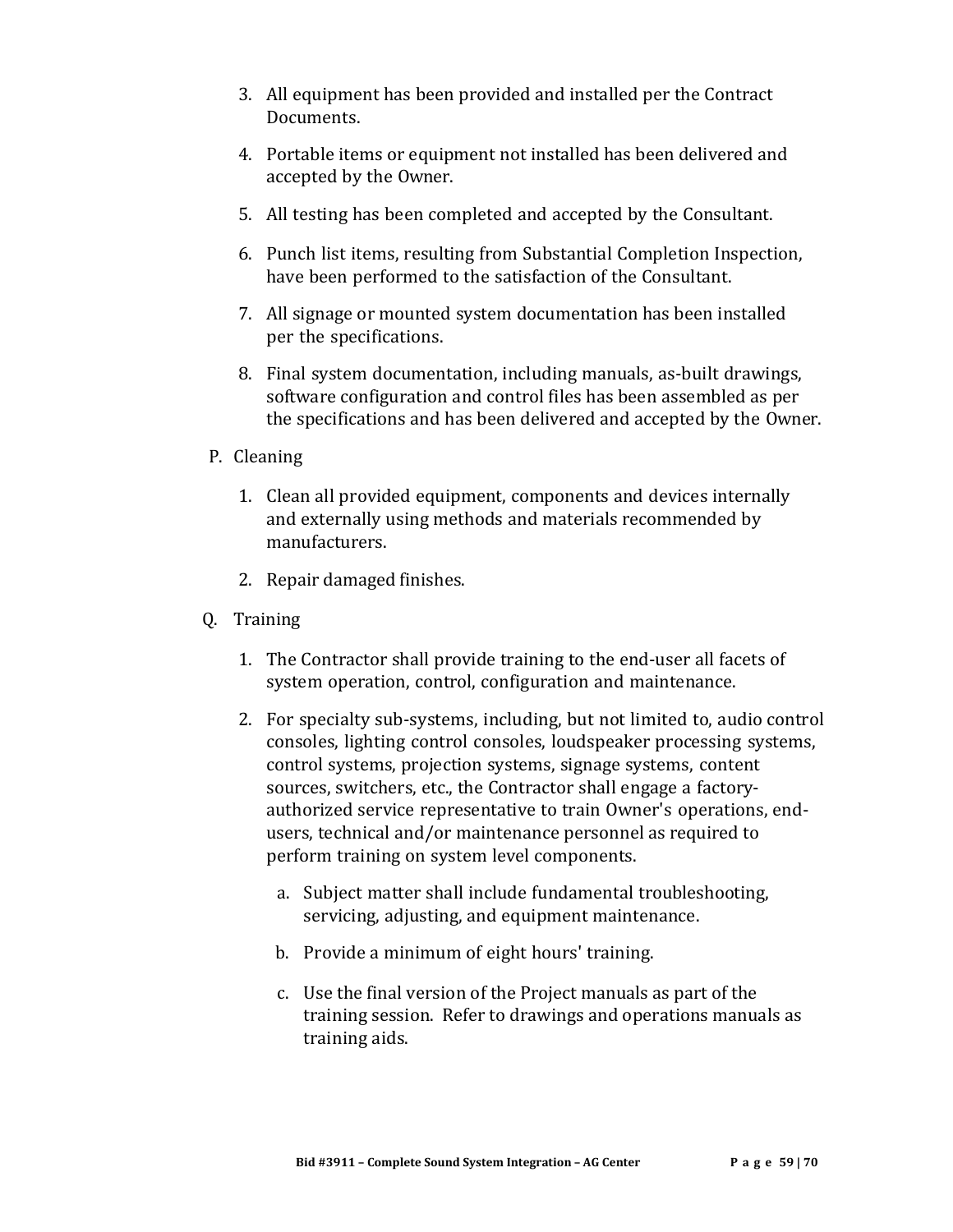- 3. Schedule training with Owner at least fourteen (14) days' advance notice.
- 4. Submit all training materials to the Consultant, via the owner or procurement authority, for review prior to scheduling training sessions, if applicable.
- 5. Provide 24 hours of hands-on training in the practical operation of the systems to the Owner's operations staff. Training topics shall include at a minimum:
	- a. General sound and control system operation and theory.
	- b. The signal topology for each system provided.
	- c. DSP equipment software configuration and operation.
	- d. Control system operation.
	- e. Basic functionality.
	- f. Correct operation procedures.
	- g. Basic troubleshooting techniques.
- 6. Provide 4 hours of follow-up training within 3 months of the initial training to review aspects of the original training and provide instruction on specific troubleshooting issues.
- 7. Record video and audio of all training sessions. Provide three (3) copies to the Owner's Representative on flash media, suitable for playback on MacOS, iOS, Windows, or Android devices.
- R. Protection
	- 1. After installation, protect the audiovisual systems from damage during construction. If damage occurs despite such protection, remove and replace damaged components or entire unit as required to provide units in their original, undamaged condition.
	- 2. Provide temporary covering for all components until time of Final Acceptance.
	- 3. Use covering materials that will effectively protect the audiovisual system components from spills, scratches, abrasion, breakage, or other damage.
- S. Post Completion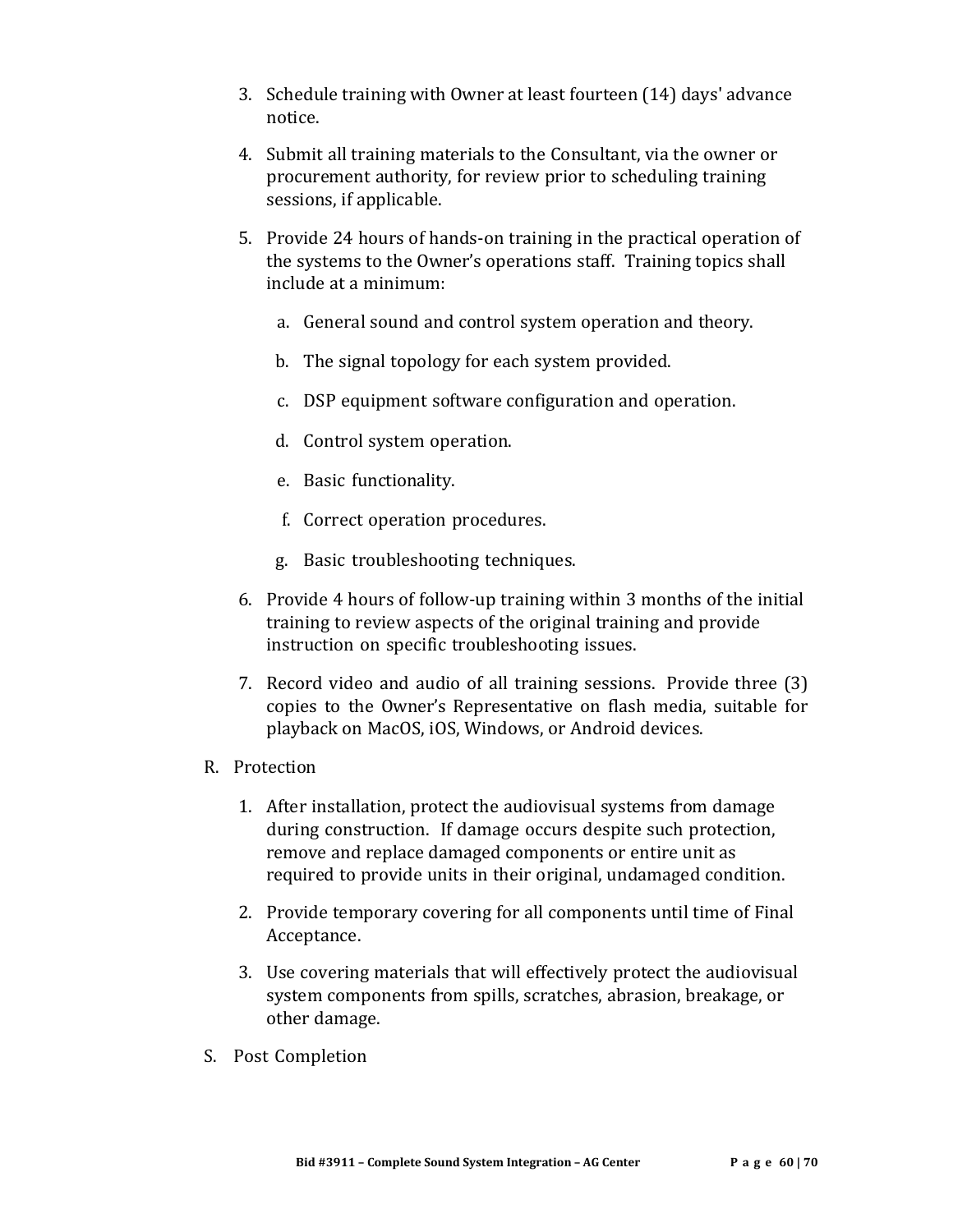- 1. Within one year of date of Substantial Completion, provide two site visits, one at 90 days, the second as directed by the owner, to adjust audiovisual system, make program changes, and adjust controls to suit post-construction/normal operating conditions.
- 2. Coordinate all site visits with Owner.
- 3. Document all adjustments, software configuration changes and any change to system hardware, cabling, mounting, terminations, or operations.

# **(THIS SPACE HAS BEEN LEFT BLANK INTENTIONALLY)**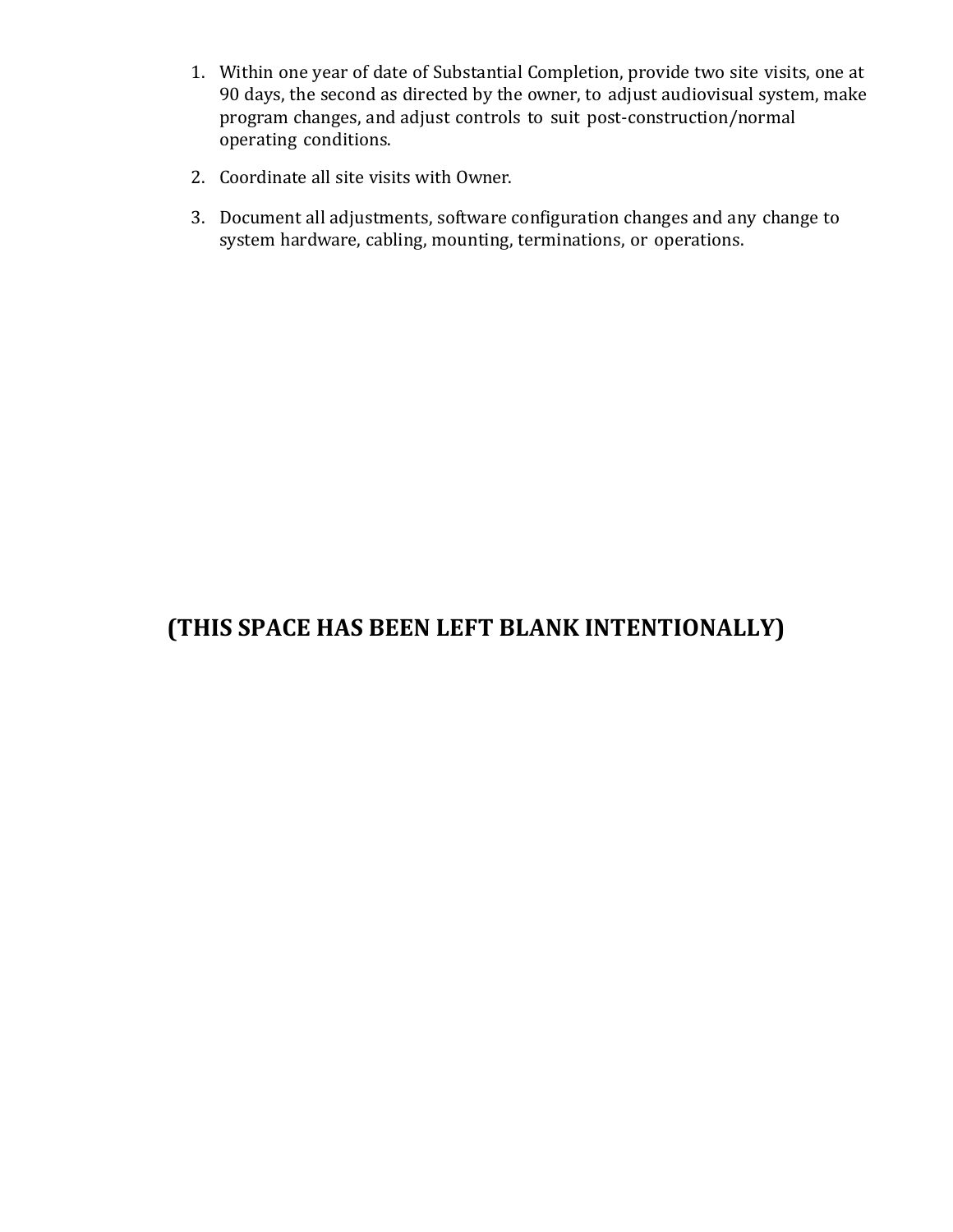# **BID SUBMISSION FORM**

#### **LAUDERDALE COUNTY BOARD OF SUPERVISORS**

# **BID NO. 3911 - COMPLETE SOUND SYSTEM INTERGARTION – LAUDERDALE COUNTY AG CENTER**

| Proposal of_                                                                           | <u> 1989 - Johann Stoff, amerikansk politiker (d. 1989)</u><br>. an                                                                                                                                       |
|----------------------------------------------------------------------------------------|-----------------------------------------------------------------------------------------------------------------------------------------------------------------------------------------------------------|
|                                                                                        | (individual) (partnership) (corporation) organized under the laws of the State of                                                                                                                         |
| undersigned, hereby offer to enter into a Contract to perform the Work for the Sum of: | Having examined the Place of The Work and all matters referred to in the Bid Specifications and the<br>Drawings prepared by Roland, Woolworth & Associates, LLC. for the above-mentioned project, we, the |
|                                                                                        |                                                                                                                                                                                                           |
|                                                                                        | dollars<br>(Amount Written in Words)                                                                                                                                                                      |
| \$<br>(Dollar Value)                                                                   |                                                                                                                                                                                                           |
|                                                                                        | All bids should follow the format above for submitting pricing. Price should be inclusive of the<br>contractor's cost for the completing the entire project. No alternative bids will be accepted.        |
| SIGNATURE:                                                                             |                                                                                                                                                                                                           |
| <b>NAME &amp; TITLE:</b>                                                               |                                                                                                                                                                                                           |
| TELEPHONE:                                                                             |                                                                                                                                                                                                           |
| <b>ADDRESS:</b>                                                                        |                                                                                                                                                                                                           |
| EMAIL:                                                                                 |                                                                                                                                                                                                           |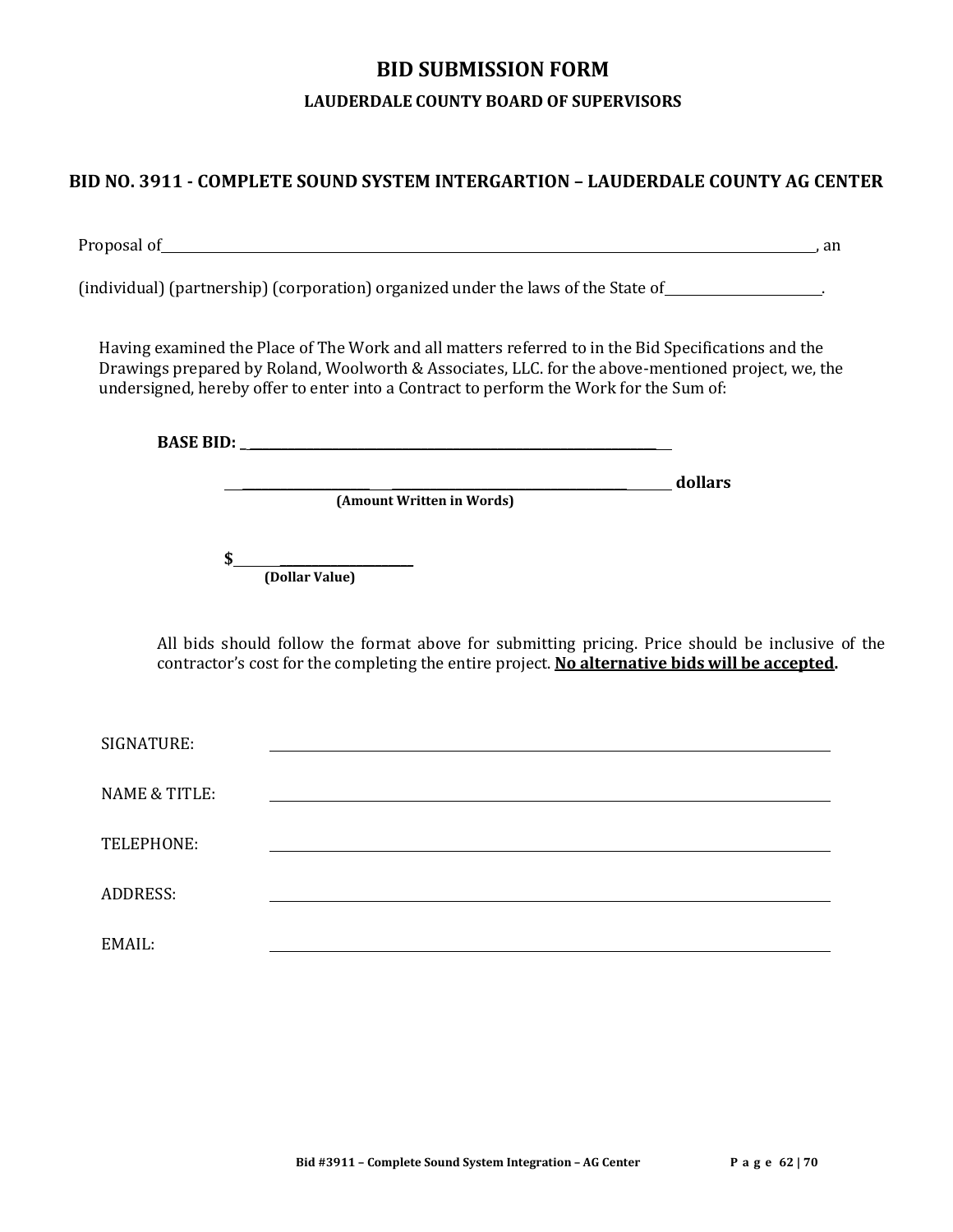# **BID BOND**

**KNOW ALL MEN BY THESE PRESENTS, that we, the undersigned.** 

\_\_\_\_\_\_\_\_\_\_\_\_\_\_\_\_\_\_\_\_\_\_\_\_\_\_\_\_\_\_\_\_\_\_\_\_\_\_\_\_\_\_\_\_\_\_\_\_\_\_\_\_\_\_\_\_\_\_\_\_\_\_\_\_\_\_\_\_\_\_\_\_ As Principal, and

\_\_\_\_\_\_\_\_\_\_\_\_\_\_\_\_\_\_\_\_\_\_\_\_\_\_\_\_\_\_\_\_\_\_\_\_\_\_\_\_\_\_\_\_\_\_\_\_\_\_\_\_ as Surety, are hereby held and firmly bound

unto \_\_\_\_\_\_\_\_\_\_\_\_\_\_\_\_\_\_\_\_\_\_\_\_\_\_\_\_\_\_\_\_\_\_\_\_\_\_\_\_\_\_\_\_\_ as OWNER in the penal sum of \_\_\_\_\_\_\_\_\_\_\_\_\_\_\_\_\_\_\_\_\_\_\_\_\_\_\_\_

5% of BID for the payment of which, well and truly to be made, we hereby jointly and severally

bind successors, assigns and ourselves.

Signed, this  $\qquad \qquad \text{day of} \qquad \qquad \text{, } 20 \qquad \text{.}$ 

The Condition of the above obligation is such that whereas the Principal has submitted to a certain BID attached hereto and hereby made a part hereof to enter into a contract in writing, for the

#### **Complete Sound System Integration - Lauderdale County Agricultural Center**

#### **NOW, THEREFORE,**

(a) If said BID shall be rejected, or

(b) If said BID shall be accepted and the Principal shall be execute and deliver a contract in the Form of Contract attached hereto (properly completed in accordance with said BID) and shall furnish a BOND for his faithful performance of said contract, and for the payment of all persons performing labor or furnishing materials in connection therewith, and shall in all other respects perform the agreement created by the acceptance of said BID, then this obligation shall be void, otherwise the same shall remain in force and effect; it being expressly understood and agreed that the liability of the Surety for any and all claims hereunder shall, in no event, exceed the penal amount of this obligation as herein stated.

The Surety, for value received, hereby stipulates and agrees that the obligations of said Surety and its BOND shall be in no way impaired or affected by any extension of the time within which the OWNER may accept such BID; and Surety does hereby waive notice of any such extension.

**IN WITNESS WHEREOF**, the Principal and the Surety have hereunto set their hands and seals, and such of them as are corporations have caused their corporate seals to be hereto affixed and these presents to be signed by their proper officers, the day and year first set forth above.

BIDDER SURETY

Bidder's Printed Name and Corporate Seal Surety's Printed Name and Corporate Seal

\_\_\_\_\_\_\_\_\_\_\_\_\_\_\_\_\_\_\_\_\_\_\_\_\_\_\_\_\_\_\_\_\_\_\_\_\_\_\_\_\_\_\_\_\_\_\_\_\_\_\_\_\_\_\_ (Seal) \_\_\_\_\_\_\_\_\_\_\_\_\_\_\_\_\_\_\_\_\_\_\_\_\_\_\_\_\_\_\_\_\_\_\_\_\_\_\_\_\_\_\_\_\_\_\_\_\_ (Seal)

By: \_\_\_\_\_\_\_\_\_\_\_\_\_\_\_\_\_\_\_\_\_\_\_\_\_\_\_\_\_\_\_\_\_\_\_\_\_\_\_\_\_\_\_\_\_\_\_\_\_\_\_\_\_\_ By: \_\_\_\_\_\_\_\_\_\_\_\_\_\_\_\_\_\_\_\_\_\_\_\_\_\_\_\_\_\_\_\_\_\_\_\_\_\_\_\_\_\_\_\_\_\_\_\_\_\_ Signature and Title Signature and Title Signature and Title

Attest: \_\_\_\_\_\_\_\_\_\_\_\_\_\_\_\_\_\_\_\_\_\_\_\_\_\_\_\_\_\_\_\_\_\_\_\_\_\_\_\_\_\_\_\_\_\_\_\_\_ Attest: \_\_\_\_\_\_\_\_\_\_\_\_\_\_\_\_\_\_\_\_\_\_\_\_\_\_\_\_\_\_\_\_\_\_\_\_\_\_\_\_\_\_\_\_\_\_

Signature and Title Signature and Title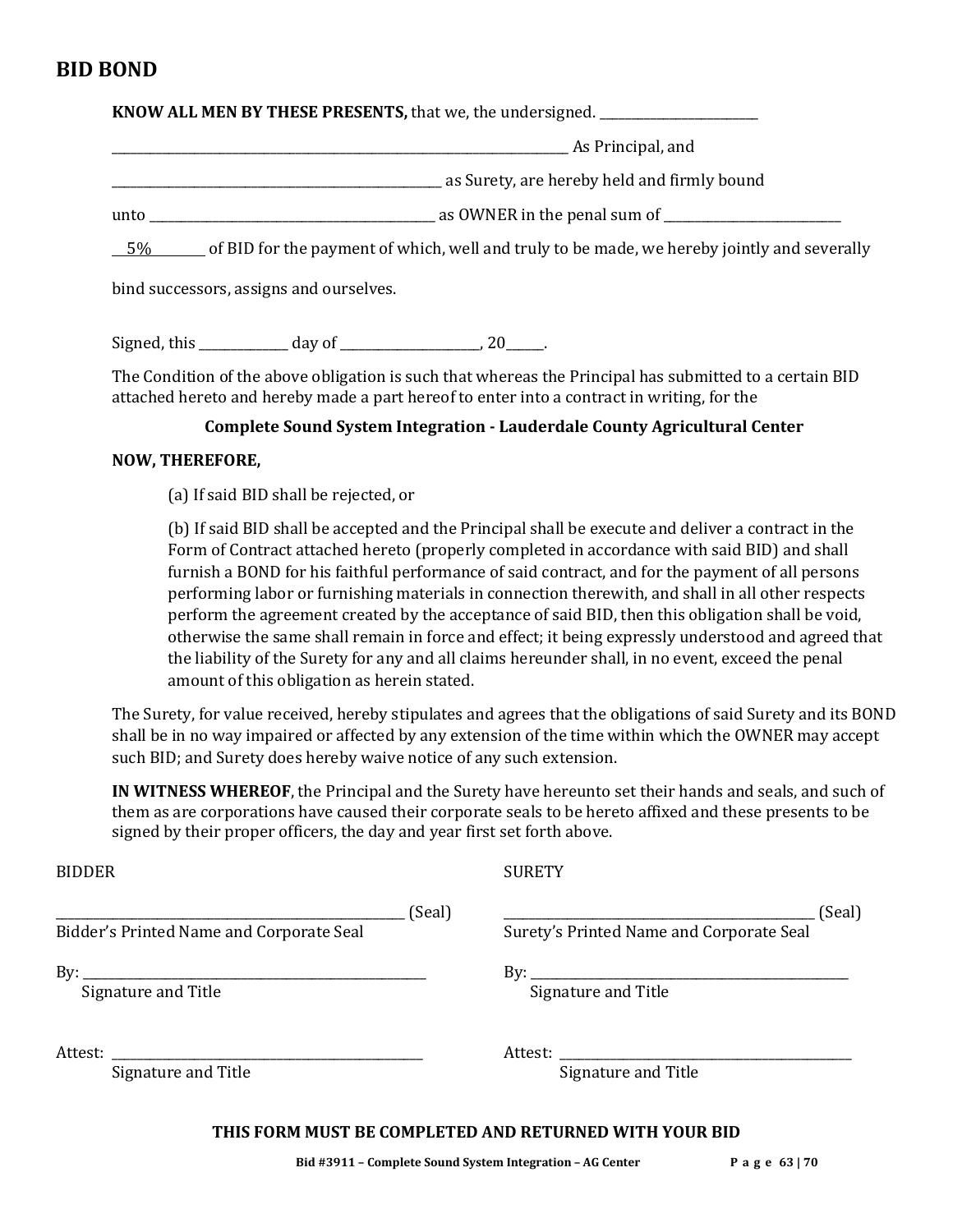# **PERFORMANCE BOND**

|   | (Name of Contractor)                                                                                  |
|---|-------------------------------------------------------------------------------------------------------|
|   | (Address of Contractor)                                                                               |
| a | hereinafter called "Principal", and<br>(Corporation, Partnership or Individual)                       |
|   | hereinafter called "Surety", are held and firmly<br>(Name of Surety)                                  |
|   | bound unto the Lauderdale County Board of Supervisors, hereinafter called "Owner" in the penal sum of |
|   | Dollars $(\$$                                                                                         |

in lawful money of the United States, for the payment of which sum well and truly to be made, we bind ourselves, successors, and assigns, jointly and severally, firmly by these presents.

THE CONDITION OF THIS OBLIGATION is such that whereas, the Principal entered into a certain Contract

with the OWNER, dated the \_\_\_\_\_\_\_\_\_\_\_\_ day of \_\_\_\_, 2022, a copy of which is hereto attached and

made a part hereof for the installation of:

#### **Complete Sound System Integration Lauderdale County Agricultural Center**

NOW, THEREFORE, if the Principal shall well, truly and faithfully perform its duties, all the undertakings, covenants, terms, conditions, and agreements of said Contract during the Original term thereof, and any extensions thereof which may be granted by the OWNER, with or without notice to the Surety and during the one year guaranty period and if he shall satisfy all claims and demands incurred under such Contract, and shall fully indemnify and save harmless the OWNER from all costs and damages which it may suffer by reason of failure to do so, and shall reimburse and repay the OWNER of all of outlay and expense which the OWNER may incur in making good any default, then this obligation shall be void; otherwise to remain in full force and effect.

PROVIDED, FURTHER, that the said Surety for value received hereby stipulates and sees that no change, extension of time, alteration or addition to the terms of the Contract or to the WORK to be performed hereunder or the SPECIFICATIONS accompanying the same shall in any wise affect its obligation on this BOND, and it does hereby waive notice of any such change, extension of time, alteration or addition to the loans of this Contract or to the WORK or to the SPECIFICATIONS.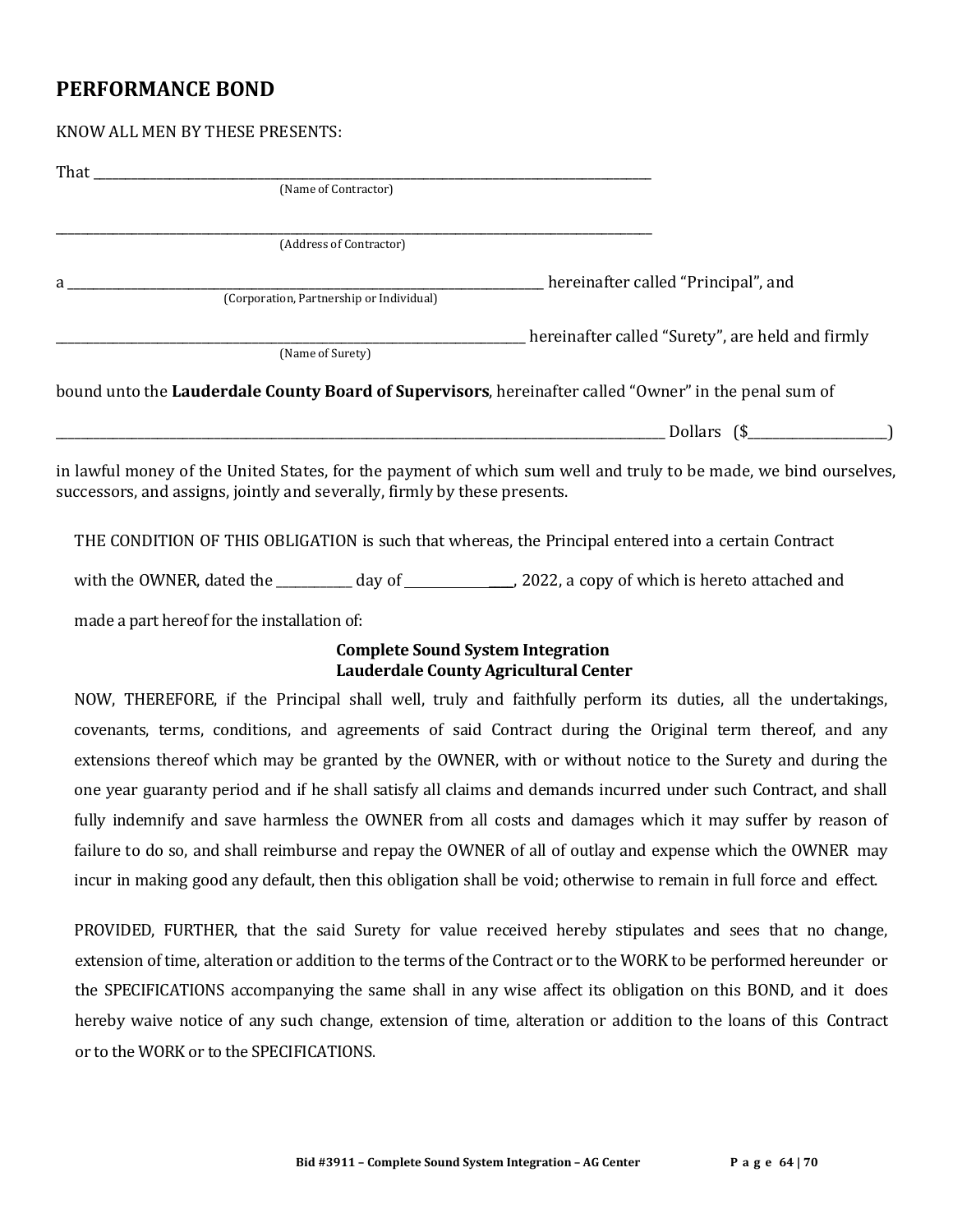PROVIDED, FURTHER, that no final settlement between the OWNER and the CONTRACTOR shall abridge the right of any beneficiary hereunder, whose claim may not yet be satisfied.

WITNESS WHEREOF, this instrument is executed in three (3) counterparts, each of which shall be deemed an original, this the day of , 2022.

**\_\_\_\_\_\_\_\_\_\_\_\_\_\_\_\_\_\_\_\_\_\_\_\_\_\_\_\_\_\_\_\_\_\_\_\_\_\_\_\_\_\_\_\_\_\_\_\_\_\_\_\_\_ \_\_\_\_\_\_\_\_\_\_\_\_\_\_\_\_\_\_**

#### **ATTEST:**

(Principal)

(SEAL)

(Witness as to Principal)

**\_\_\_\_\_\_\_\_\_\_\_\_\_\_\_\_\_\_\_\_\_\_\_\_\_\_\_\_\_\_\_\_\_\_\_\_\_\_\_\_\_\_\_\_\_\_\_\_\_\_\_\_\_\_**

**\_\_\_\_\_\_\_\_\_\_\_\_\_\_\_\_\_\_\_\_\_\_\_\_\_\_\_\_\_\_\_\_\_\_\_\_\_\_\_\_\_\_\_\_\_\_\_\_\_\_\_\_\_\_**

**\_\_\_\_\_\_\_\_\_\_\_\_\_\_\_\_\_\_\_\_\_\_\_\_\_\_\_\_\_\_\_\_\_\_\_\_\_\_\_\_\_\_\_\_\_\_\_\_\_\_\_\_\_\_**

**\_\_\_\_\_\_\_\_\_\_\_\_\_\_\_\_\_\_\_\_\_\_\_\_\_\_\_\_\_\_\_\_\_\_\_\_\_\_\_\_\_\_\_\_\_\_\_\_\_\_\_\_\_\_**

**\_\_\_\_\_\_\_\_\_\_\_\_\_\_\_\_\_\_\_\_\_\_\_\_\_\_\_\_\_\_\_\_\_\_\_\_\_\_\_\_\_\_\_\_\_\_\_\_\_\_\_\_\_\_**

**\_\_\_\_\_\_\_\_\_\_\_\_\_\_\_\_\_\_\_\_\_\_\_\_\_\_\_\_\_\_\_\_\_\_\_\_\_\_\_\_\_\_\_\_\_\_\_\_\_\_\_\_\_\_**

(Address)

 **ATTEST:**

(SEAL)

(Witness as to Surety)

(Address)

**NOTE:** Date of BOND **must not be** prior to date of CONTRACT. If CONTRACTOR is Partnership, all partners should execute BOND.

**IMPORTANT:** Surety companies executing BONDS must appear on the Treasury Department's most current list (Circular 570 as amended) and be authorized to transact business in the State where the Project is located.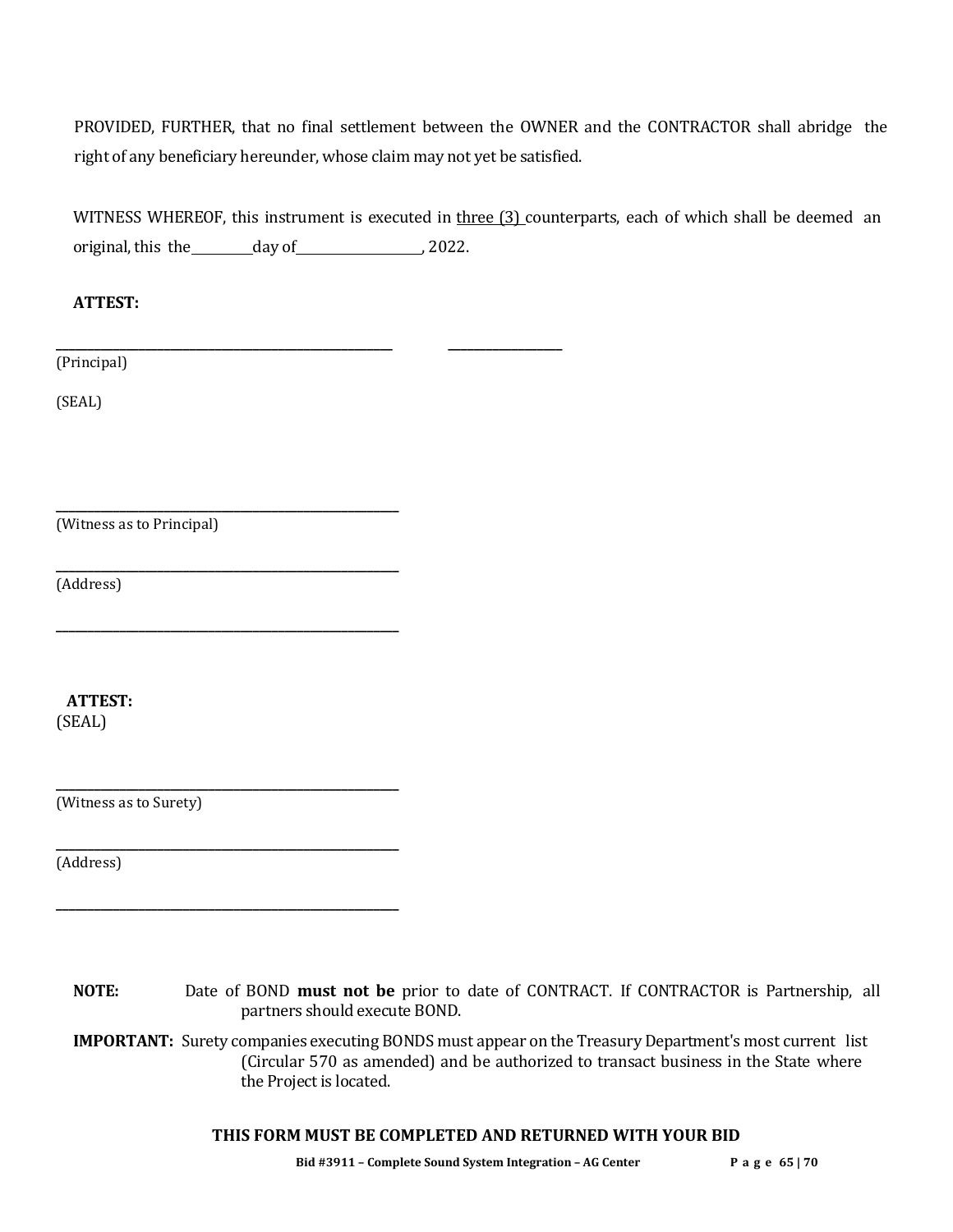#### LAUDERDALE COUNTY BOARD OF SUPERVISORS

410 CONSTITUTION AVE, 11TH FLOOR, MERIDIAN, MS 39301

# **VENDOR DATA FORM**

| documentation required accordingly.                      | I, the undersigned, do hereby acknowledge I have read all the requests listed herein and have submitted my bid and all |
|----------------------------------------------------------|------------------------------------------------------------------------------------------------------------------------|
|                                                          |                                                                                                                        |
|                                                          |                                                                                                                        |
|                                                          |                                                                                                                        |
|                                                          | and the control of the control of the control of the control of the control of the control of the control of the       |
|                                                          |                                                                                                                        |
|                                                          |                                                                                                                        |
|                                                          | I hereby certify that I am authorized to sign this proposal for/or on behalf of the company.                           |
|                                                          |                                                                                                                        |
|                                                          |                                                                                                                        |
|                                                          |                                                                                                                        |
|                                                          |                                                                                                                        |
|                                                          | *****PLEASE PROVIDE ADDITIONAL INFORMATION BELOW IF APPLICABLE*****                                                    |
| AUTHORIZED PERSON IN CHARGE OF PROJECT AT THIS LOCATION: |                                                                                                                        |
|                                                          |                                                                                                                        |
|                                                          |                                                                                                                        |
| $CELL: ($ $)$ $EMAIL:$                                   |                                                                                                                        |
|                                                          |                                                                                                                        |
|                                                          |                                                                                                                        |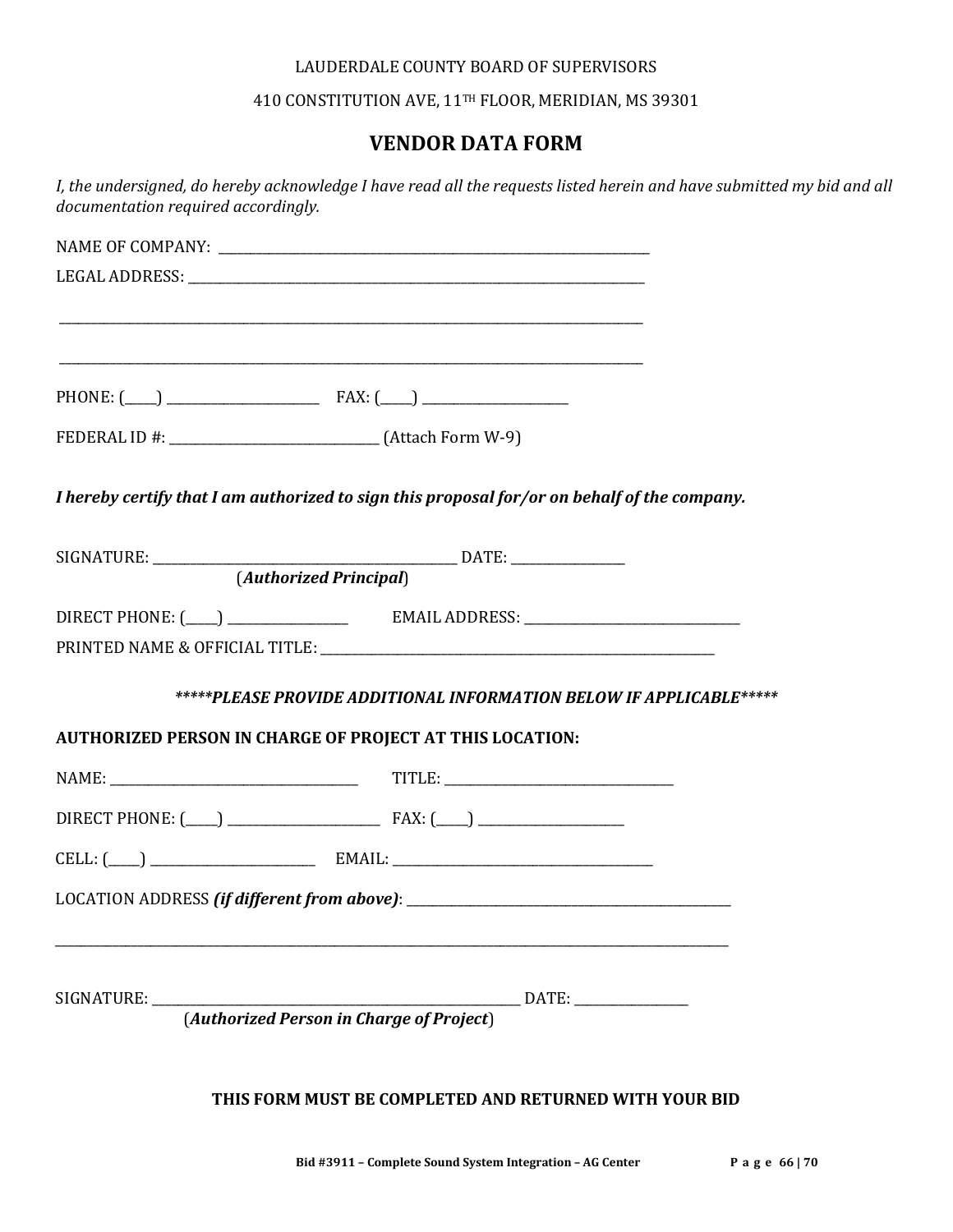# **BIDDER CONFLICT OF INTEREST STATEMENT**

| (City & State)                                                                                                                                                                                                                                                                                                                                                                                                                                       |
|------------------------------------------------------------------------------------------------------------------------------------------------------------------------------------------------------------------------------------------------------------------------------------------------------------------------------------------------------------------------------------------------------------------------------------------------------|
| 2. The above-named entity is submitting a Bid for Lauderdale County described as Complete Sound System                                                                                                                                                                                                                                                                                                                                               |
| 3. The Affiant has made diligent inquiry and provides the information contained in the Affidavit based upon                                                                                                                                                                                                                                                                                                                                          |
| 4. The Affiant states that only one submittal for the above proposal is being submitted and that the above-named<br>entity has no financial interest in other entities submitting proposals for the same project.                                                                                                                                                                                                                                    |
| 5. Neither the Affiant nor the above-named entity has directly or indirectly entered into any agreement,<br>participated in any collusion, or otherwise taken any action in restraints of free competitive pricing in connection<br>with the entity's submittal for the above proposal. This statement restricts the discussion of pricing data until the<br>completion of negotiations if necessary and execution of the Contract for this project. |
| 6. Neither the entity not its affiliates, nor anyone associated with them, is presently suspended or otherwise<br>ineligible from participation in contract letting by any local, State, or Federal Agency.                                                                                                                                                                                                                                          |
| 7. Neither the entity nor its affiliates, nor anyone associated with them have any potential conflict of interest due to                                                                                                                                                                                                                                                                                                                             |
| 8. I certify that no member of the entity's ownership or management is presently applying for an employee position                                                                                                                                                                                                                                                                                                                                   |
| 9. I certify that no member of the entity's ownership or management, or staff has a vested interest in any aspect of                                                                                                                                                                                                                                                                                                                                 |
| 10. In the event a conflict of interest is identified in the provision of services, I, on behalf of the above-named entity,                                                                                                                                                                                                                                                                                                                          |
|                                                                                                                                                                                                                                                                                                                                                                                                                                                      |
|                                                                                                                                                                                                                                                                                                                                                                                                                                                      |
|                                                                                                                                                                                                                                                                                                                                                                                                                                                      |
|                                                                                                                                                                                                                                                                                                                                                                                                                                                      |
|                                                                                                                                                                                                                                                                                                                                                                                                                                                      |
|                                                                                                                                                                                                                                                                                                                                                                                                                                                      |
|                                                                                                                                                                                                                                                                                                                                                                                                                                                      |
| My commission expires:                                                                                                                                                                                                                                                                                                                                                                                                                               |
|                                                                                                                                                                                                                                                                                                                                                                                                                                                      |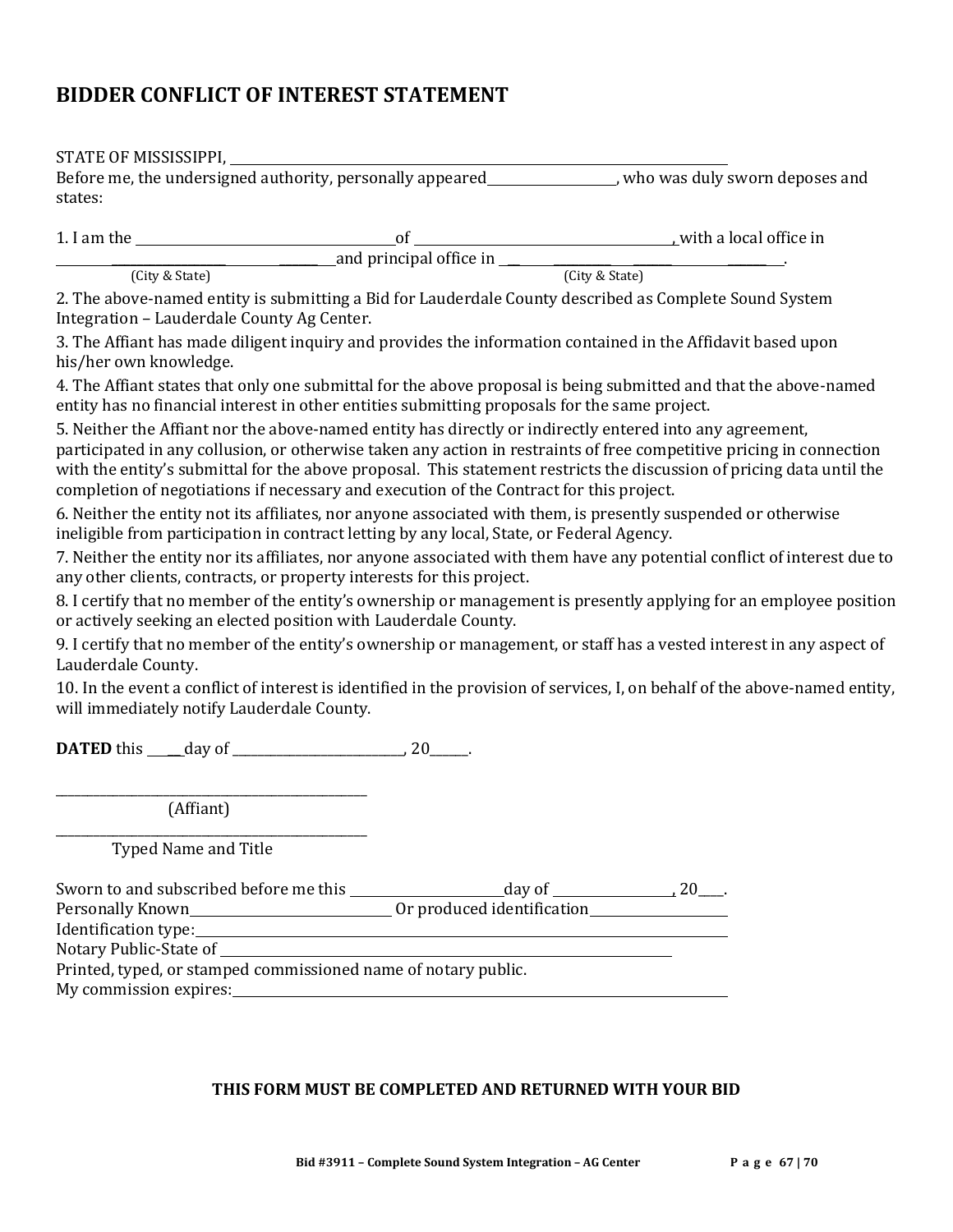# **NON-COLLUSION AFFIDAVIT OF BIDDER**

| COUNTY OF                                                                                                                                                                                                                         |       |                                          |            |
|-----------------------------------------------------------------------------------------------------------------------------------------------------------------------------------------------------------------------------------|-------|------------------------------------------|------------|
|                                                                                                                                                                                                                                   |       | being duly sworn, deposes and says that: |            |
|                                                                                                                                                                                                                                   |       |                                          | the bidder |
| $\mathbf{a}$ , and the state of the state of the state of the state of the state of the state of the state of the state of the state of the state of the state of the state of the state of the state of the state of the state o | Title | Company Name                             |            |

that has submitted the attached proposal.

2. He/or She is fully informed respecting the preparation and contents of the attached bid and of all pertinent circumstances respecting such bid.

3. Such Bid is genuine and is not a collusive or sham bid.

4. Neither the said Bidder nor any of its officers, partners, owners, agents, representatives, employees, or parties in interest, including this affiant, has in any way colluded, connived, or agreed, directly or indirectly, with any other bidder, firm or person to submit a collusive or sham Bid in connection with such Contract, or has in any manner, directly or indirectly, sought by agreement or collusion or communication or conference with any other bidder, firm, or person to fix the price or prices in the attached bid or any other bidder, or to fix any overhead, profit or cost element of the bid price or the bid price of any other bidder, or to secure through any collusion, connivance, or unlawful agreement any advantage against Lauderdale County or any person interested in the proposed Contract; and

5. The price or prices quoted in the attached bid are fair and proper and are not tainted by any collusion, conspiracy, connivance, or unlawful agreement on the part of the bidder or any of its agents, representatives, owners, employees, or parties in interest, including this affiant.

| CICNED<br>$ -$ |  |
|----------------|--|
|----------------|--|

TITLE **TITLE** 

\_\_\_\_\_\_\_\_\_\_\_\_\_\_\_\_\_\_\_\_\_\_\_\_\_\_\_\_\_\_\_\_\_\_\_\_\_\_\_\_\_\_\_\_\_\_

SUBSCRIBED AND SWORN TO BEFORE ME THIS \_\_\_\_\_\_\_ DAY OF \_\_\_\_\_\_\_\_\_\_\_\_\_\_\_\_\_\_\_, 20\_\_\_\_\_.

Notary Public, State of Mississippi. My Commission Expires: \_\_\_\_\_\_\_\_\_\_\_\_\_\_\_\_\_\_\_\_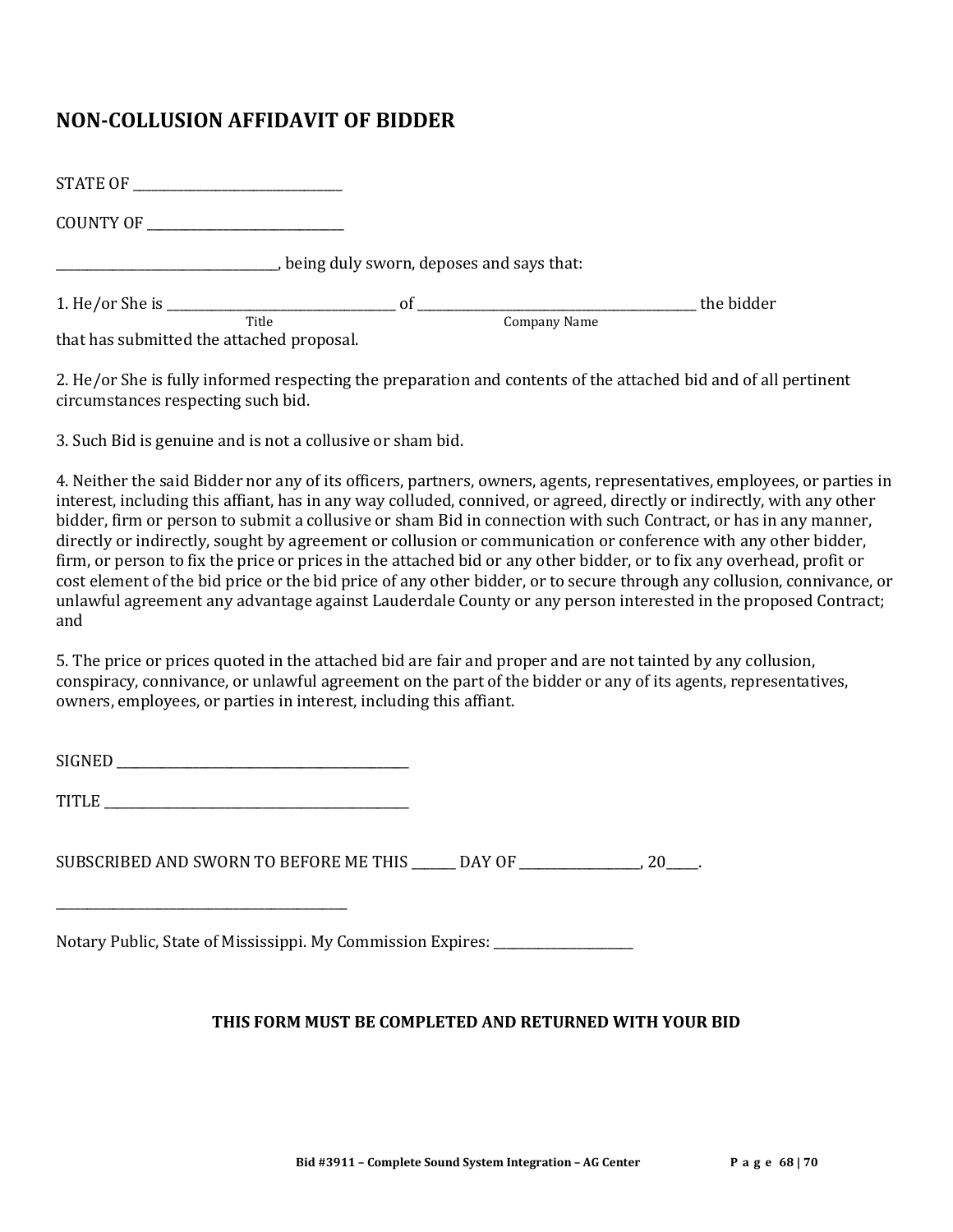#### LAUDERDALE COUNTY BOARD OF SUPERVISORS 410 CONSTITUTION AVE, 11TH FLOOR, MERIDIAN, MS 39301

# **VENDOR PROFESSIONAL REFERENCE SHEET**

QUALIFICATIONS: Firms shall have the capability and capacity in all respects to fulfill the contractual requirements to the satisfaction of the Lauderdale County Board of Supervisors.

Indicate the length of time you have been in business as a company providing the type of service(s) required for this agreement.  $Year(s)$  \_\_\_\_\_\_\_\_ Month(s) \_\_\_\_\_\_\_

Please provide a minimum of three (3) references, which may substantiate past work performance and experience in the type/or scope of work/service, or equipment/product required for this contract. This should include the following: Business Name, Address, Contact Person, Length of Time of Service, Phone Number, and their email address.

\_\_\_\_\_\_\_\_\_\_\_\_\_\_\_\_\_\_\_\_\_\_\_\_\_\_\_\_\_\_\_\_\_\_\_\_\_\_\_\_\_\_\_\_\_\_\_\_\_\_\_\_ Company Name of Bidder/Vendor

\_\_\_\_\_\_\_\_\_\_\_\_\_\_\_\_\_\_\_\_\_\_\_\_\_\_\_\_\_\_\_\_\_\_\_\_\_\_\_\_\_\_\_\_\_\_\_\_\_\_\_\_ Signature of Person Completing